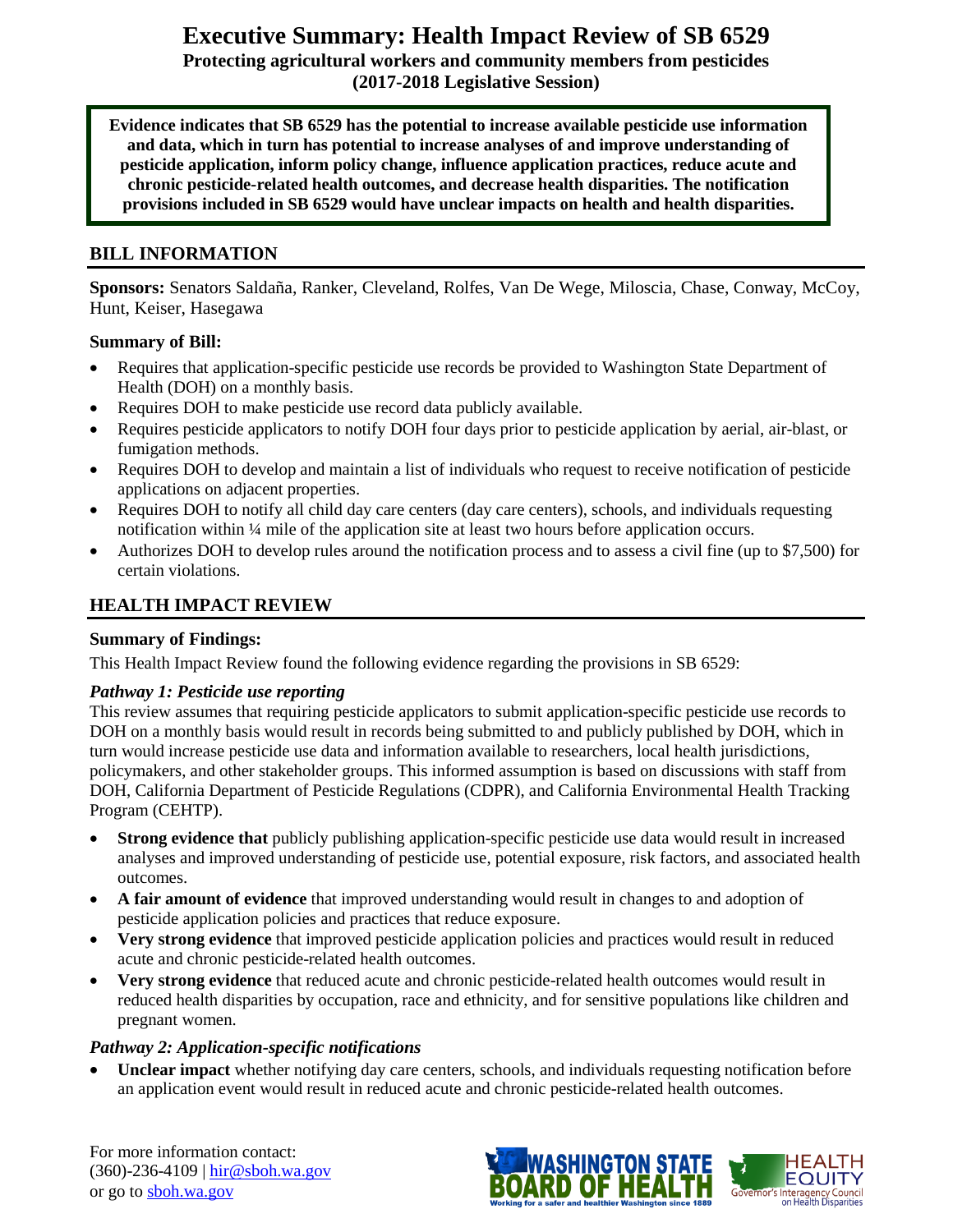# **Health Impact Review of SB 6529**

**Protecting agricultural workers and community members from pesticides (2017-2018 Legislative Session)**

## **April 27, 2018**

Staff Contact: Caitlin Lang

## **Acknowledgement**

We would like to thank the experts who provided consultation and technical support during this Health Impact Review.

## **Contents**

| Appendix B. Pesticide Use Reporting Requirements Comparison: California & Washington (proposed)49 |  |
|---------------------------------------------------------------------------------------------------|--|
|                                                                                                   |  |
|                                                                                                   |  |
|                                                                                                   |  |
|                                                                                                   |  |
|                                                                                                   |  |
|                                                                                                   |  |
|                                                                                                   |  |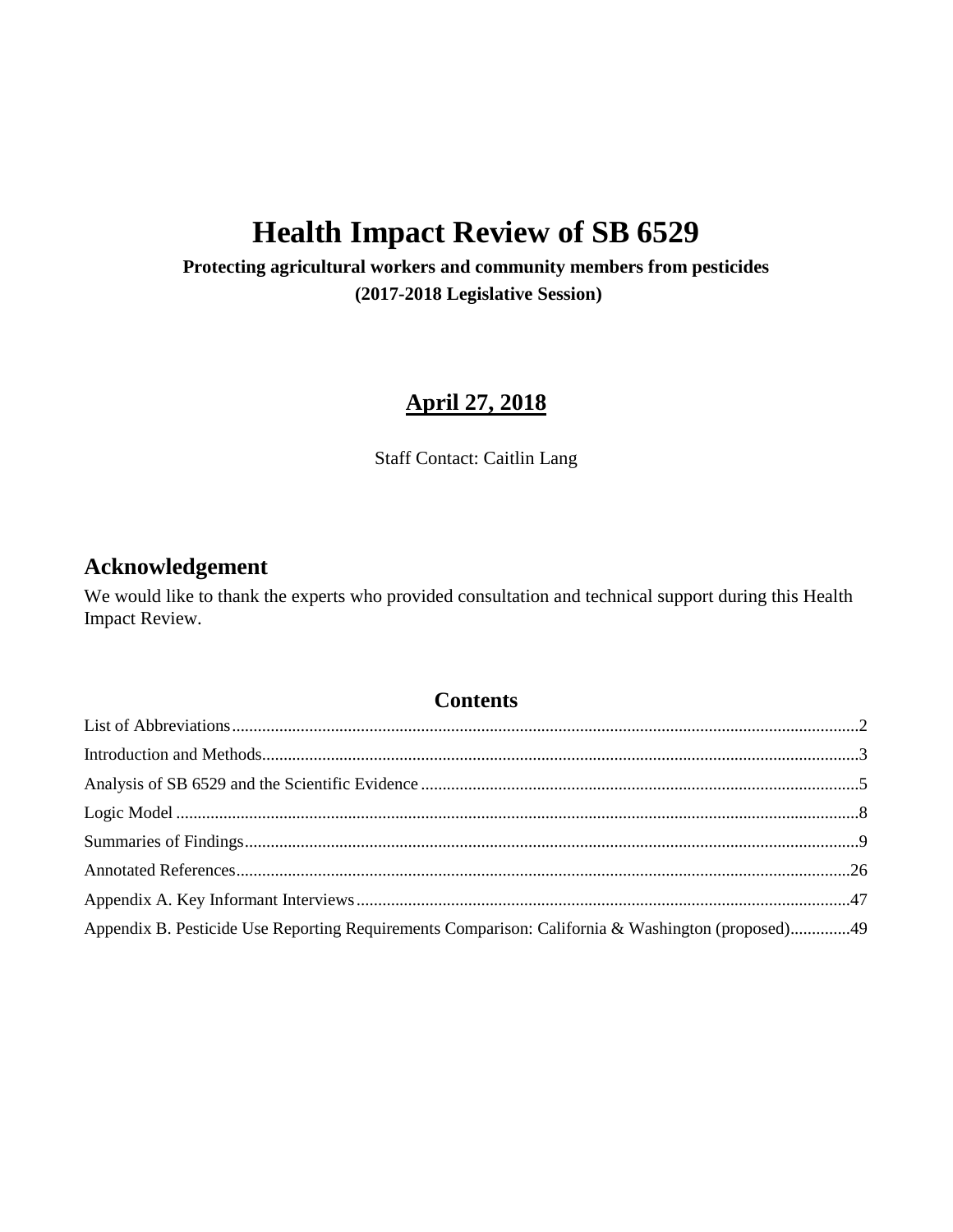## **List of Abbreviations**

<span id="page-2-0"></span>

| <b>AHS</b>             | <b>Agricultural Health Study</b>                                    |  |
|------------------------|---------------------------------------------------------------------|--|
| <b>BMPs</b>            | <b>Best Management Practices</b>                                    |  |
| <b>CalEnviroScreen</b> | California Communities Environmental Health Screening tool          |  |
| <b>CalEPA</b>          | California Environmental Protection Agency                          |  |
| <b>CDPH</b>            | California Department of Public Health                              |  |
| <b>CDPR</b>            | California Department of Pesticide Regulation                       |  |
| <b>CEHTP</b>           | California Environmental Health Tracking Program                    |  |
| <b>CHAMACOS</b>        | Center for the Health Assessment of Mothers and Children of Salinas |  |
| <b>CHARGE</b>          | California Childhood Autism Risks from Genetics and Environment     |  |
| Day care centers       | child day care center                                               |  |
| <b>DHS/OHA</b>         | Department of Human Services and Oregon Health Authority            |  |
| <b>DNR</b>             | <b>Washington State Department of Natural Resources</b>             |  |
| <b>DOH</b>             | Washington State Department of Health                               |  |
| <b>EPA</b>             | U.S. Environmental Protection Agency                                |  |
| <b>FFDCA</b>           | Federal Food, Drug and Cosmetic Act                                 |  |
| <b>FIFRA</b>           | Federal Insecticide, Fungicide and Rodenticide Act                  |  |
| <b>FTE</b>             | full-time equivalent                                                |  |
| <b>HUC</b>             | Hydrologic Unit Code                                                |  |
| <b>IBL</b>             | <b>Information By Location</b>                                      |  |
| L&I                    | Washington State Department of Labor and Industries                 |  |
| <b>LHJs</b>            | local health jurisdictions                                          |  |
| <b>MSFW</b>            | migrant and seasonal farmworkers                                    |  |
| <b>NAWS</b>            | National Agricultural Workers Survey                                |  |
| <b>NIOSH</b>           | National Institute for Occupational Safety and Health               |  |
| <b>ODA</b>             | Oregon Department of Agriculture                                    |  |
| <b>OEHHA</b>           | Office of Environmental Health Hazards Assessment                   |  |
| <b>OEPHS</b>           | Office of Environmental Public Health Sciences                      |  |
| <b>OSHA</b>            | Occupational Safety and Health Administration                       |  |
| <b>PMT</b>             | Pesticide Mapping Tool                                              |  |
| <b>PNASH</b>           | Pacific Northwest Agricultural Safety and Health Center             |  |
| <b>PRIA</b>            | Pesticide Registration Improvement Act of 2003                      |  |
| <b>PLT</b>             | Pesticide Linkage Tool                                              |  |
| <b>PUR</b>             | Pesticide Use Reporting (California)                                |  |
| <b>PURS</b>            | Pesticide Use Reporting System (Oregon)                             |  |
| <b>The Panel</b>       | The President's Cancer Panel (2008-2009)                            |  |
| <b>WPS</b>             | <b>Worker Protection Standards</b>                                  |  |
| <b>WSDA</b>            | Washington State Department of Agriculture                          |  |
| <b>WTN</b>             | <b>Washington Tracking Network</b>                                  |  |
|                        |                                                                     |  |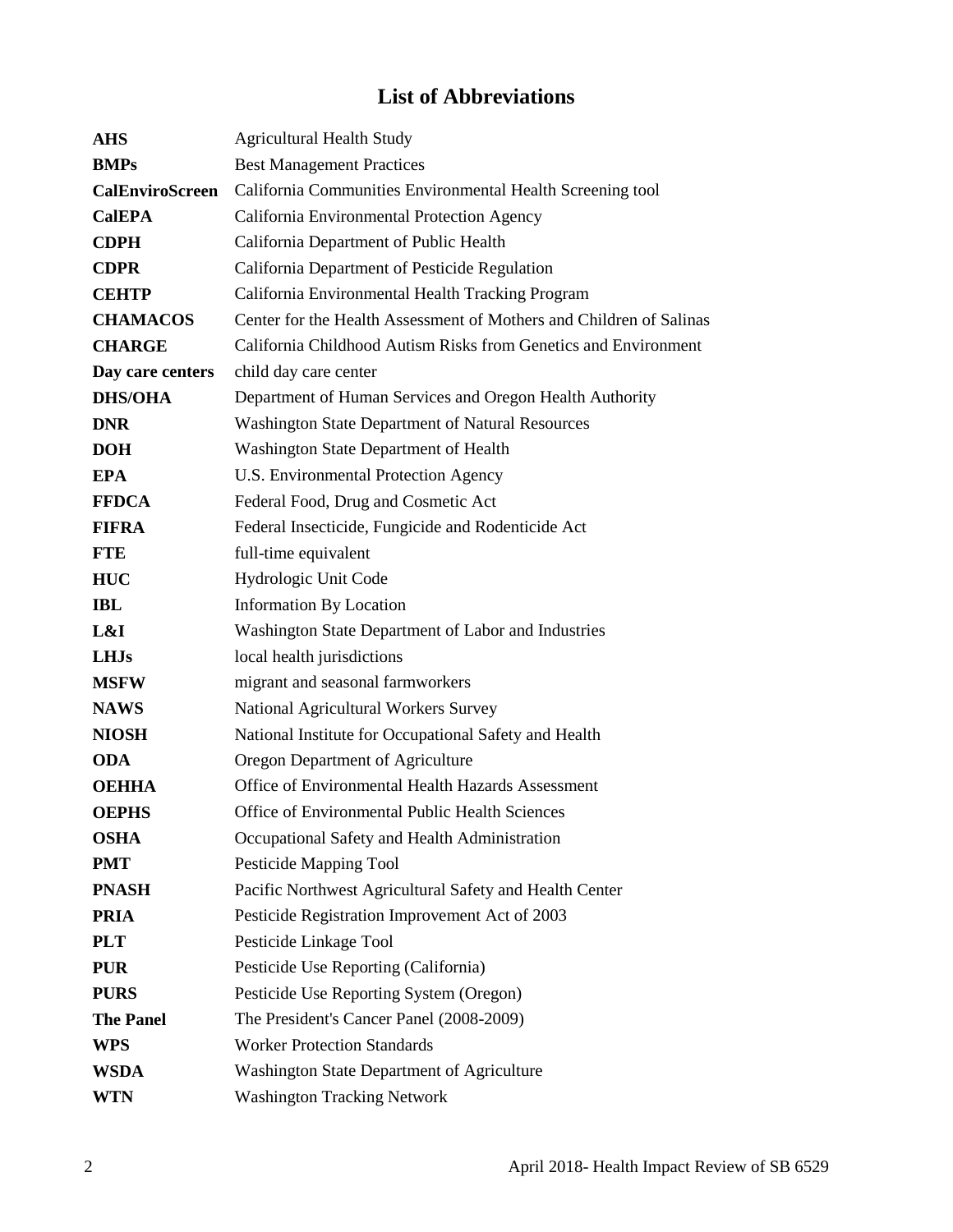## **Introduction and Methods**

A Health Impact Review is an analysis of how a proposed legislative or budgetary change will likely impact health and health disparities in Washington State [\(RCW 43.20.285\)](http://apps.leg.wa.gov/rcw/default.aspx?cite=43.20.285). For the purpose of this review 'health disparities' have been defined as the differences in disease, death, and other adverse health conditions that exist between populations [\(RCW 43.20.270\)](http://apps.leg.wa.gov/rcw/default.aspx?cite=43.20.270). This document provides summaries of the evidence analyzed by State Board of Health staff during the Health Impact Review of Senate Bill 6529 [\(SB 6529\)](http://lawfilesext.leg.wa.gov/biennium/2017-18/Pdf/Bills/Senate%20Bills/6529.pdf) from the 2017-2018 Legislative Session.

Staff analyzed the content of SB 6529 and created a logic model depicting possible pathways leading from the provisions of the bill to health outcomes. We consulted with experts and contacted stakeholders with diverse perspectives on the bill. State Board of Health staff can be contacted for more information on which stakeholders were consulted on this review. We conducted objective reviews of the literature for each pathway using databases including PubMed and Google Scholar.

Since there is limited research on the impacts of pesticide use reporting and pesticide applicationspecific notifications, we conducted key informant interviews to gather additional supporting evidence. In total, we conducted 18 key informant interviews, including 11 informants from pesticide regulatory and state agencies in California, Oregon, and Washington; 4 informants representing pesticide applicators and growers; 2 informants representing academia; and 1 informant representing farmworkers. We also spoke with 3 subject matter experts from Washington State Department of Health (DOH), Office of Environmental Public Health Sciences (OEPHS). A full list of key informant interviewees and subject matter experts is provided in Appendix A.

Interviews were conducted within time and process constraints. The primary intent of key informant interviews was to gather supporting evidence. Interviews also assisted with understanding different viewpoints, challenges, and benefits to the bill; however, we did not intend to gather all potential viewpoints. Interviewees were selected purposively, with emphasis on pesticide regulatory agencies, individuals who testified during the public hearings for SB 6529, and key researchers identified through the literature review. We identified further key informants using snowball methodology. While we followed-up with many of these recommendations, we were not able to contact all individuals due to time limitations. Therefore, results should not be construed as comprehensive or representative of all perspectives.

Interview questions were tailored to provide the most information, and focused on the benefits and challenges of pesticide use reporting and application-specific notifications. We took detailed notes during the conversations, and coded and analyzed these notes to identify themes. We then summarized these themes and incorporated salient results into the HIR document, as applicable. All results from key informant interviews are presented in summary by theme, and are not attributed to individual interviewees.

The following pages provide a detailed analysis of the bill including the logic model, summaries of evidence, and annotated references. The logic model is presented both in text and through a flowchart (Figure 1). The logic model includes information on the strength of the evidence for each relationship. The strength-of-evidence has been defined using the following criteria:

- Not well researched: the literature review yielded few if any studies or only yielded studies that were poorly designed or executed or had high risk of bias.
- **A fair amount of evidence:** the literature review yielded several studies supporting the association, but a large body of evidence was not established; or the review yielded a large body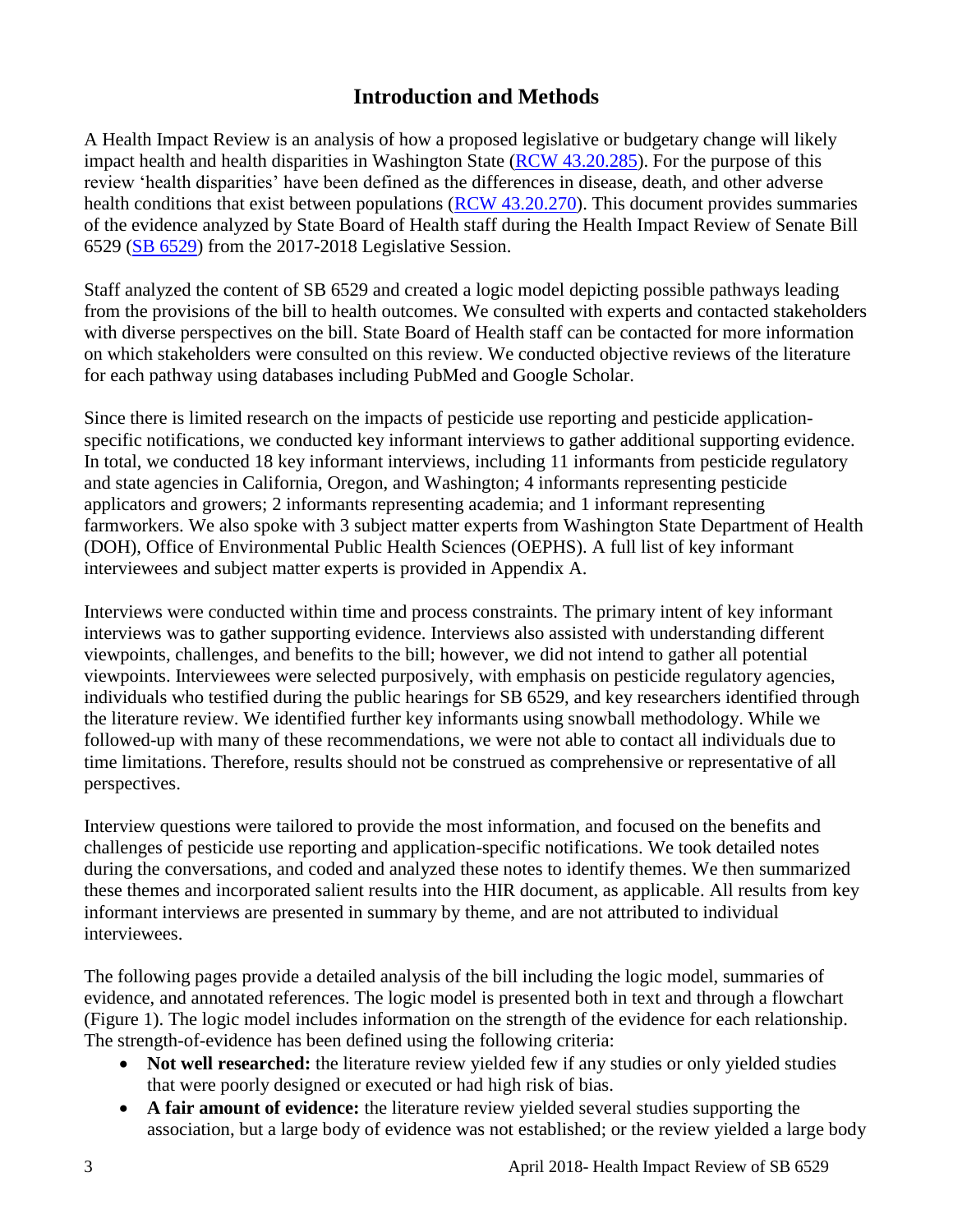of evidence but findings were inconsistent with only a slightly larger percent of the studies supporting the association; or the research did not incorporate the most robust study designs or execution or had a higher than average risk of bias.

- **Strong evidence:** the literature review yielded a large body of evidence on the relationship (a vast majority of which supported the association) but the body of evidence did contain some contradictory findings or studies that did not incorporate the most robust study designs or execution or had a higher than average risk of bias; or there were too few studies to reach the rigor of 'very strong evidence'; or some combination of these.
- **Very strong evidence:** the literature review yielded a very large body of robust evidence supporting the association with few if any contradictory findings. The evidence indicates that the scientific community largely accepts the existence of the association.

This review was subject to time constraints, which influenced the scope of work for this review. The annotated references are only a representation of the evidence and provide examples of current research. In some cases only a few review articles or meta-analyses are referenced. One article may cite or provide analysis of dozens of other articles. Therefore the number of references included in the bibliography does not necessarily reflect the strength-of-evidence. In addition, some articles provide evidence for more than one research question so they are referenced multiple times.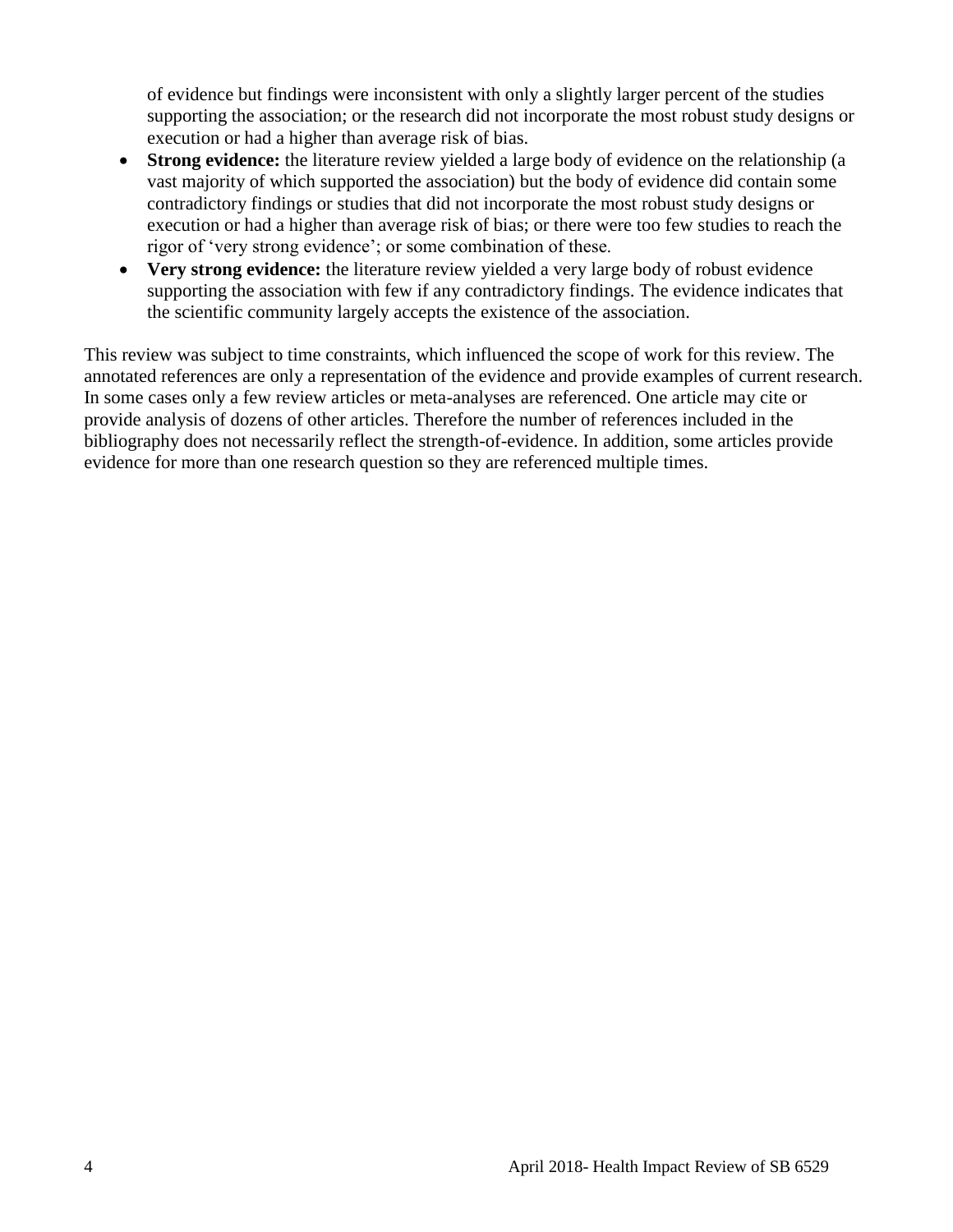## **Analysis of SB 6529 and the Scientific Evidence**

#### <span id="page-5-0"></span>*Summary of relevant background information*

- Pesticides are regulated at the federal level by: Food Quality Protection Act (1996); Federal Insecticide, Fungicide and Rodenticide Act (FIFRA); Federal Food, Drug and Cosmetic Act (FFDCA); Pesticide Registration Improvement Act of 2003 (PRIA); U.S. Environmental Protection Agency (EPA) Pesticide Labeling; and 2015 Worker Protection Standards (WSP).
- In addition to federal regulations, Washington State also has a number of reporting and recordkeeping requirements for pesticide applicators. Four state agencies are responsible for regulating and investigating pesticide use in Washington State: $<sup>1</sup>$ </sup>
	- o Department of Agriculture (WSDA) is responsible for adopting rules to require the registration and restrict the use of pesticides, to test and certify pesticide applicators, to issue handler and worker pesticide training documentation, and to provide technical assistance to pesticide applicators and workers.
	- o Department of Health (DOH) is responsible for tracking and investigating pesticide-related illness and for providing technical assistance to health care providers and partner agencies.
	- o Department of Labor and Industries (L&I), Division of Occupational Safety and Health (DOSH) is responsible for developing pesticide safety and health rules, and enforcing these rules by inspecting worksites for unsafe working conditions.
	- o Department of Natural Resources (DNR) is responsible for pesticide application and notification on forest lands.
- [WAC 16-228-1220](http://apps.leg.wa.gov/WAC/default.aspx?cite=16-228-1220) prohibits application of pesticides in a way that allows physical drift or volatilization resulting in damage to adjacent land, humans, desirable plants or animals.<sup>2</sup>
- [RCW 17.21.420](https://app.leg.wa.gov/rcw/default.aspx?cite=17.21.420) authorizes and requires WSDA to maintain a list of medically pesticide-sensitive individuals. The agency must provide the list of individuals to pesticide applicators twice per year, and applicators are responsible for notifying individuals prior to application.<sup>3</sup>
- Currently in Washington State, there are no exclusion zones for agricultural pesticide application near schools. There are certain label-required exclusion zones that apply to fumigants, to certain pesticides near waterbodies (U.S. District Court Order), and to "sensitive" crops. There are also restrictions for aircraft or air-blast applications on properties abutting or adjacent to occupied schools in session, hospitals, and nursing homes, but there is nothing specific that prohibits pesticide applications near schools, childcare facilities, or farmworker housing (Joel Kangiser, Compliance Program Manager, Pesticide Management Division, WSDA, personal communication, April 2018).
- Arizona, California, Connecticut, Florida, Hawaii, Minnesota, New Hampshire, New Jersey, New York, and Oregon have enacted pesticide use reporting programs or surveys that collect annual totals. Reporting program requirements vary by state (e.g., voluntary or mandatory reporting; geographic resolution; actual or estimated total amount; publicly available dataset/annual report or data not published).<sup>4</sup>

#### *Summary of SB 6529*

- Requires that application-specific pesticide use records be provided to DOH on a monthly basis.
- Requires DOH to make pesticide use record data publicly available.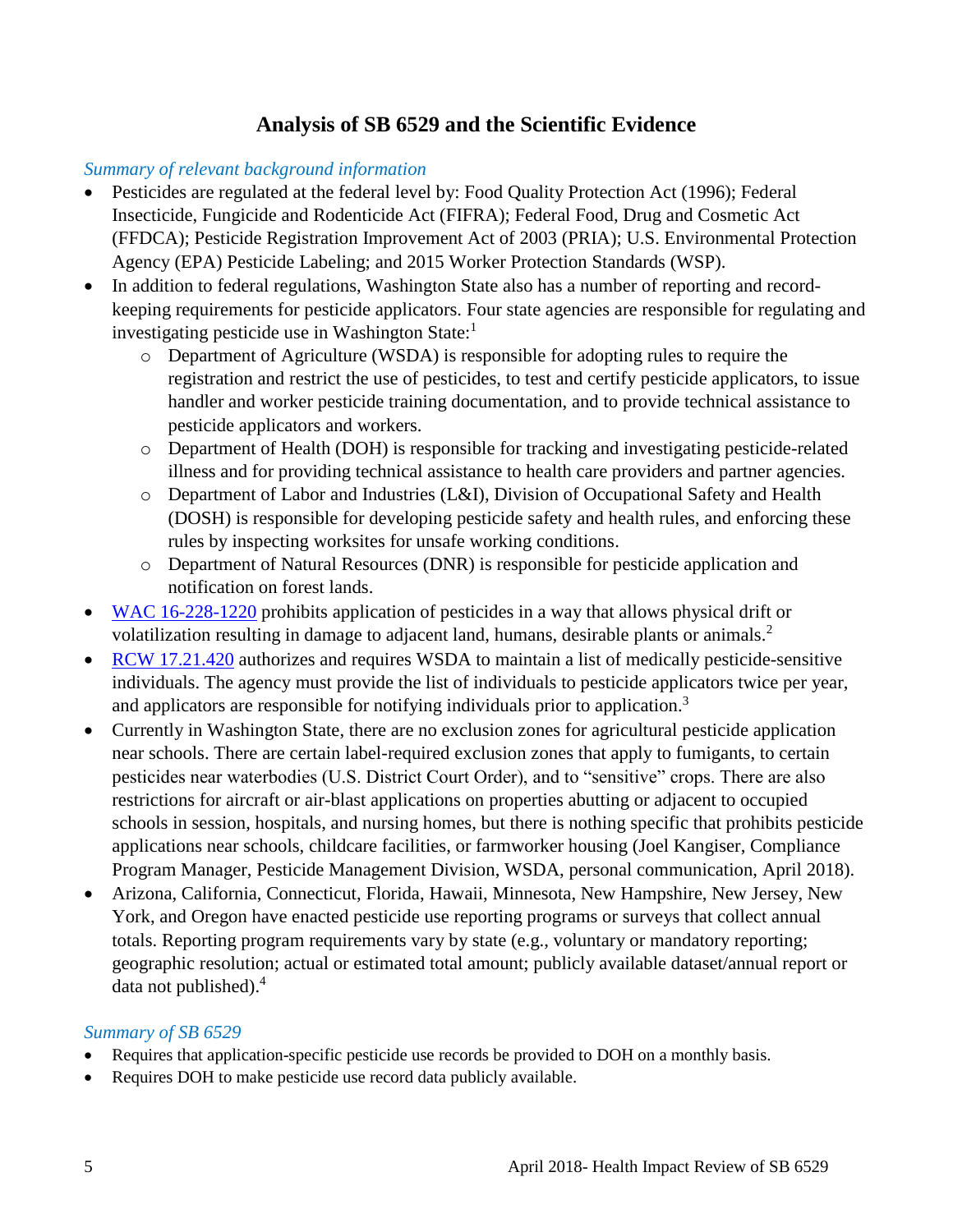- Requires pesticide applicators to notify DOH four days prior to pesticide application by aerial, air-blast, or fumigation methods.
- Requires DOH to develop and maintain a list of individuals who request to receive notification of pesticide applications on adjacent properties.
- Requires DOH to notify all day care centers, schools, and individuals requesting notification within 1/4 mile of the application site at least two hours before application occurs.
- Authorizes DOH to develop rules around the notification process and to assess a civil fine (up to \$7,500) for certain violations.

#### *Health impact SB 6529*

Evidence indicates that SB 6529 has the potential to increase available pesticide use information and data, which in turn has potential to increase analyses of and improve understanding of pesticide application, inform policy change, influence application practices, reduce acute and chronic pesticiderelated health outcomes, and decrease health disparities. The notification provisions included in SB 6529 would have unclear impacts on health and health disparities.

#### *Pathways to health impacts*

The potential pathways leading from the provisions of SB 6529 to decreased health disparities are depicted in Figure 1.

*Pathway 1* evaluated the provisions in the bill related to pesticide use reporting, and represents the most direct pathway between the pesticide use related provisions in SB 6529 and health outcomes. We made the informed assumption that requiring pesticide applicators to submit application-specific pesticide use records to DOH on a monthly basis would result in the agency publicly publishing records and increasing pesticide data and information available to researchers, local health jurisdictions (LHJs), policymakers, and other stakeholders.<sup>5-8</sup> There is strong evidence that publicly publishing pesticide use data would result in increased analyses and improved understanding of pesticide use, potential exposure, risk factors, and associated health outcomes.5,7,9-12 There is a fair amount of evidence that improved understanding would result in changes to and adoption of pesticide application policies and practices that reduce exposure.<sup>5-7,13-18</sup> There is very strong evidence that improved pesticide application policies and practices would result in reduced acute and chronic pesticide-related health outcomes,<sup>9,19-26</sup> resulting in reduced health disparities by occupation,  $25,27-32$  race and ethnicity,  $21,24,25,28,31-36$  and for sensitive populations like pregnant women and children.4,19,24,25,37-39

*Pathway 2* evaluated the provisions in the bill related to pesticide application-specific notifications. *Pathway 2* is briefly depicted in Figure 1, and a more in-depth discussion is provided starting on page 20. Overall, we determined that there is an unclear impact whether notifying day care centers, schools, and individuals requesting notification before an application event would result in reduced acute and chronic pesticide-related health outcomes.

Due to time limitations we only researched the most direct connections between the provisions of the bill and health disparities and did not explore the evidence for all possible pathways. For example, potential pathways that were not researched include:

*Cost:* We did not evaluate impacts of costs or funding related to creating, implementing, or maintaining a pesticide use reporting system or application-specific notification system.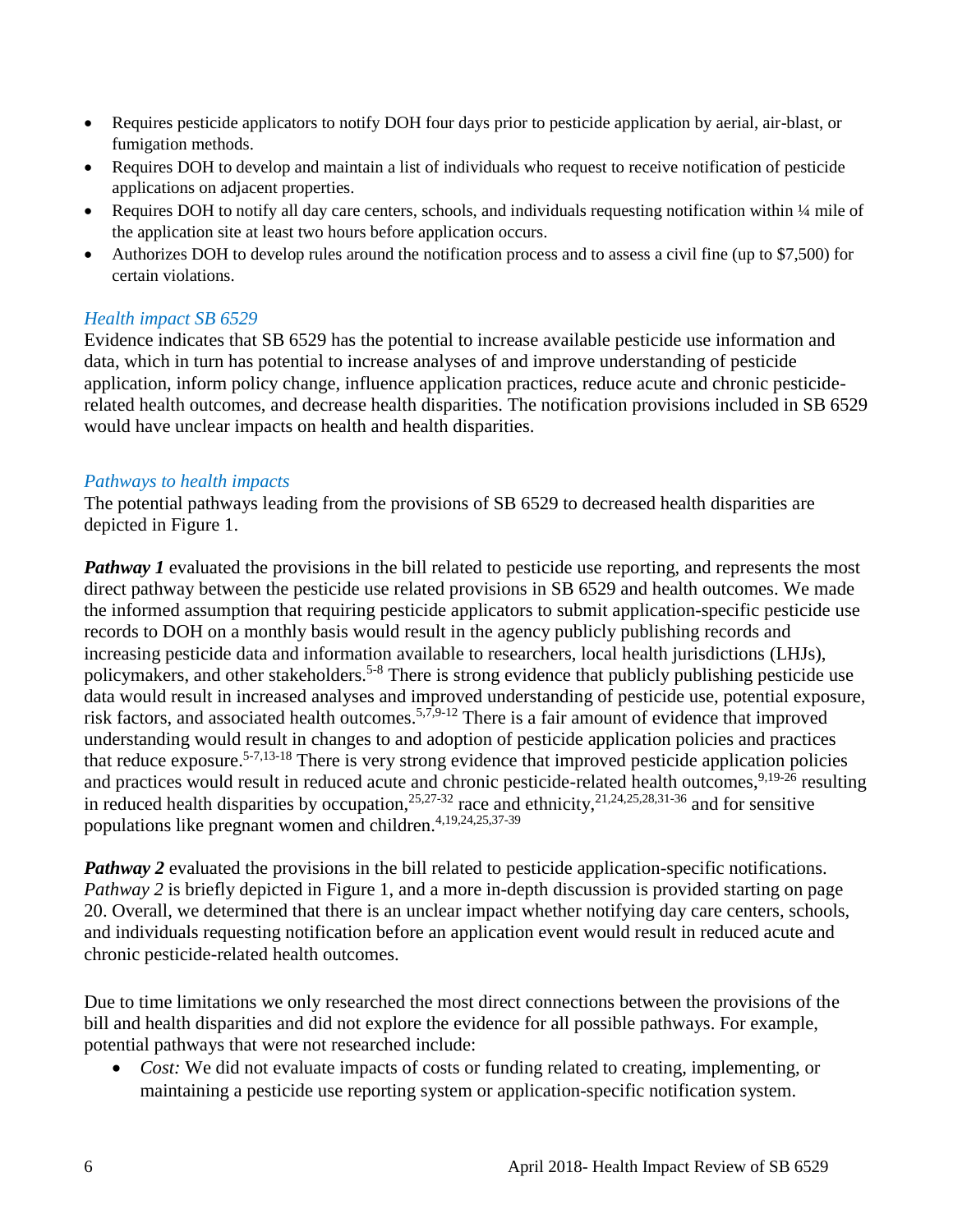• *Technology:* Similarly, we did not research the technology requirements and alternatives related to creating, implementing, or maintaining these systems.

The California Department of Pesticide Regulation (CDPR), California Environmental Health Tracking Program (CEHTP), and Oregon Department of Agriculture (ODA) have implemented pesticide use reporting systems and may have information on cost and technology considerations.

#### *Magnitude of Impact*

Although pesticide drift is illegal, cases of drift do occur in Washington State. A pesticide-related illness case is related to agricultural drift when "a person is exposed to a pesticide that has drifted away from the application target, and the exposure contributes to that person experiencing signs or symptoms of pesticide poisoning."<sup>40</sup> Based on data from DOH, from 2010 through 2016, there were 1,330 cases of pesticide illness in Washington State, and 391 cases (29%) were the result of agricultural drift.<sup>40</sup> Evidence from the National Institute for Occupational Safety and Health (NIOSH) shows that the magnitude of pesticide-related illness is likely underestimated as many affected individuals do not seek medical treatment, exposed individuals may not be accurately diagnosed, or cases may not be reported to the proper agencies.<sup>22,27</sup> Under-reporting of occupational pesticide exposure and illness among farmworkers is consistent with focus group findings detailed in a 2004 DOH report titled *Improving Data Quality in Pesticide Illness Surveillance*. <sup>35</sup> The majority of reported pesticide illness cases in Washington from 2010-2016 were due to air-blast ground sprayers and aerial applications.<sup>28</sup> From 2010 through 2016, there were 120 cases of pesticide illness among children aged 0-14, and 14 cases (12%) were the result of agricultural drift.<sup>40</sup> The DOH Pesticide Program notes nine cases (since 2010) where pesticide illness due to drift has occurred on school or day care center properties. While all of the identified cases were in adults, it is possible that children are either not getting acutely ill from this type of exposure or that pesticide-related illness in children at school and day care is not as readily recognized or reported to authorities as it is for adults (Joanne Prado, DOH, personal communication, April 2018).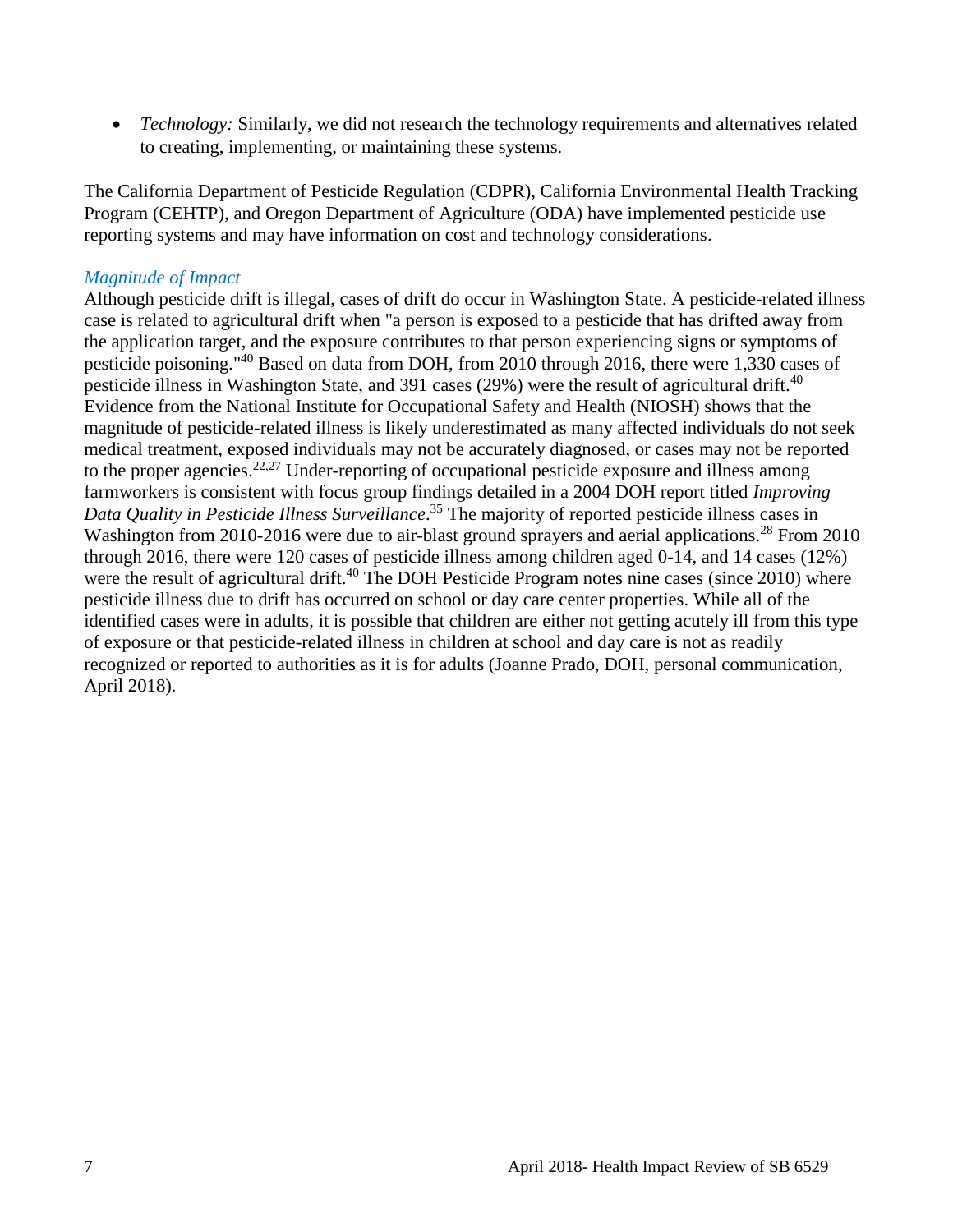## **Logic Model**

<span id="page-8-0"></span>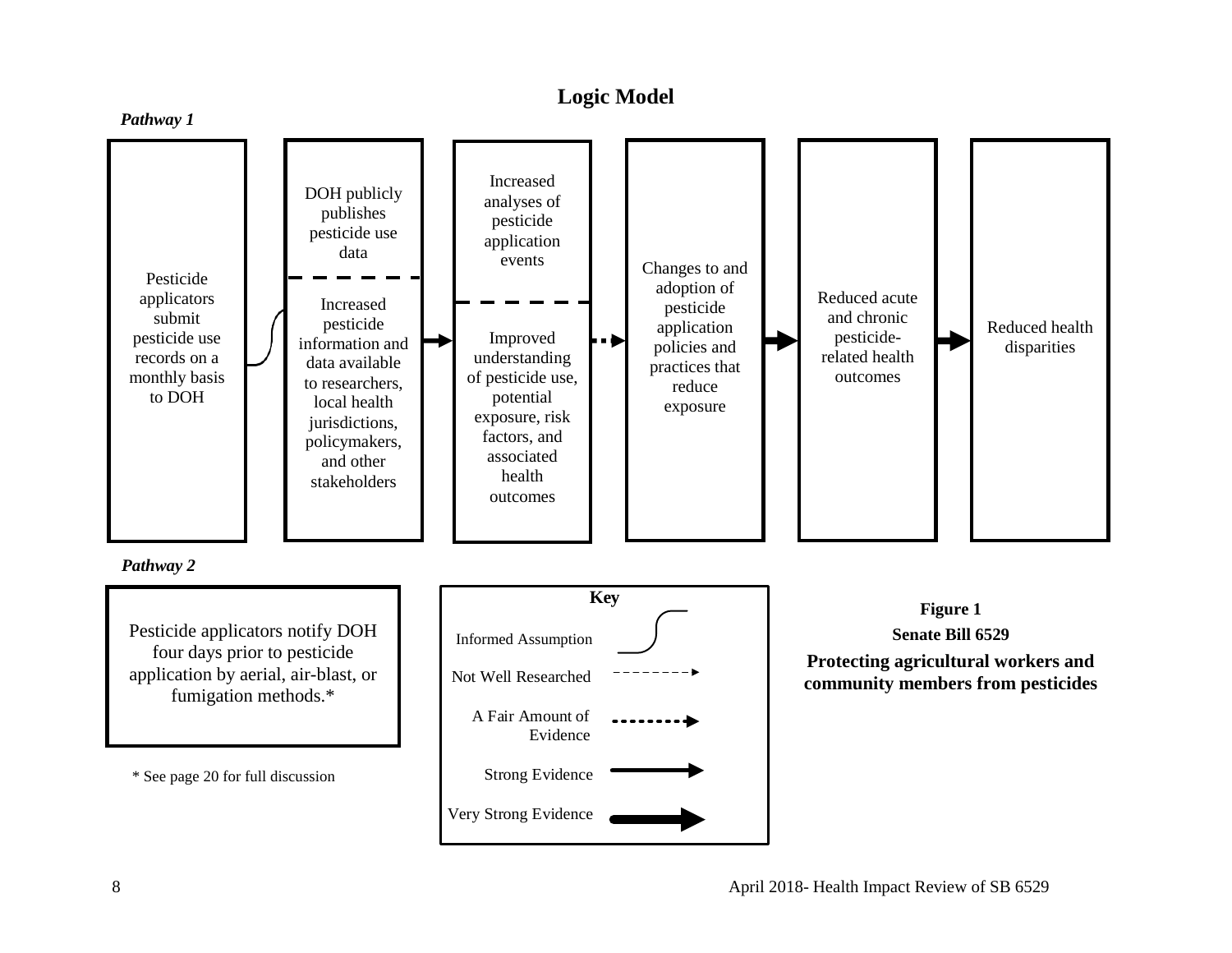## **Summaries of Findings**

#### <span id="page-9-0"></span>*Pathway 1: Pesticide use reporting*

#### **Will requiring pesticide applicators to submit application-specific pesticide use records to DOH on a monthly basis result in the agency publicly publishing the results thereby increasing pesticide use data and information available to researchers, LHJs, policymakers, and other stakeholders?**

We have made the informed assumption that requiring pesticide applicators to submit application-specific pesticide use records to DOH on a monthly basis would result in records being submitted to and publicly published by DOH, which in turn would increase pesticide use data and information available to researchers, LHJs, policymakers, and other stakeholder groups. Although not outlined in the bill, DOH staff have noted that Washington Tracking Network (WTN) would be an appropriate vehicle for providing public access to pesticide use data (Glen Patrick, Deputy Director, OEPHS, DOH, personal communication, March 2018). WTN is a publicly-accessible online data presentation and visualization application that allows users to search, view, and export environmental and public health data (e.g., air quality, drinking water, lead exposures, and social determinants of health). According to program staff, WTN users include programs at DOH (e.g. Office of Emergency Preparedness and Response), Accountable Communities of Health, LHJs, Washington State agencies (e.g., Department of Ecology), nonprofit organizations, health practitioners, and the general public. In 2017, WTN's query portal received 84,160 pageviews and the Information By Location (IBL) tool, which offers map views of specific data, was viewed 60,393 times (Heather McCauley, WTN Communications and Evaluations Coordinator, OEPHS, DOH, personal communication, March 2018). Additionally, WTN staff provide technical assistance and outreach to users, as requested. For example, during Washington State's wildfire season, WTN staff supported DOH's Office of Emergency Preparedness and Response by displaying real-time wildfire data to allow staff to respond to incidents.

In response to pesticide illness data requests, DOH Pesticide Program staff and WTN staff collaborated to present data derived from pesticide illness investigations on WTN in 2016. 8 Following promotional activities, WTN pageviews for pesticide data increased fourfold between May and June 2016 (Heather McCauley, DOH, personal communication, March 2018). Since going live in January 2016, the pesticide pages have received 847 pageviews, and the pesticide topic pages have received 702 pageviews. Therefore, we assume that providing pesticide use data on WTN would make the information available to interested users, including researchers and other stakeholders.

California's Pesticide Use Reporting (PUR) system presents additional evidence that requiring growers to submit monthly use reports containing application-specific data and publicly publishing data increases available information (see Appendix B for a comparison between California's PUR system and existing Washington regulations referred to in SB 6529). In 1990, California became the first state to require full reporting of all pesticide use in agriculture (Food Safety Act of 1989, Chapter 1200, AB 2161). CDPR's PUR program has more than 2 million pesticide use records collected each year. <sup>5</sup> CDPR conducts trend analyses examining pesticide use on particular crops and in specific pesticide categories (e.g., reproductive toxins, carcinogens, insecticide organophosphates, and carbamate chemicals).<sup>7</sup> According to CDPR,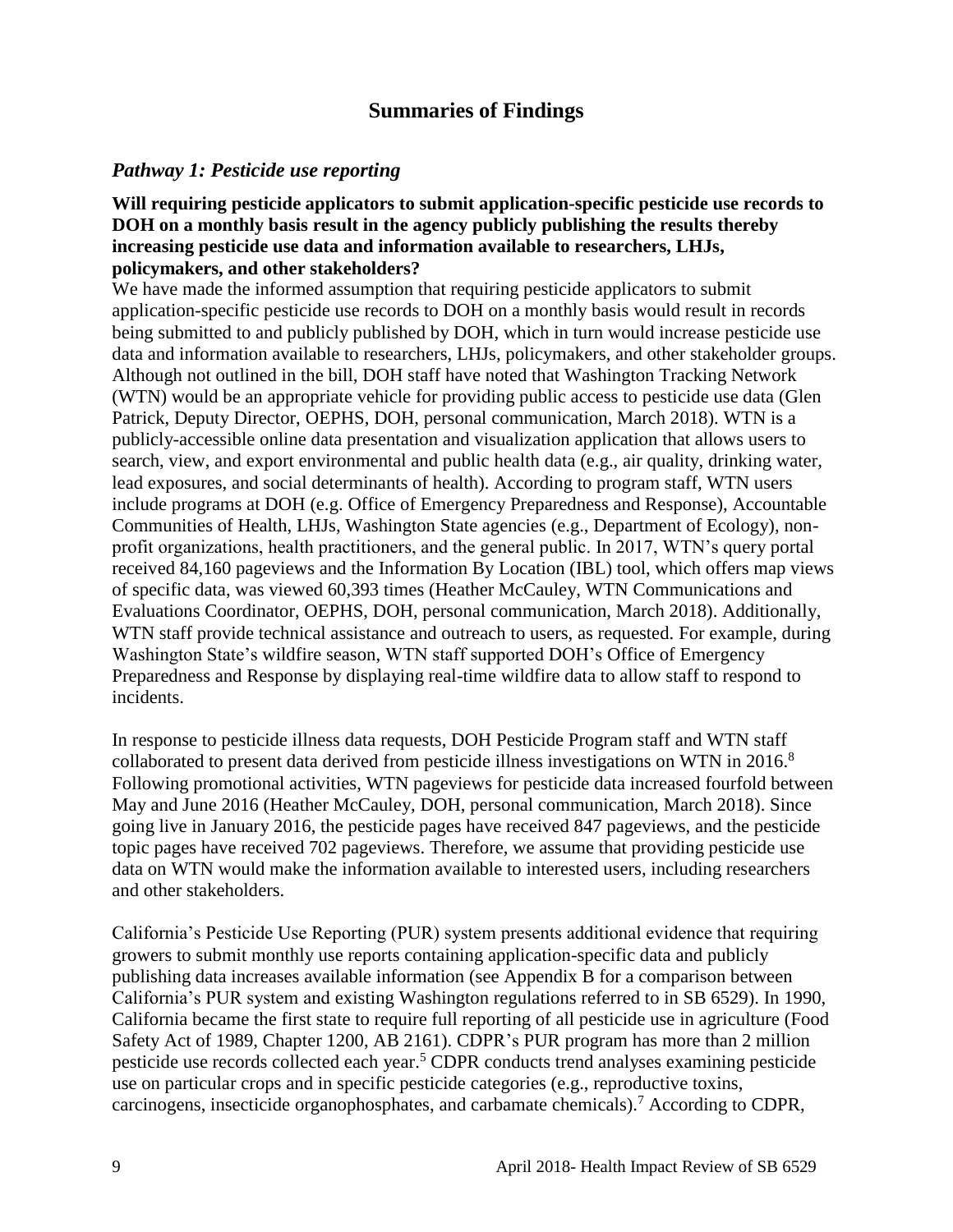available data may inform risk assessment, worker safety, public health, endangered species, water and air quality, pest management alternatives, local enforcement, and processor and retailer requirements.

To improve the utility of California's complex PUR database, in partnership with California Department of Public Health (CDPH), the Public Health Institute's (PHI) CEHTP launched three approaches to make pesticide use data more accessible and understandable to diverse data users and relevant for public health research, communications, and policies. <sup>5</sup> First, the Pesticide Linkage Tool (PLT), aimed at highly skilled public health researchers, is a custom application that includes features which enable users to "more efficiently and accurately estimate spatiotemporal relationships between pesticide use and health outcomes of interest."<sup>5</sup> Second, CEHTP developed an online Pesticide Mapping Tool (PMT) using the Google Maps interface for a broader set of users to visualize and explore agricultural pesticide data. Launched in 2009, the PMT allows users to choose from pesticide categories of public health relevance (e.g., carcinogens, reproductive and developmental toxics) and to query data by application date, crop, year, individual pesticide, pesticide category, etc. Users can view results at the county, township, or square mile section level and can look at trends in pesticide use over time. Accessed over 4,500 times between March 2017 and March 2018, the PMT can query and quickly return results for nearly 100 million pesticide records (Max Richardson, Senior Policy Manager, CEHTP, personal communication, March 2018). Third, in response to stakeholder concerns regarding pesticide use near public schools, staff used the PLT to tailor "data and research methods to provide high-resolution estimates of pesticide use near public schools in California."<sup>5</sup>

The California Environmental Protection Agency's (CalEPA) Office of Environmental Health Hazards Assessment (OEHHA) also uses PUR data in its California Communities Environmental Health Screening tool (CalEnviroScreen). OEHHA developed CalEnviroScreen as part of the agency's environmental justice program. The mapping tool uses data from national and state sources to rank census tracts in California based on potential exposure to pollutants, adverse environmental conditions, socioeconomic factors, and prevalence of certain health conditions.<sup>6</sup> Data could be similarly displayed in Washington, and WTN would provide the same functionality as CalEnviroScreen by incorporating pesticide use data into the existing WTN IBL tool (Glen Patrick, DOH, personal communication, April 2018).

California's PUR program provides evidence that requiring monthly application-specific pesticide use reporting increases availability of pesticide use data. The availability of data coupled with CEHTP's and OEHHA's efforts to improve data usability suggests that collecting and publicly publishing pesticide use data in user-friendly applications has the potential to increase data and information available to researchers, LHJs, policymakers, and other stakeholders.

#### **Will publicly-available pesticide use data result in increased analyses and improved understanding of pesticide use, potential exposure, risk factors, and associated health outcomes?**

There is strong evidence that publicly-available application-specific pesticide use data would likely result in increased analyses and improved understanding of pesticide use, potential exposure, risk factors, and associated health outcomes. The majority of population-level epidemiological studies examining pesticide use and human health draw on California data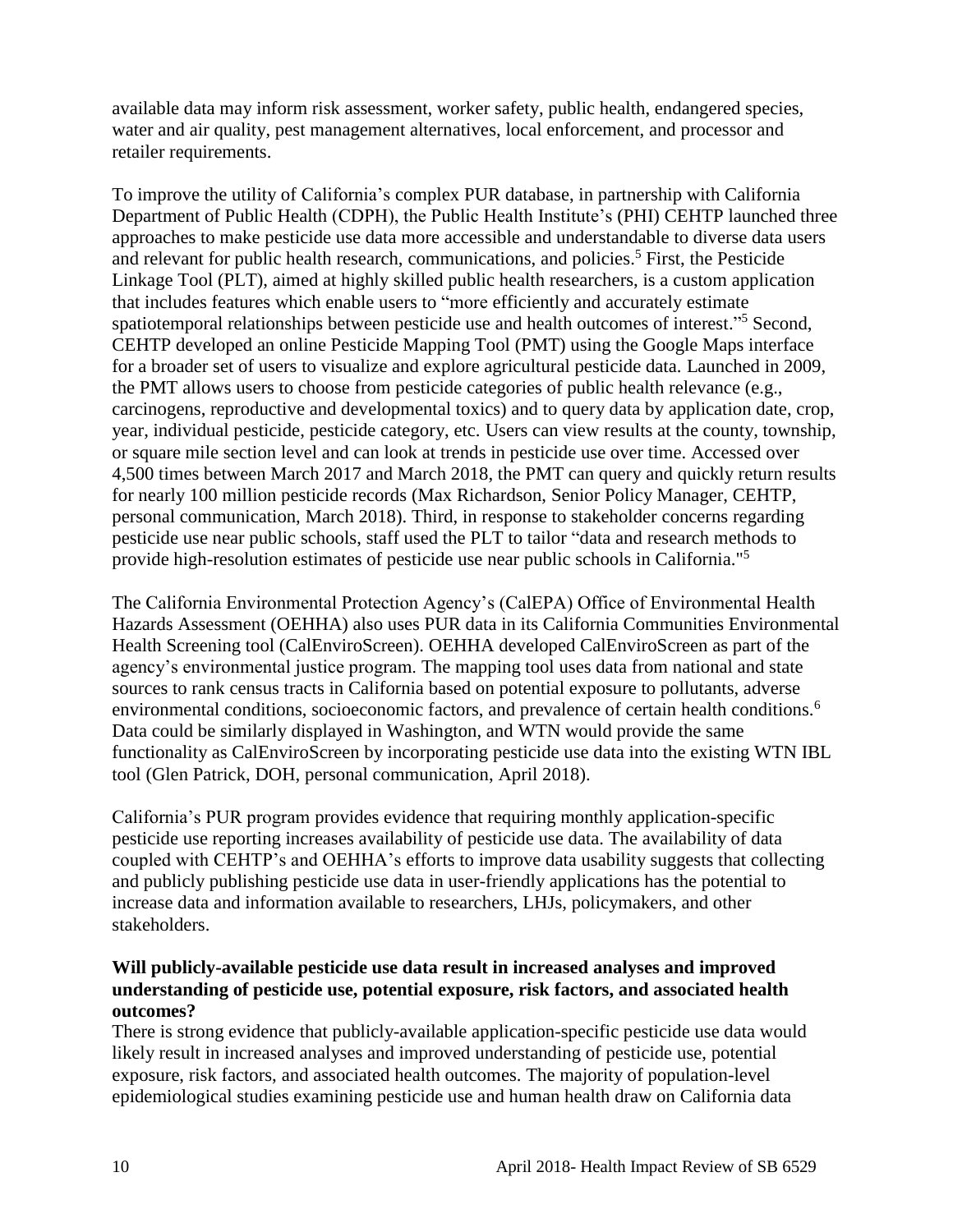because it provides sufficient granularity (e.g., geographic location) and specificity (application date, time, crop, etc.) which allows for robust analysis. As the most comprehensive pesticide use dataset in the world, California's PUR program provides multiple examples of how state agencies and researchers have used pesticide use data to learn more about application patterns, associated health outcomes, and risk factors. For example, CDPR, CDPH, and OEHHA collaborate to use pesticide use data to evaluate possible human illness clusters in epidemiological studies.<sup>7</sup> CEHTP's PLT has been used to examine the relationship between agricultural pesticide use and autism, hypospadias, neural tube and other birth defects, gastroschisis, and congenital heart defects.<sup>5</sup> Eight published peer-reviewed scientific articles have used the PLT for data analysis and many more have used CDPR's PUR data (Max Richardson, CEHTP, personal communication, March 2018). For instance, PUR data and participant data from a longitudinal birth cohort study were used to estimate the amount of elemental sulfur applied near a child's residence during the week, month, and year preceding a pulmonary evaluation.<sup>9</sup> While elemental sulfur is considered relatively safe for use in both conventional and organic farming, results added credibility to reports of drift of elemental sulfur after agricultural application.<sup>9</sup> Although pesticide use data does not imply pesticide exposure, data provides insight into where additional research efforts may be necessary to improve understanding and safety of pesticides.

Additionally, CEHTP used PUR data to assess pesticide use around 2,511 California public schools in the 15 California counties with the highest total reported agricultural pesticide use in 2010. The analysis found that "[9] of the 10 most commonly used pesticides near [California] schools have a chemical persistence in the range of days to months; 6 of 10 remain chemically active for 50 days or longer."<sup>5</sup> Researchers also found that "Hispanic children were 46% more likely than non-Hispanic white children to attend [public] schools with any pesticides of [public health] concern applied nearby and 91% more likely than non-Hispanic white children to attend schools in the highest quartile of agricultural pesticide use."<sup>10</sup> The resulting 2014 report, entitled *Agricultural Pesticide Use Near Public Schools in California*, was used by EPA Region 9 to help select schools for a pilot project that attempted to develop a screening tool for detecting pesticide residues on outdoor surfaces.<sup>5</sup> However, the pilot project was never completed due to technical difficulties (Randy Segawa, Special Advisor, Pesticide Programs Division, CDPR, personal communication, April 2018). Journalists and other stakeholders have also used CEHTP's 2014 report and PMT to increase public awareness of and inform policy conversations on pesticide use near schools.

OEHHA's CalEnviroScreen has been used to compare the distribution of environmental hazards and vulnerable populations across California communities. One analysis of CalEnviroScreen Version 1.1 found that "[e]nvironmental hazards were more regressively distributed with respect to race/ethnicity than poverty, with pesticide use and toxic chemical releases being the most unequal."<sup>11</sup> While the tool does not quantify the probability of harm or health risk, researchers concluded that it can identify communities that warrant further attention and can help policymakers and decision makers "prioritize their activities to the benefit of communities disproportionately burdened by multiple environmental health hazards."<sup>11</sup> Additionally, CDPR used CalEnviroScreen 2.0 results scores in determining use around communities as part of its air monitoring planning. $41$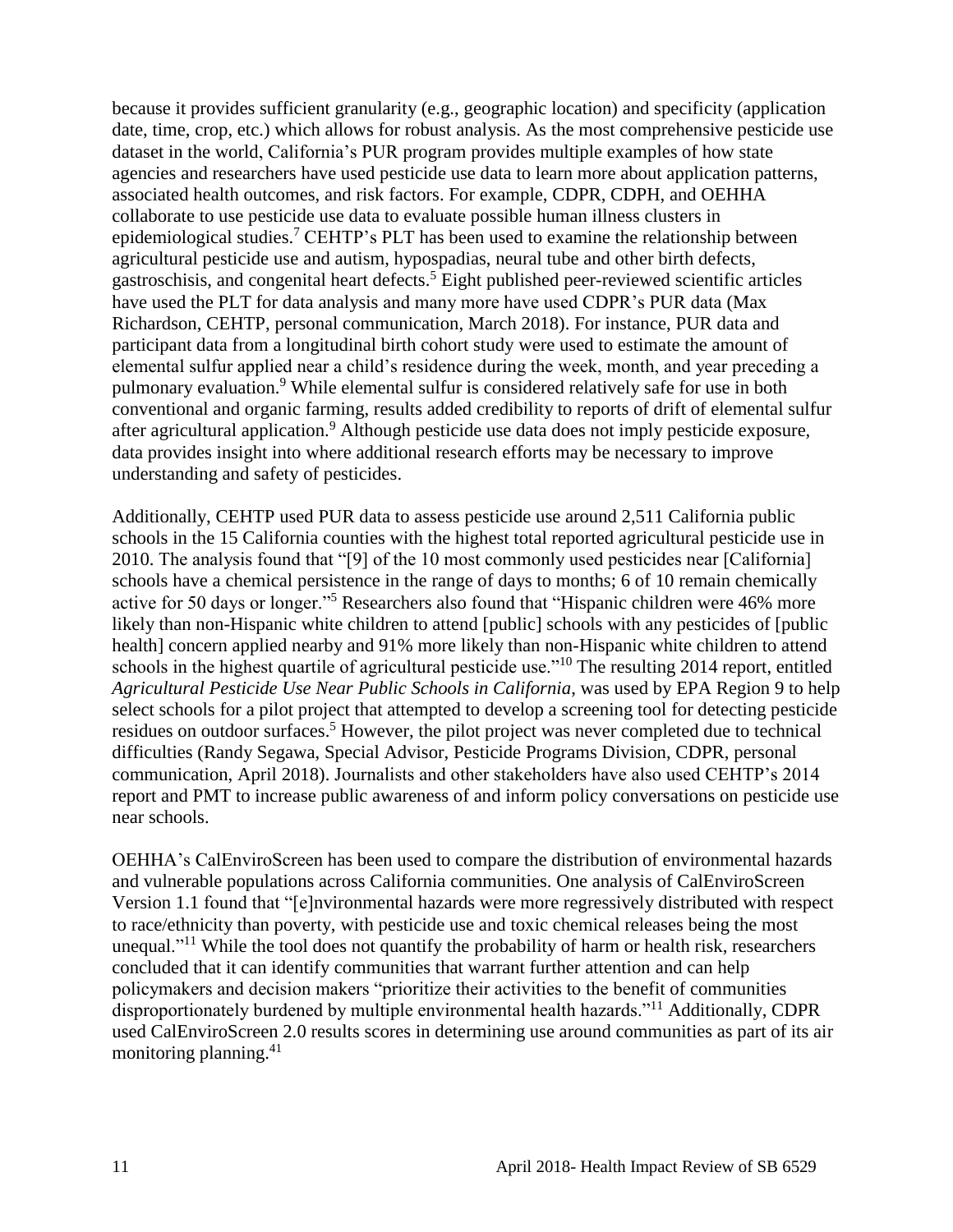In addition to these examples of how California's PUR data has been used, key informant interviewees also identified benefits related to the logistics and content of a pesticide use reporting system. Logistically, interviewees from California felt that that their pesticide use reporting system decreased the staff time needed to respond to data requests and decreased the number of public records requests related to pesticide use and application since users were able to access data on their own. Most of the benefits interviewees cited were related to the content and data generated by a pesticide use reporting system. Stakeholders felt that a pesticide use reporting system would provide more facts and information about pesticide use in Washington State, including the quantity and location of pesticides that are applied. One interviewee explained that pesticide use reporting data would expand the type of research possible in Washington State, including research studies related to drift, childhood exposure to pesticides, and chronic health impacts for children in agricultural communities. Similarly, other interviewees explained that having access to pesticide use data and being able to determine patterns of use are important to be able to conduct population level epidemiological studies. Overall, interviewees with a positive view of pesticide use reporting felt that the system would expand research opportunities, decrease the cost of data collection, optimize study design, show potential exposure patterns, and allow for investigations about the root causes of health concerns. Washington interviewees anticipated using future data from a pesticide use reporting system to improve enforcement and compliance efforts, to examine pesticide use trends, and to conduct research on pesticide use, potential exposures, drift, and health.

None of the key informant interviewees representing Washington grower or applicator associations could see any benefit to pesticide use reporting. As an example of potential challenges, a few key informant interviewees referenced Oregon's decision to discontinue its PURS as evidence of its lack of value. However, Oregon Department of Agriculture (ODA) staff reported PURS was discontinued primarily due to lack of funding during the 2007 to 2009 recession and state budget cuts (Sunny Jones, Former Pesticide Use Reporting Specialist, Pesticide Program, ODA, personal communication, April 2018). During the first iteration of PURS (partial implementation 2002 to 2003), the database was launched and began collecting data before the program was fully developed. Users experienced a variety of reporting challenges related to database usability, and the project was put on hold due to funding issues until the second iteration was rolled out in 2007. The second iteration incorporated a revamped user interface that had undergone testing to improve user-friendliness.<sup>12</sup> Additionally, ODA staff conducted PURS training sessions across the state to help growers and applicators submit reports (Sunny Jones, ODA, personal communication, April 2018).

While reporting methods improved, ODA and Department of Human Services and Oregon Health Authority (DHS/OHA) staff shared that the geographic unit under which pesticide use was reported (Hydrologic Unit Code [HUC]: Basin – level 3, 6 digits)<sup>12</sup> was too large to be meaningful in any analysis (DHS/OHA, personal communication, March 2018; Sunny Jones, ODA, personal communication, April 2018). To alleviate growers' and applicators' privacy concerns the data were reported at a scale and grouped into categories of unlike commodities (e.g., fruits and nuts), which severely limited analysis. ODA partially attributed the decision to discontinue Oregon's PURS to the fact that, "[w]e did not have enough information to know if the program did or did not provide value, because the interested parties fought each other so much that we ended up with a program that was not useful for anyone. We also did not have a fully implemented program long enough [only 2 years of complete data] to determine its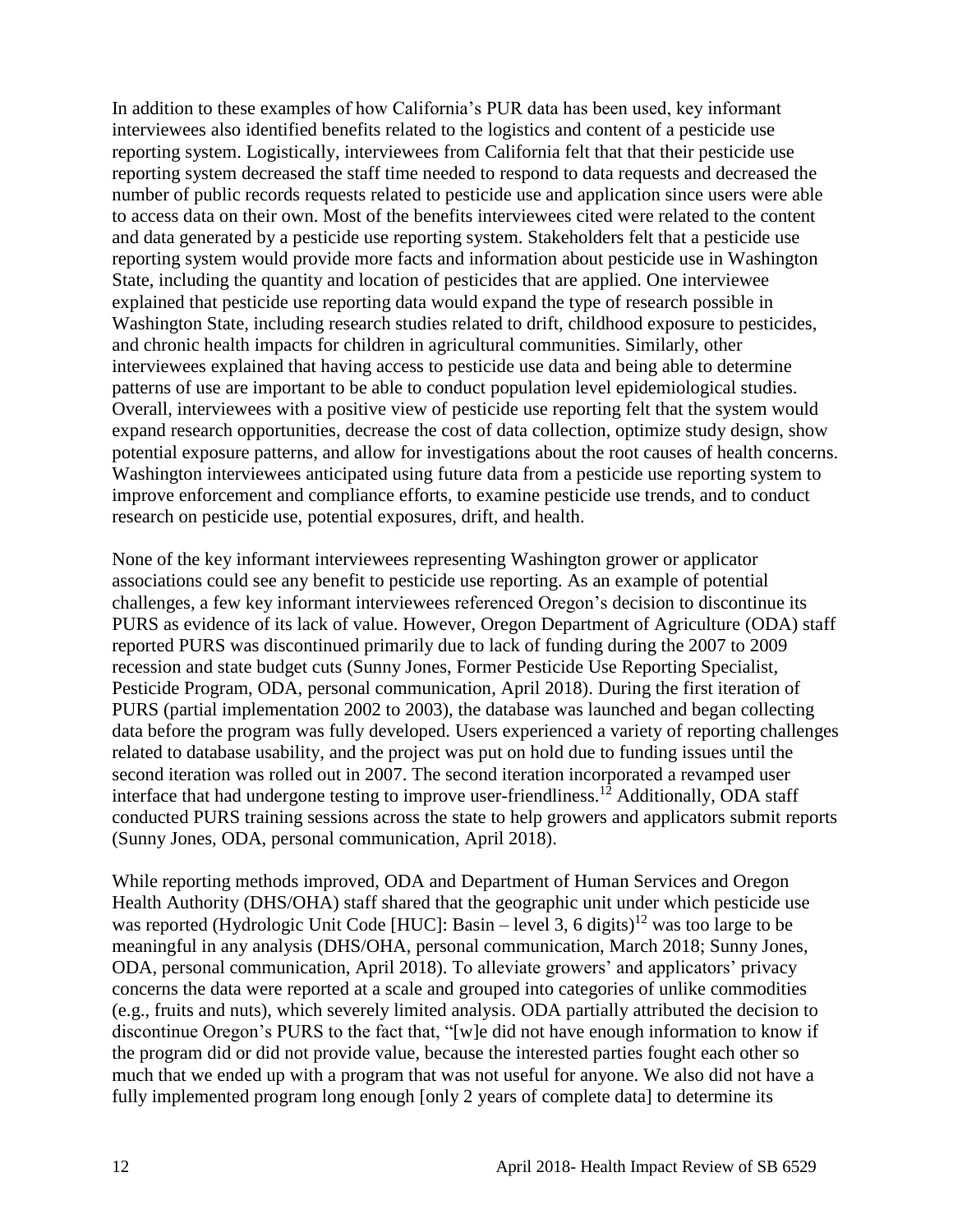potential value" (Sunny Jones, ODA, personal communication, April 2018). A subsequent bill, which did not pass, proposed more granular reporting which agency staff agreed would have been more useful for analyses.

Other challenges that interviewees expressed about PURS included concerns related to:

- *Overregulation:* Interviewees representing Washington growers and applicators were concerned about additional regulation in an industry that is already heavily regulated. They felt that a pesticide use reporting system would be burdensome, duplicative, and redundant.
- *Proprietary:* During public hearings, Washington growers and pesticide applicators expressed concern about making pesticide use information publicly available.<sup>1</sup> They mentioned that pesticide application formulas and schedules are proprietary, and sharing this information may negatively impact their businesses and competitiveness.<sup>1</sup> Interviewees representing grower or applicator associations expressed concerns that a pesticide use reporting system was an invasion of privacy and that sharing proprietary information about pesticide application would have negative ramifications for their businesses. It should be noted, however, that while Kern County Department of Agriculture anticipated proprietary concerns from growers related to pesticide use reporting, they have not received any proprietary-related complaints or concerns to date (Glenn Fankhauser, Kern County Department of Agriculture, personal communication, March 2018).
- *Data interpretation:* Many interviewees, including interviewees representing pesticide regulatory agencies and growers and applicators, said that pesticide use reporting data could be misleading and create opportunities for misunderstanding. California interviewees stated that their data was not readily accessible to users without some prior knowledge about pesticides. While some pesticide use information is available through CEHTP's PMT, staff made decisions about the level of detail to include in their public interface to make the system as easy to use and to make the data as easy to understand as possible. Some California interviewees were also concerned that people may not understand that pesticide use does not equate to pesticide exposure. Interviewees expressed that people may not understand that some chemicals are of greater concern or pose greater risk to human health than other chemicals, and that more context around the data would be needed to fully understand economic, scientific, and health implications.
- *Public perception:* Similarly, without greater context and understanding, interviewees were concerned that a reporting system could change public perception and result in negative views of the agricultural industry. Interviewees were also concerned that a pesticide use reporting system would lead to targeting of the agricultural industry by attorneys and activists, potentially resulting in legal ramifications.
- *Resources:* Interviewees representing Washington growers and applicators were also concerned that a pesticide use reporting system was a poor use of time and money. They stated that a pesticide use reporting system would not protect people from pesticide exposure or prevent drift from occurring. Therefore, given the amount of resources needed to create and maintain a pesticide use reporting system, interviewees felt that resources would be better used in ways that would reduce potential exposures.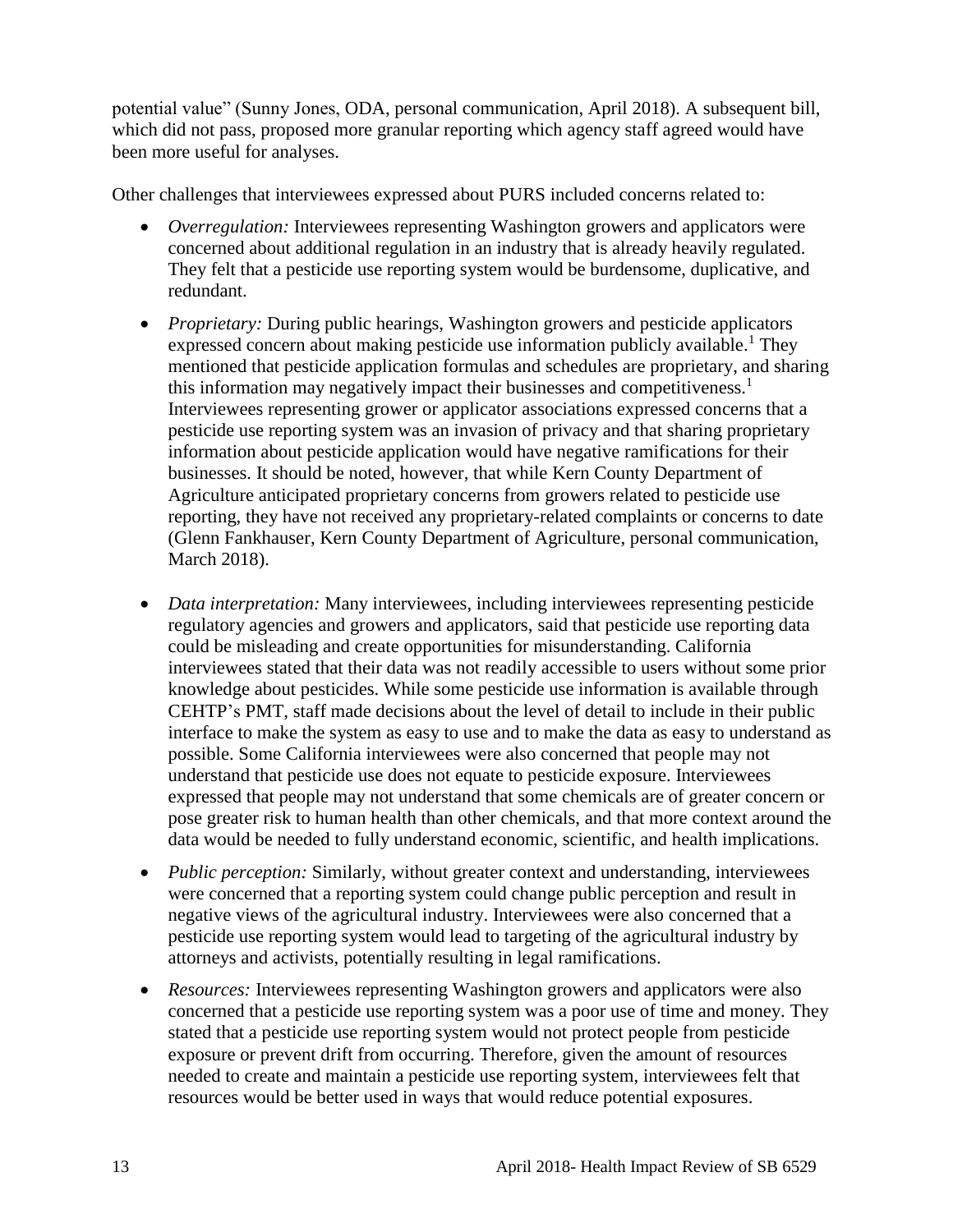Despite potential concerns and challenges, evidence suggests that application-specific pesticide use reporting as outlined in SB 6529 has the potential to help increase understanding of pesticide use, potential exposure, risk factors, and health outcomes. Oregon provides an example of how the usefulness of pesticide use reporting can be hampered by rushing implementation, reporting use at too large a scale, or rolling up the data into dissimilar categories. Conversely, evidence from California indicates that publicly accessible application-specific pesticide use data has the potential to support analyses and to improve understanding of how pesticide use may be associated with health outcomes and issues of environmental justice.

#### **Will increased understanding of pesticide use, potential exposure, risk factors, and associated health outcomes result in changes to and adoption of pesticide application policies and practices that reduce exposure?**

We found a fair amount of evidence that increased understanding of pesticide use, potential exposure, risk factors, and associated health outcomes may result in pesticide application policy change. For example, there are various federal regulations addressing pesticide application safety and reporting. Changes at the national level impact practices in Washington State and can increase application safety and reduce exposure. For example, EPA issued updated WPS in 2015. These updates included more protective training requirements for workers and handlers; more protective entry restrictions and notification requirements associated with pesticide applications; more protective decontamination requirements for workers and handlers; and more protective Personal Protective Equipment requirements (Pedro Serrano, Technical Services Safety Program Manager, Division of Occupational Safety and Health, L&I, personal communication, April 2018). WSDA adopted and implemented these practices in 2017, and L&I is currently incorporating these changes into their guidelines.

In California, CDPR uses PUR data to "more accurately assess risk and as a result make more realistic risk management decisions" rather than making judgments that are too cautious.<sup>7</sup> Additionally, CDPR's Worker Health and Safety Branch uses data to "guide and inform worker exposure studies, aid in the development of mitigation measures to protect workers from pesticide exposures, and help determine where to focus outreach on worker safety regulations and new mitigation measures."<sup>7</sup>

Informed by CEHTP's 2014 analysis of PUR data, CDPR implemented regulations to prohibit or limit pesticide application around California public schools and licensed day care facilities. CDPR cited the report as part of its rationale to update and standardize regulations on pesticide use near schools statewide.<sup>5</sup> Effective January 1, 2018, applications of pesticides by aircraft, airblast sprayer, and fumigants within ¼ mile of California public K-12 schools and licensed day care facilities are prohibited during school hours (Monday through Friday, 6:00 a.m. to 6:00  $(p.m.).$ <sup>13</sup>

CalEPA and other state agencies have used OEHHA's CalEnviroScreen tool to identify communities that face multiple burdens of pollution and socioeconomic disadvantage for the purpose of prioritizing investments in these areas.<sup>6</sup> For example, California's Department of Toxic Substances Control uses the tool "to prioritize its enforcement, complaints, and groundwater investigations" in communities identified as most burdened by pollution from multiple sources, including agricultural pesticide use.<sup>6</sup>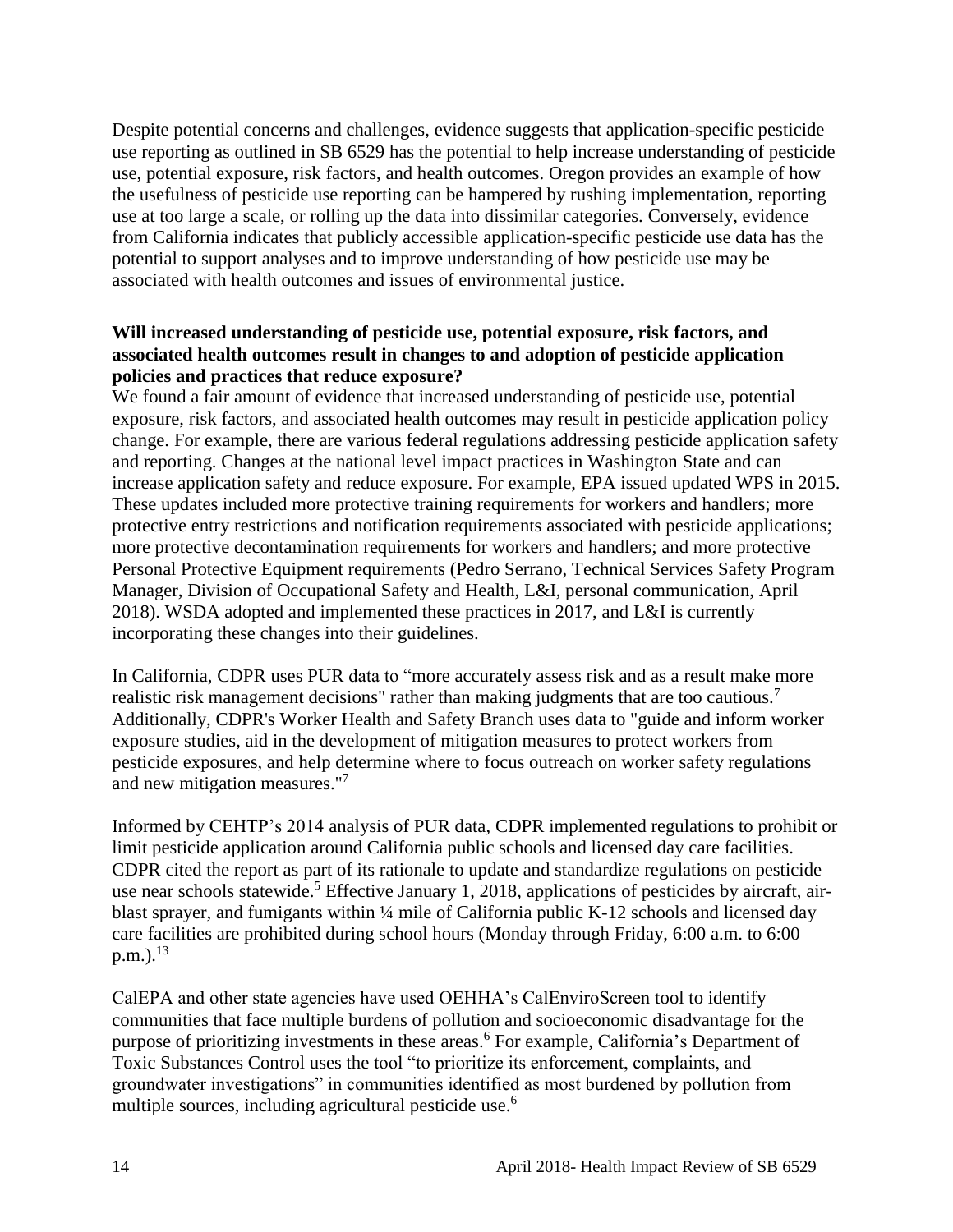According to CDPR, "almost every pesticide application produces some amount of drift," even when those applications are performed to regulatory standards.<sup>5</sup> While state agencies seek to control the harmful effects of pesticides, evidence indicates that adoption rates of drift-reducing practices by commercial applicators remain highly variable.<sup>14</sup> To better understand current use patterns and the motivations behind the adoption and non-adoption of preferred practices, researchers in Indiana conducted a survey of commercial pesticide applicators within the state. Findings indicate that applicators were motivated to adopt drift-reduction practices by "the desire to be a good neighbor and a desire to be a good land steward."<sup>14</sup> Authors concluded that innovative, voluntary approaches may be used to raise awareness of sites sensitive to pesticide drift in rural landscapes.<sup>14</sup> Similarly, key informant interviewees representing Washington applicators and growers expressed their desire to be good neighbors and to adopt practices to improve pesticide application safety.

Studies examining adoption of agricultural Best Management Practices (BMPs) in the United States provide further insight into the variables that influence practice adoption. A systematic review of agricultural BMP adoption in the United States suggests that policymakers can improve the likelihood of adoption through complementary social approaches. The review of 46 studies from 1982 to 2007 found that extension training (e.g., 1-day training events), information, local networks, and environmental awareness programs and knowledge had statistically significant positive influences on BMP adoption.<sup>15</sup> Findings suggest that effective BMP adoption efforts should combine complementary social factors to increase their overall impact. For example, "using networks to implement extension efforts and disseminating information presents a logical way to combine and extend the reach of factors found to have a significant effect on BMP adoption."<sup>15</sup> Authors concluded that findings suggest policymakers can use a two-tiered approach to BMP adoption: tier-one would have an implementation focus, targeting growers most likely to adopt and tier-two would continue to increase individual capacity and awareness by using networks to inform other growers about the benefits to adoption.<sup>15</sup> More recently, a Louisiana study examined adoption of BMPs among crop and pasture farmers (n=105) and whether the likelihood of adoption was influenced by socioeconomic and demographic characteristics and variables representing opinions held by the farmers.<sup>16</sup> Results indicate that "farmers' perceptions regarding practices and the suitability of the practice to current farming methods strongly influenced adoption."<sup>16</sup>

The University of Washington's Pacific Northwest Agricultural Safety and Health (PNASH) Center has also conducted research on the adoption of best practices related to pesticide application. PNASH collaborated with WSDA, growers, managers, handlers, pesticide safety educators, and pest control consultants to develop the *Practical Solutions for Pesticide Safety* guide.<sup>17</sup> This collection, available in English and Spanish, contains 26 solutions and additional practical information identified on farms and reviewed and developed in partnership to meet the needs of farm managers and farmworkers. "[Ideas] were selected to be practical and to protect those most at risk – pesticide handlers and their families."<sup>17</sup> The development of the guide also suggests that growers and applicators may be more likely to adopt best practices if efforts collaboratively involve the agricultural industry as experts.

Collectively, these findings suggest that targeted educational and outreach efforts to growers and pesticide applicators would likely increase adoption rates of new pesticide application practices.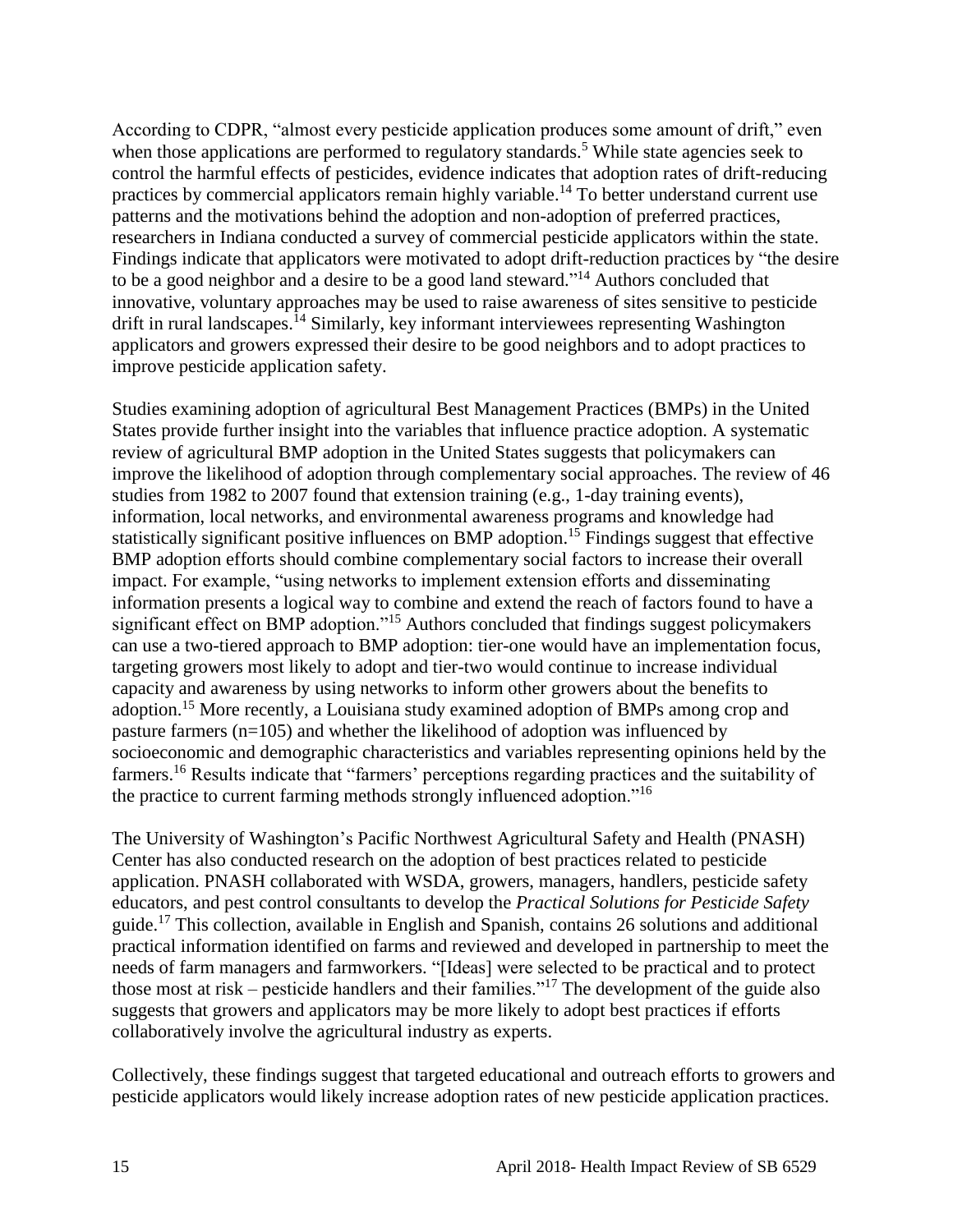Results indicate that an individual's perception of practices can influence their likelihood to adopt; meanwhile, a grower or applicator's perceptions can be influenced by information regarding potential impacts to growers, neighboring communities, and the local environment.<sup>14-</sup>  $16,18$  Additionally, local networks and extension training programs and institutions are likely trusted sources through which to inform growers and applicators of policy changes to increase the likelihood of application practice adoption.<sup>14-16</sup> One study found that farmers may be more likely to adopt management best practices if links between their practices and environmental impacts are well documented, and if there is an expectation of future regulations.<sup>18</sup> This conclusion suggests that increasing data and research through pesticide use reporting to better understand potential connections between pesticide application use patterns and public health in Washington could make growers more likely to adopt pesticide application best practices.

California is the only state we are aware of whose PUR system has led to clearly identifiable policy changes. In addition, the literature reviewed pertaining to adoption of best practices relates to agricultural best practices more broadly. For these reasons and the purpose of this analysis, we have downgraded the strength-of-evidence to a fair amount of evidence rather than strong evidence.

#### **Will reduced exposure to pesticides result in reduced acute and chronic pesticide-related health outcomes?**

We found very strong evidence that reducing pesticide exposure would likely result in reduced acute and chronic pesticide-related health outcomes. According to the American Academy of Pediatrics, "[a]cute poisoning risks [from pesticides] are clear, and understanding of chronic health implications from both acute and chronic exposure are emerging."<sup>19</sup> Acute pesticide illnesses range in severity and symptoms according to the type of pesticide and seriousness of the exposure. Signs and symptoms of high severity illness or injury include, coma, cardiac arrest, renal failure, and respiratory depression.<sup>20</sup> Low severity illness or injury often manifests as skin, eye, or upper respiratory irritation and may include fever, headache, fatigue, or dizziness.  $20-22$ 

According to an independent Joint Fact Finding Study Group, commissioned by Hawaii's State Department of Agriculture and Kauaʻi Mayor's Office, a review of available peer-reviewed literature identified 20 chronic health conditions associated with general pesticide exposure including, Parkinson's disease, asthma, thyroid disease, endocrine disruption conditions, and others.<sup>23</sup> Further a 2010 report by the President's Cancer Panel (the Panel) found that exposure to pesticides (insecticides, herbicides, and fungicides) has been linked to brain and central nervous system, breast, colon, lung, ovarian, pancreatic, kidney, testicular, and stomach cancers, as well as Hodgkin and non-Hodgkin lymphoma,  $^{24}$  multiple myeloma, and soft tissue sarcoma.<sup>25</sup> Additionally, pesticide-exposed agricultural workers show elevated rates of prostate cancer, melanoma, other skin cancers, and cancer of the lip.<sup>25</sup>

Under FIFRA, there are 17,385 primary registered pesticide products, and EPA lists approximately 1,256 pesticide active ingredients used in these products (Office of Compliance and Enforcement, U.S. EPA, Region 10, personal communication, April 2018). Other sources have noted that many active ingredients are toxic.<sup>25</sup> While inert ingredients in pesticides are not required to be tested for causing chronic diseases such as cancer, many of these ingredients are also toxic. For example, "xylene is used as the inert ingredient in almost 900 pesticides and has been associated with increased risk of brain tumors, rectal cancer, and leukemia."<sup>25</sup> The Panel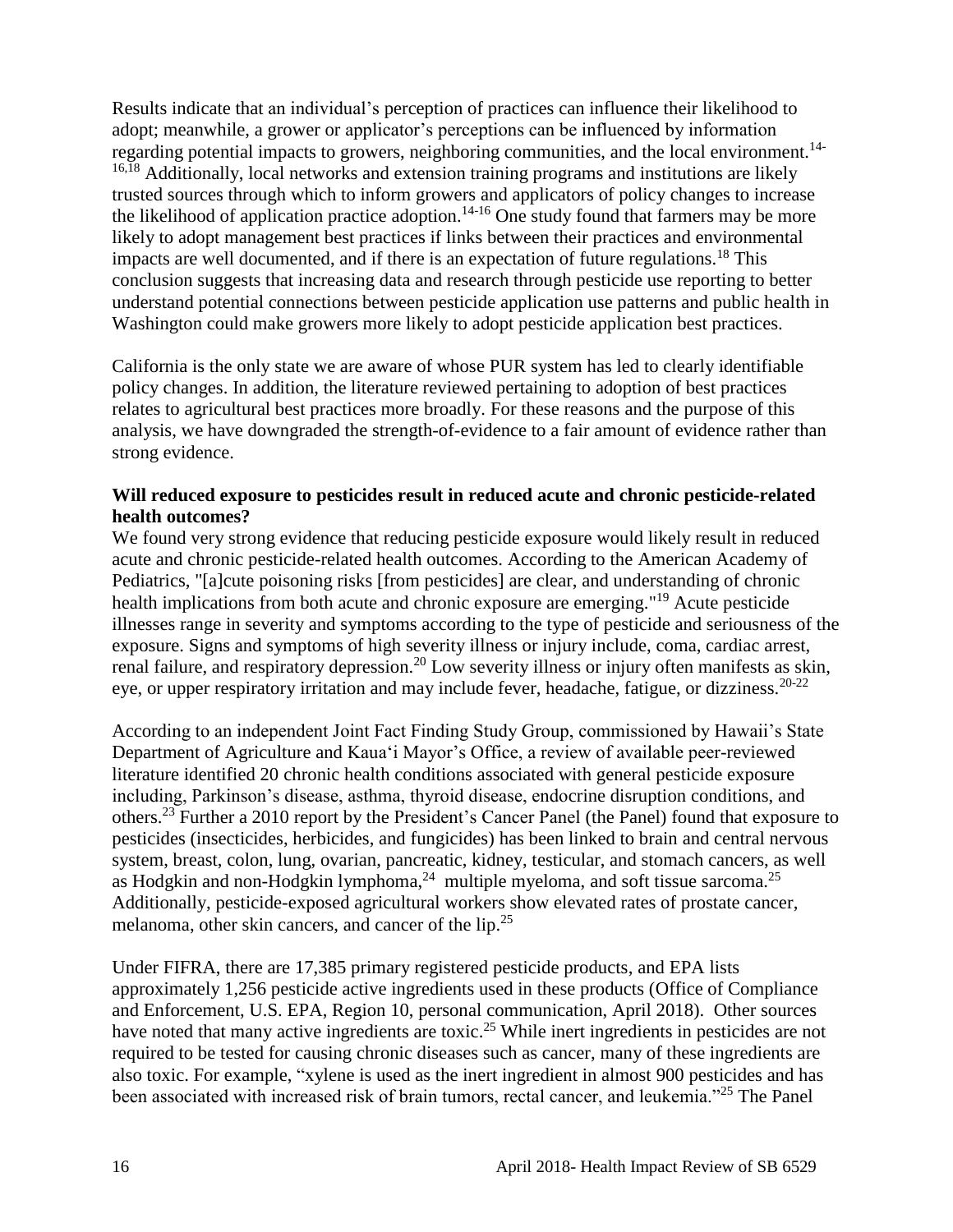notes that researchers have had difficulty clearly determining cancer risks associated with individual agents because agricultural chemicals are often applied as mixtures.

Epidemiological studies also provide evidence that chronic exposure to pesticides is associated with adverse birth and developmental outcomes, such as preterm birth, low birth weight, congenital abnormalities, pediatric cancers, neurobehavioral and cognitive deficits, and asthma.<sup>19</sup> Neurotoxic pollutants, like organophosphate pesticides, are known to be toxic to the developing brain and have been linked to loss of cognition, shortening of attention span, impairment of executive function, behavioral disorders, and increased prevalence of autism, attention deficit and hyperactivity disorder, learning disabilities, and dyslexia.<sup>24</sup> Case-control studies and reviews have linked insecticide exposure to increased risk of brain tumors and acute lymphocytic leukemia.<sup>19</sup> Leukemia rates are consistently elevated among children who grow up on farms, among children whose parents used pesticides in the home or garden, and among children of pesticide applicators.<sup>25</sup>

The Center for Environmental Research and Children's Health at the University of California, Berkeley's School of Public Health has partnered with the Salinas Valley Community to conduct the Center for the Health Assessment of Mothers and Children of Salinas (CHAMACOS) Study to examine the potential impact of pesticides and other environmental exposures on the health of pregnant women and children living in the agricultural community. This longitudinal study of more than 600 children living in Salinas, California found that residential proximity to sulfur applications was associated with increased odds of respiratory symptoms and asthma medication use, even when controlling for a variety of maternal factors.<sup>9</sup> Results indicate a restrictive effect of low-level elemental sulfur exposure on children's lungs and are consistent with reports of adverse respiratory effects associated with elemental sulfur in animal models, in workers, and in case reports of poisoning.<sup>9</sup> Another analysis of this cohort has documented associations between higher levels of biomarkers of organophosphate pesticides during pregnancy and poorer health and development.<sup>26</sup> Higher concentrations were associated with "shortened gestational duration, greater odds of abnormal neonatal reflexes, pervasive developmental disorder and poorer mental development at 2 years of age, poorer attention and hyperactive behaviors at 5 years, and lower IQ at 7 years."<sup>26</sup> Moreover, "prenatal and child organophosphate pesticide metabolite levels were associated with more asthma-related symptoms, and higher levels of organophosphate pesticide metabolites in the urine of children between birth and 5 years of age were associated with reduced lung function at 7 years of age."<sup>26</sup>

The Kauaʻi Joint Fact Finding Study Group concluded that, "[t]he medical literature and limited local information we reviewed make a case for the collection of better data and more systematic testing of the environment and populations residing closest to" agricultural land.<sup>23</sup> While an *association* between pesticide use and a chronic health condition is not proof of *causation*, potential acute and chronic health outcomes associated with pesticide exposure are well documented and we rated the strength-of-evidence for the association as very strong.

#### **Will reduced acute and chronic pesticide-related health outcomes result in reduced health disparities?**

There is very strong evidence that reducing acute and chronic pesticide-related health outcomes would likely reduce health disparities. Data indicate that agricultural workers and Hispanic/Latino individuals disproportionately experience pesticide exposure and that pregnant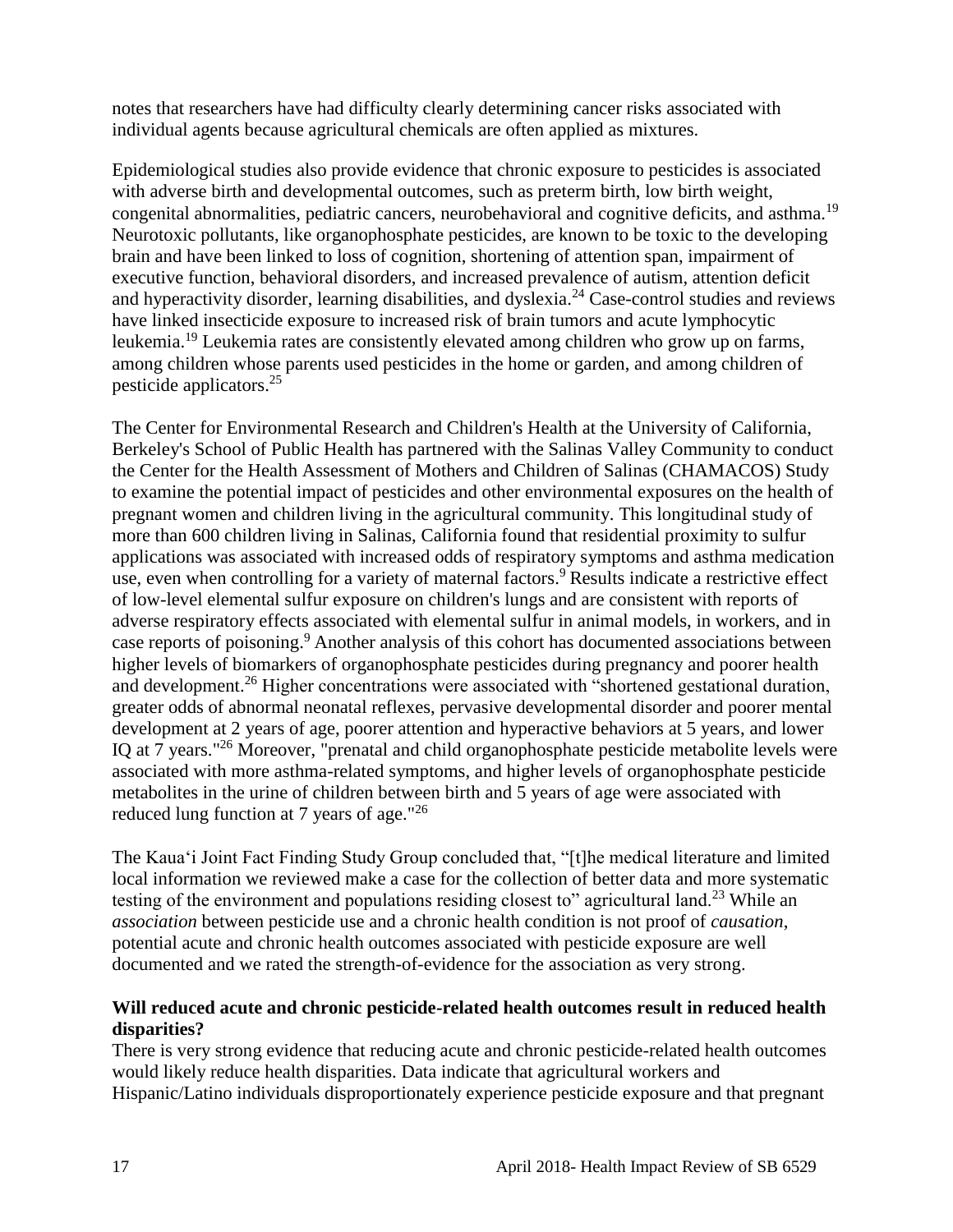women and children are more sensitive to pesticide exposure. Since these groups are disproportionately affected by acute and chronic pesticide-related health outcomes, SB 6529 has the potential to reduce health disparities by occupation, race and ethnicity, and for sensitive populations like children and pregnant women.

#### *Disparities by occupation*

Nationally, the rate of pesticide illness among agricultural industry workers is estimated to be 37 times greater than the rates for nonagricultural workers.<sup>27</sup> However, researchers note that rates likely underestimate the actual magnitude of occupational pesticide-related illness and injury.<sup>27</sup> In Washington State, nearly 60% of confirmed pesticide illness cases from 2010 to 2016 were the result of occupational exposures and  $68\%$  of those cases impacted farmworkers.<sup>28</sup>

Agricultural work in the United States continues to rank among the most dangerous among civilian occupations. The Occupational Safety and Health Administration (OSHA) states, "[f]armworkers are at high risk for fatal and nonfatal injuries, work-related lung diseases, noiseinduced hearing loss, skin diseases, and certain cancers associated with chemical use and prolonged sun exposure."<sup>29</sup> In 2011, crop production agricultural workers' injury rate was 5.5 per 100 workers while the rate for all workers was 3.8 per 100 workers.<sup>29</sup> The U.S. Bureau of Labor Statistics reported 261 fatal work injuries recorded among crop production workers in 2016, a 13% increase from the 230 fatal injuries reported in 2015.<sup>30</sup> In 2016, crop production workers had a fatal injury rate 5.8 times greater than that of all-workers (fatal injury rate of 20.9/100,000 full-time equivalent (FTE) workers and  $3.6/100,000$  FTE, respectively).<sup>30</sup>

Occupational exposures and social determinants of health also put agricultural workers at risk for chronic and acute health outcomes.<sup>31</sup> Sponsored by the National Institute of Health, the Agricultural Health Study (AHS) of more than 89,000 participants found that while farmers and pesticide applicators do not experience higher overall rates of cancer than other men and women in the study states (Iowa and North Carolina), they are at increased risks for specific cancers.<sup>25</sup> AHS results show that farmers and pesticide applicators have significantly higher prostate cancer risk; female spouses of agricultural workers have a significantly higher incidence of melanoma; and female pesticide applicators have significantly higher incidence of ovarian cancer.<sup>25</sup> Other studies have found that farmworkers have lower health care utilization rates compared to the general U.S. population due to a number of factors, including limited access to care, language and cultural barriers, concern about job loss, and lack of transportation.<sup>31</sup> Poverty and limited access to healthcare services also disproportionately affect Washington's rural communities and can adversely affect health outcomes for farmworkers.<sup>32</sup>

Because agricultural workers are more likely to be exposed to pesticides and more likely to experience worse health outcomes associated with pesticide exposure, by reducing pesticide exposure and related illness, SB 6529 has potential to reduce health disparities by occupation.

#### *Disparities by race and ethnicity*

Evidence indicates that occupational pesticide exposure disproportionately affects Hispanic/Latino individuals.<sup>21,25,28</sup> U.S. Department of Agriculture's 2012 nationwide data estimates 45% of all hired farmworkers were Hispanic (50% of farm laborers and supervisors, and 16% of farm managers).<sup>42</sup> Data from the 2013-2014 National Agricultural Workers Survey (NAWS), administered by the U.S. Department of Labor, indicate the majority of respondents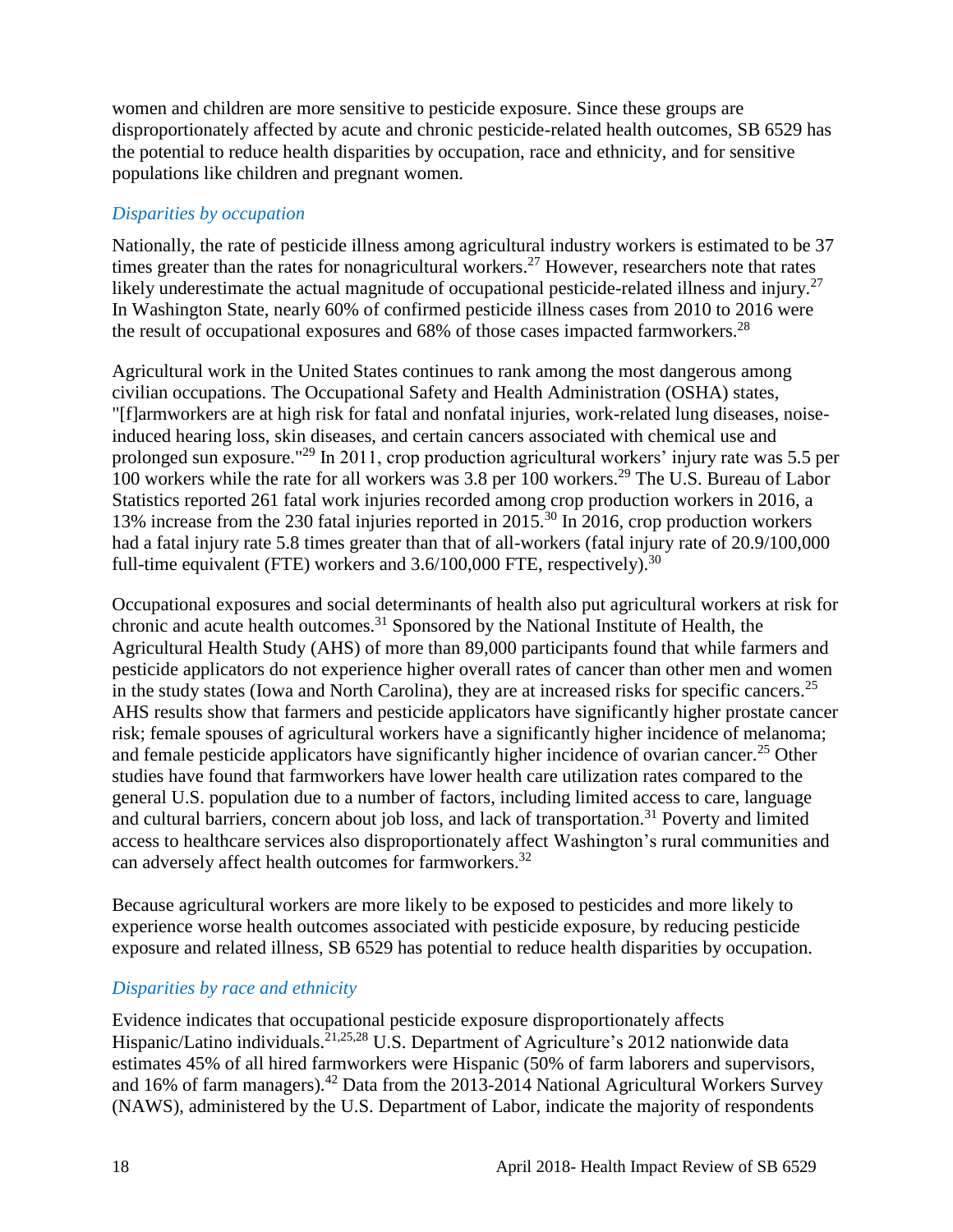identified as Hispanic (80%), were Spanish speakers (74%), and report Mexico as their country of birth  $(68\%)$ .<sup>33</sup> According to NAWS, the proportion of agricultural workers that are migrant workers has dropped from roughly 50% in 1999-2000 to 16% in 2013-2014, which suggests the population is becoming more established and settled in the United States.<sup>33</sup>

In Washington State, census data indicate that  $12.5\%$  of the population is Hispanic/Latino.<sup>34</sup> However, in the same year, Hispanic/Latino individuals accounted for 40% of pesticide-illness cases.<sup>28</sup> Moreover, 89% of farmworkers in DOH illness data are Hispanic/Latino and the majority are Spanish speakers.<sup>28</sup> According to the Panel, migrant and seasonal workers and their families often have disproportionate exposures to pesticides due to working and housing conditions.<sup>25</sup> The disproportionate exposure of Hispanic/Latino farmworkers to pesticides poses an environmental injustice to these workers, many of whom are afraid to seek medical treatment or protest exposure due to concerns about being demoted, fired, or not being rehired the following season.<sup>24,35</sup> Individuals who lack documented status face additional barriers to reporting exposure (e.g., fear of detainment, deportation, and/or separation from family in the U.S.). Similarly, focus groups conducted by DOH found that farmworkers were less likely to report pesticide exposure due to fear of retaliation and loss of income, and uncertainty about how to get medical care, workers' compensation policies and costs, and immigration consequences.<sup>35</sup>

According to the 2018 *Washington State Health Assessment*, compared to other Washingtonians, fewer Hispanic adults reported having health insurance coverage or a medical healthcare provider, and Hispanic women had lower first trimester prenatal care initiation rates than white women.<sup>32</sup> Existing literature also reveals that migrant and seasonal farmworkers (MSFW) families' experience disparities across multiple social determinants of health,<sup>31,36</sup> which may increase the risk of pesticide exposure. For example, one systematic review identified a highly transient lifestyle, poor labor compensation for long work hours, limited English proficiency, substandard or limited housing and workplace provisions, limited health care access, and acculturation as unique challenges MSFW experience as a result of low socioeconomic status, ethnicity, and agricultural occupation.<sup>36</sup>

Since occupational pesticide exposure and illness disproportionately affects Hispanics/Latinos who are also more likely to experience worse pesticide-related health outcomes, by reducing pesticide exposure and related illness, SB 6529 has potential to reduce health disparities by race and ethnicity.

#### *Disparities among sensitive populations—pregnant women and children*

It is well-documented that children are more susceptible to exposure to environmental toxics as a result of their behavior. Children breathe more air and drink more water relative to their size, and spend more time on the floor and put more things into their mouths compared to adults. $4,37$ According to the Panel, "[c]hildren are at higher risk for cancer and other adverse health effects from pesticide exposure, and their risks are linked to parental pesticide exposure prior to conception, *in utero* exposures, and direct exposures throughout childhood."<sup>25</sup> Evidence indicates that fetuses, infants, and children are "particularly sensitive to neurotoxic pollutants, even at very low levels of exposure, because of the vulnerability of early-stage development of the human brain."<sup>24</sup> As children grow, they may be exposed through a variety of pathways including their diet, pesticide spray drift, and take-home exposure on clothing and footwear of agricultural workers.<sup>19</sup> A community-based participatory research study in Washington's Lower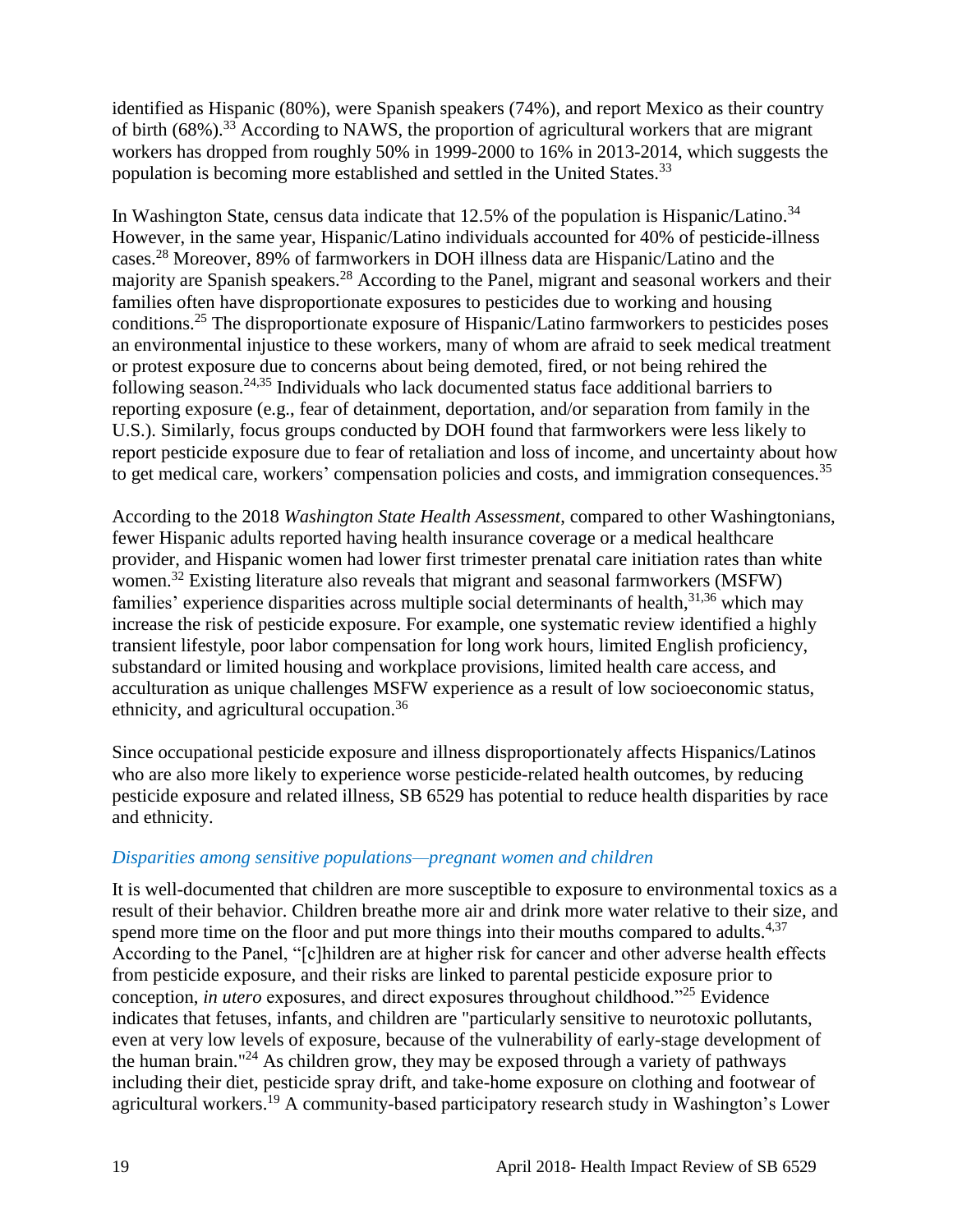Yakima Valley analyzed house dust sampled from farmworker homes and non-farmworker homes. Results show that compared to non-farmworker house dust, farmworker house dust had statistically significantly higher concentrations of 4 out of 5 organophosphates.<sup>38</sup> Similarly, a previous analysis of this cohort of farmworkers and non-farmworkers and their children found seasonal and occupational differences in urinary metabolites of organophosphates.<sup>38</sup> Findings provide evidence supporting an occupational take-home pathway. Early life exposures to neurodevelopmental toxicants can have significant social and economic costs, which may be avoided through prevention of these exposures and associated disorders.<sup>24</sup>

Women who are pregnant or may become pregnant are also at risk from pesticide exposure.<sup>43</sup> Preconception and prenatal exposure to environmental toxics, including pesticides, may result in negative birth outcomes.<sup>43</sup> In addition, prenatal exposure to pesticides may also result in worse health outcomes later in life, including increased risk of childhood cancers and impaired reproductive function.<sup>43</sup> The California Childhood Autism Risks from Genetics and Environment (CHARGE) study linked commercial pesticide application data from the California Pesticide Use Report (1997-2008) to the addresses of the 970 pregnant women.<sup>39</sup> They concluded that children with Autism spectrum disorder were 60% more likely to have had organophosphates applied nearby the home at some point during gestation (1.25 km distance; adjusted OR 1.60; 95% CI: 1.02-2.51) than children with typical development.<sup>39</sup> Additionally, research concluded that children with a developmental delay were 150% more likely to have carbamate pesticides applied near their home during pregnancy  $(1.25 \text{ km} \text{ distance}; \text{ adjusted OR} = 2.48; 95\% \text{ CI}: 1.04$ -5.91).<sup>39</sup> CHARGE study results suggested that both associations lessened the further from agricultural land, which lends support to an exposure-response gradient.

As pregnant women and children are more sensitive to pesticide exposure and more likely to experience adverse pesticide-related health outcomes, by reducing pesticide exposure and related illness, SB 6529 has potential to reduce health disparities for pregnant women and children.

#### *Pathway 2: Application-specific notifications*

SB 6529 also includes provisions that would require DOH to provide notification to all schools, day care centers, and individuals requesting notification within ¼ mile of the application site. We were unable to find any published literature examining the impact of pesticide notification systems on health outcomes or health disparities. We also learned through key informant interviews that there may be potential unintended consequences resulting from the notification system outlined in SB 6529, including the potential to worsen health outcomes.

Because of the lack of published literature and potential for unintended consequences, we could not draw a logic model or apply strength-of-evidence criteria to evaluate this pathway. Instead, we used findings from key informant interviews to discuss potential impacts related to whether applicators notifying DOH four days prior to notification would provide DOH with necessary information for notification; whether notification prior to an application event would provide information necessary for schools, day care centers, or individuals to take action to protect their health; whether increased information would result in schools, day care centers, or individuals taking action to reduce pesticide exposure; and whether schools, day care centers, or individuals taking action to lower risk of pesticide exposure would improve acute and chronic pesticiderelated health outcomes.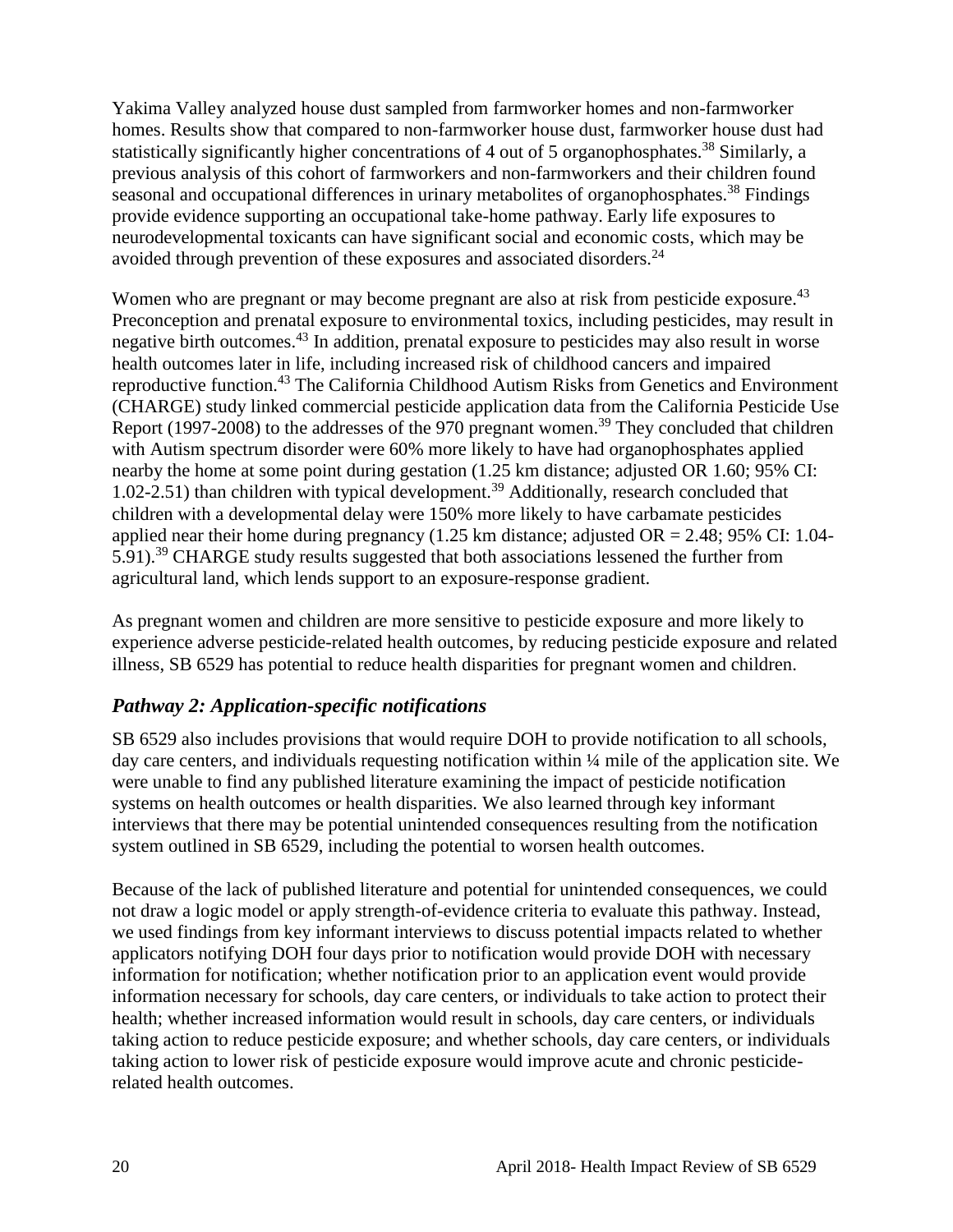Overall, we cannot conclude what impact the notification-related provisions of SB 6529 would have on health or health disparities. We found that the impact of the notification-related provisions of SB 6529 on health outcomes and health disparities was unclear, and would depend on whether DOH w able to provide effective guidance based on intended pesticide applications; whether individuals most at risk of pesticide exposure request notification; whether the information provided in the notification is the information schools, day care centers, and individuals need to take action to protect health; whether schools, day care centers, or individuals have the ability to act on information in a way that protects their health; and on whether provisions in the bill would result in unintended negative consequences.

#### *Will requiring pesticide applicators to notify DOH four days prior to pesticide application by aerial, air-blast, or fumigation methods provide DOH with information they need to notify schools, day care centers, and individuals requesting notification?*

DOH staff noted that the system would provide incomplete information for staff to provide sufficient notification. Since notifications would be based on predicted, not actual applications, there may be uncertainty about which pesticides are applied and the best protective actions to take to reduce exposure (Joanne Prado, DOH, personal communication, March 2018). For example, recommended protective actions may vary depending on the chemical applied, weather conditions, or time of day of the application. For this reason, it may be difficult for DOH to provide day care centers, schools, and individuals with guidance about the most effective actions to take to reduce exposure to pesticides (Joanne Prado, DOH, personal communication, March 2018).

#### *Will requiring DOH to notify day care centers, schools, and individuals requesting notification within ¼ mile of application sites prior to application events provide information that day care centers, schools, and individuals need to take action to protect health?*

It is unclear whether notifications would provide valuable information to day care centers, schools, and individuals. As part of SB 6529, DOH would be required to develop a list of individuals interested in receiving notification of pesticide applications on adjacent properties. DOH staff have noted that participation in notifications would be voluntary and that the agency would need to complete outreach efforts to make people aware of the list and to encourage individuals to sign-up (Joanne Prado, DOH, personal communication, March 2018). For notifications to be most effective and reduce health disparities, individuals signing-up for notifications should include individuals at greatest risk of pesticide exposure, including pregnant women, farmworkers and their families.<sup>19,27,39,44</sup> There is no evidence to indicate whether these individuals would be likely to sign-up for notifications, and many interviewees had concerns about DOH creating and maintaining a voluntary list of interested individuals.

One interviewee felt that DOH should more proactively create a list based on their knowledge of sensitive groups and locations. For example, they recommended that DOH should automatically notify schools, day care centers, long-term care facilities, businesses with outdoor workers, and neighboring growers. Another interviewee explained that, under the provisions in SB 6529, notification would not necessarily protect those most likely to experience exposure from pesticide drift since neighboring growers and farmworkers would have to sign-up to receive notifications. The interviewee explained that some growers would likely register to protect their workers, but others may choose not to sign-up, may not be aware of the list, or may need to be required to register. Also, farmworkers would have to register with their personal address which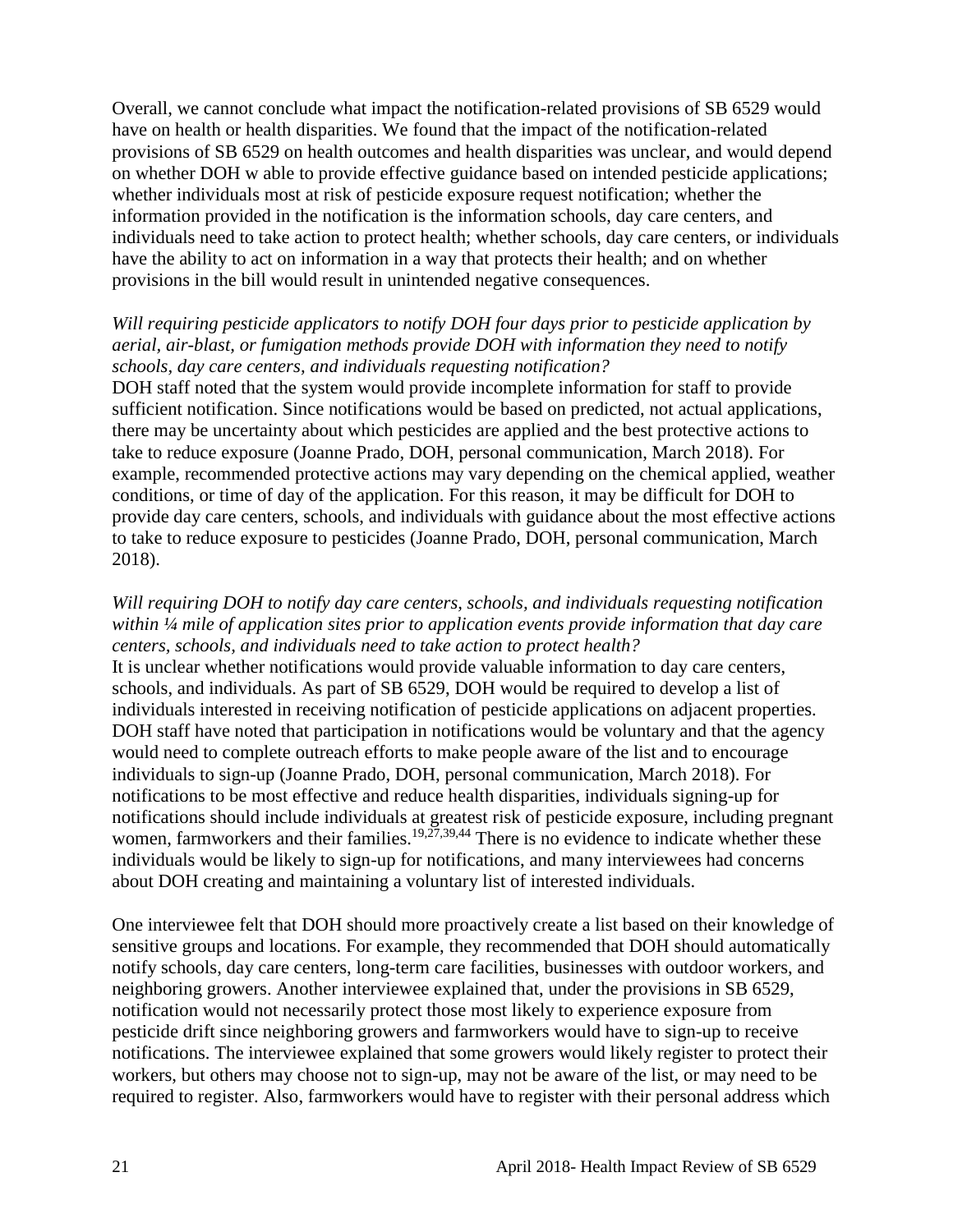may or may not be near their work location (which is where they would be most likely to be exposed to pesticide drift). Workers living in temporary housing may not have the information they need or the resources to access information through a notification system. Migrant workers may need to navigate multiple state systems and resources, and may not be able to effectively register for or respond to notifications.

To better reach individuals most at risk of exposure to pesticide drift, Kern County, California completed a pilot project that alleviated the necessity of individual farmworkers signing-up for notifications. Growers in the county alert the Kern County Department of Agriculture two days prior to pesticide appliction, and the county's online system automatically generates email notifications to all neighboring growers of the application site. The intent of the system is to facilitate communication between neighboring growers and to enable them to take action to reduce potential exposures, increase worker safety, and reduce the potential for harm if drift does occur (Glenn Fankhauser, Agricultural Commisioner, Kern County Department of Agriculture, personal communication, March 2018). Following the successful pilot, the notification program has since been implemented countywide. Interviewees noted that the system has increased communication between neighbors and improved coordination between growers to protect worker safety. Growers in the county have been using the system to change workers schedules, move workers to a different field, or to reschedule application activities. The system has been well received by the Kern County Department of Agriculture, growers, and activists, and is the only such system in the country (Glenn Fankhauser, Kern County Department of Agriculture, personal communication, March 2018).

In addition, before adopting its current ban on pesticide applications within ¼ mile of school property, California considered a pesticide notification system similar to the provisions outlined in SB 6529. Under California's Proposed Section 6693, pesticide applicators would have been required to provide application-specific notifications to schools within a ¼ mile of the application site 48 hours before application.<sup>13</sup> CDPR received public comment from school administrators concerned about liability and workload and agricultural commissioners concerned about resources needed to enforce the requirements and respond to notification-related questions.<sup>13</sup> Section 6693 was eventually deleted from the proposal, and CDPR concluded that "the application-specific notification may have minimal value…notifications for all pesticides is unprecedented and [CDPR] cannot accurately determine the impacts to all parties."<sup>13</sup>

Since Fall 2016, California has been completing two pilot projects to determine the effectiveness of application-specific notification for schools in Kern and Monterey Counties. The programs found that few individuals or schools were interested in receiving pesticide application notifications (Randy Segawa, Pesticide Programs Division, CDPR, personal communication, March 2018). Kern County Department of Agriculture noted that they received initial pushback and concern from school staff uncertain about how to prioritize notifications based on safety and health concerns, when to take action, what action to take, and how and what information to share with parents and families (Glenn Fankhauser, Kern County Department of Agriculture, personal communication, March 2018). While formal results from these pilot projects are not yet available, since the pilot began Kern County, Department of Agriculture has received no application notices from growers that they would be applying near one of the six schools involved in the pilot project (Glenn Fankhauser, Kern County Department of Agriculture, personal communication, March 2018), suggesting that voluntary application-specific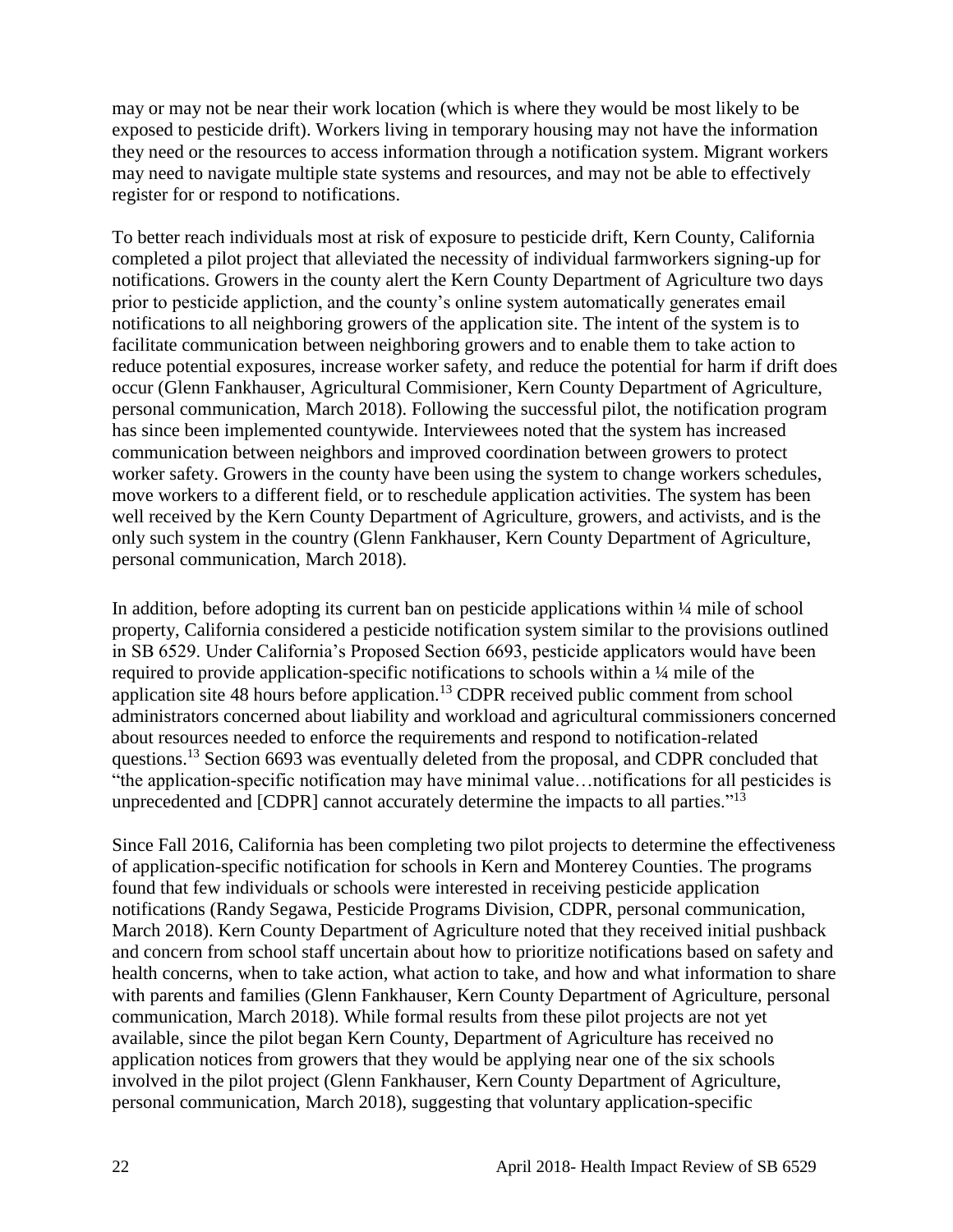notifications may not be an effective communication mechanism between pesticide applicators and school sites.

Similarly, while WSDA currently maintains an opt-in list of 111 medically pesticide-sensitive individuals, no evaluation has been done to determine the completeness of the list, whether applicators are providing notification, and whether individuals are taking action to protect their health based on notification (Joel Kangiser, WSDA, personal communication, March 2018). Between 2012 and 2018, WSDA investigated 14 allegations by individuals on the registry that they were not properly notified (Joel Kangiser, WSDA, personal communication, March 2018). In addition, WSDA stated that requiring individuals to renew each year to remain on their medically pesticide-sensitive individuals list was likely burdensome.

While drift would remain illegal under a notification system, a few interviewees, including one interviewee representing grower and applicator associations, stated that a notification system could shift the burden of responsibility from growers and applicator to schools, day care centers, and individuals. Interviewees were concerned that decreased accountability could result in less safe application practices.

*Will providing information through notifications to day care centers, schools, and interested individuals result in these groups taking action to lower their risk of pesticide exposure?* Some interviewees were concerned that individuals may not take action as a result of notifications. Interviewees talked about three main barriers to taking action: lack of guidance, timing, and specific challenges for farmworkers.

California's pilot notification systems and the WSDA medically pesticide-sensitive individuals list do not currently provide guidance or recommended actions that individuals or schools should take to reduce the likelihood of pesticide exposure. This places the burden of decision-making and determining protective health actions on these groups. Similarly, provisions in SB 6529 do not include requirements to ensure that health and health behavior change messaging are incorporated into notifications. DOH noted that staff would have a role in assisting schools to provide health risk information about pesticides and in characterizing the potential for pesticide exposure (Joanne Prado, DOH, personal communication, March 2018). In addition, the School Nurse Organization of Washington shared with DOH that they would need information from the agency about the health risks related to pesticide exposure and guidance about protective actions to reduce pesticide exposure for students and staff (Joanne Prado, DOH, personal communication, March 2018). Since provisions in SB 6529 do not require health and health behavior change messages as part of notifications, this may limit the ability of day care centers, schools, and individuals to take protective actions, especially since health behavior change research shows that information alone is not sufficient to change behavior.<sup>14,45,46</sup>

Interviewees also expressed concern that a two-hour advance notification may not provide enough time for individuals to take action. For example, one interviewee explained that applications can occur at any time of the day or night and that individuals may not see notifications during nighttime hours to be able to take action.

Specific to farmworkers, interviewees felt that farmworkers may have limited power to leave unsafe conditions or to tell growers that conditions were unsafe without facing repercussions.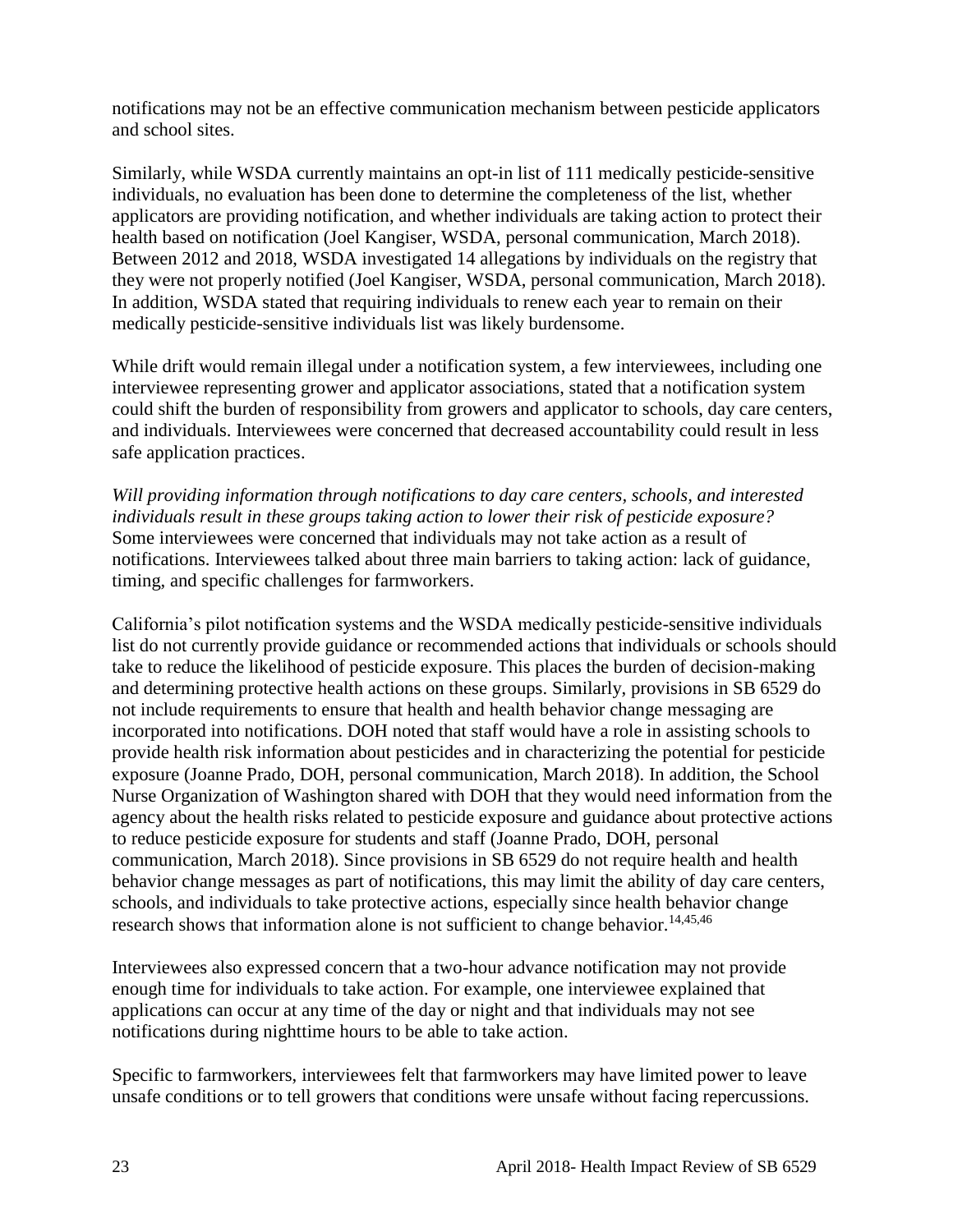DOH focus groups found that farmworkers under-reported pesticide exposure due to fear of retaliation and loss of income, and uncertainty about how to get medical care, workers' compensation policies and costs, and immigration consequences.<sup>35</sup> Furthermore, because farmworkers may not work on the same property each day, the notification system may not have the ability to notify those working on adjacent properties. In addition, the U.S. Department of Health and Human Services publishes the National Standards for Culturally and Linguistically Appropriate Services (CLAS Standards). These standards state that health information is most effective when it is responsive to diverse cultural health beliefs and practices, preferred languages, health literacy, and other communication needs.<sup>47</sup> While SB 6529 specifies that notifications must be provided in English and Spanish using text messages, email, or phone calls, further evidence is needed to demonstrate the effectiveness of these methods at reaching the intended audiences, providing information necessary to take action, and resulting in behavior change. For example, while farmworkers on properties adjacent to pesticide application sites are at high risk for exposure through drift,  $27,40$  one study found that they may not have consistent access to notifications sent via text message, email, or phone call.<sup>48</sup> These factors may reduce the ability of farmworkers to take protective actions.

#### *Will taking action to lower risk of pesticide exposure based on notifications improve acute and chronic health outcomes?*

Overall, we found that the impact of the notification-related provisions of SB 6529 on health outcomes and health disparities was unclear. The impact of the bill on health outcomes would depend on whether DOH is able to provide effective guidance based on intended pesticide applications; whether individuals most at risk of pesticide exposure request notification; whether the information provided in the notification is the information schools, day care centers, and individuals need to take action to protect health; and on whether schools, day care centers, or individuals have the ability to act on information in a way that protects their health.

There are also a number of other potential unintended consequences that may result from the notification-related provisions in the bill and that may negatively impact health outcomes. Based on public testimony and findings from key informant interviews, other unintended and potentially negative consequences may include:

- *Over-reporting or over-notification of pesticide application events:* Many interviewees expressed a belief that growers and applicators would notify every day that they were going to apply in four days or set-up daily automatic notifications. One California interviewee was also concerned that even annual notification requirements could result in growers listing every possible chemical they may use to "cover their bases." Interviewees were concerned that this type of over-reporting or over-notifying would provide schools and individuals with inadequate information about actions to take to protect health, cause individuals to become needlessly alarmed, or result in "notification fatigue." Some interviewees felt that notifications would also spread fear and generate negative perceptions of the agricultural industry and distrust of government agencies.<sup>49</sup> Based on risk communication research, these factors could also alter people's perceptions in a way that perceived risk no longer matches actual risk, resulting in either unnecessary stress or apathy.<sup>50</sup> In either case, this may reduce the effectiveness of a notification system.
- *Changes in pesticide application:* During public testimony, growers noted that the notification provisions in SB 6529 may actually lead to more frequent or greater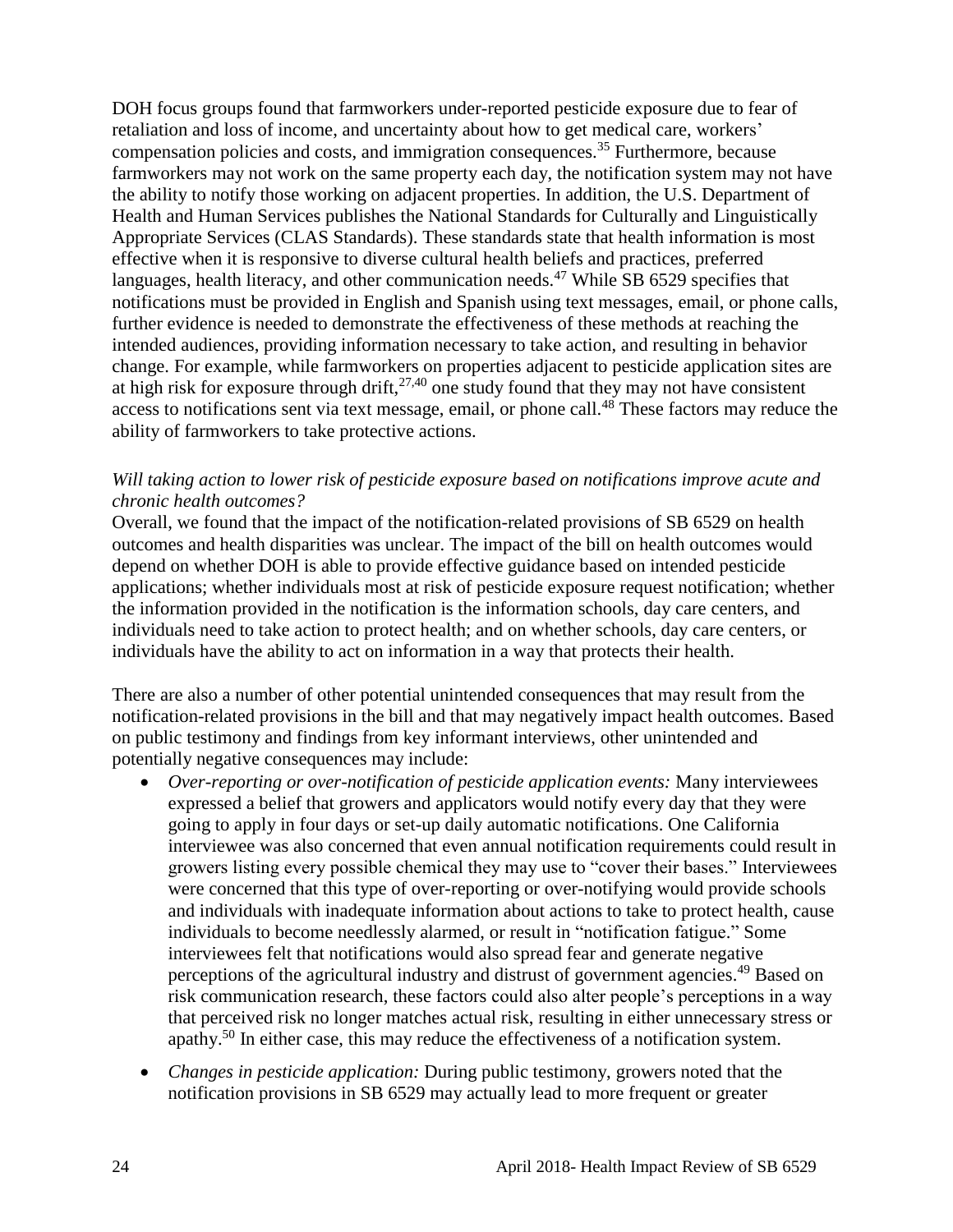application of pesticides, especially if applicators must notify DOH four days in advance of application.<sup>1</sup> One interviewee stated a concern that notifications would push growers and applicators to apply because they had made a notification and that they may apply when conditions were not ideal. This could result in applications being made during unsafe conditions or more frequently, resulting in greater applications and more potential for exposure and drift. If this were to occur, SB 6529 may actually increase exposure to pesticides, decrease the safety and efficacy of pesticide application, or worsen health outcomes. Similarly, California found that regulatory changes prohibiting pesticide application near schools Monday through Friday, 6:00 a.m. to 6:00 p.m. likely causes growers and applicators to shift pesticide applications to nighttime hours. This could result in higher nighttime air concentrations of pesticides (Randy Segawa, Pesticide Programs Division, CDPR, personal communication, March 2018). Although students are not in school during nighttime hours, these changes could have potential unknown impacts on pesticide concentrations and exposure patterns to surrounding communities.

- *Impacts resulting from the four day notification period.* During public testimony, individuals expressed concerns related to the business practices of growers, the safety or efficacy of pesticide application practices, and the stability of the food system and agricultural products as a result of the four-day notification period. <sup>1</sup> Many interviewees felt that the four-day advance notification did not allow for the flexibility applicators need to apply during safe weather conditions or in response to emerging pest concerns. One interviewee provided an example that one grower lost half of their crop by waiting 20 hours after identifying a pest concern to apply pesticide. Moreover, untreated pests and diseases can negatively impact nearby farms with susceptible crops, broadening potential crop losses and impacts to growers and consumers. In addition, interviewees noted that, for aerial applications, it is unsafe to land a plane once it has been loaded with pesticide and that applicators must find another field if they cannot apply on the scheduled field. These types of scenarios make the four-day advance notification of application challenging.
- *Implications for agricultural operations*. During public testimony, growers expressed concerns related to the burden of reporting, burdens related to increased costs and staffing, potential negative shifts in the perception of agriculture and growers, and potential lawsuits.<sup>1</sup> Some interviewees also mentioned potential changes to agricultural practices as a result of notification systems. One California interviewee shared that the school notification system pilot project had prompted some growers to shorten crop rotation or change their growing schedule.

<span id="page-25-0"></span>Overall, it is unclear what impact application-specific notification would have on acute and chronic pesticide-related health outcomes.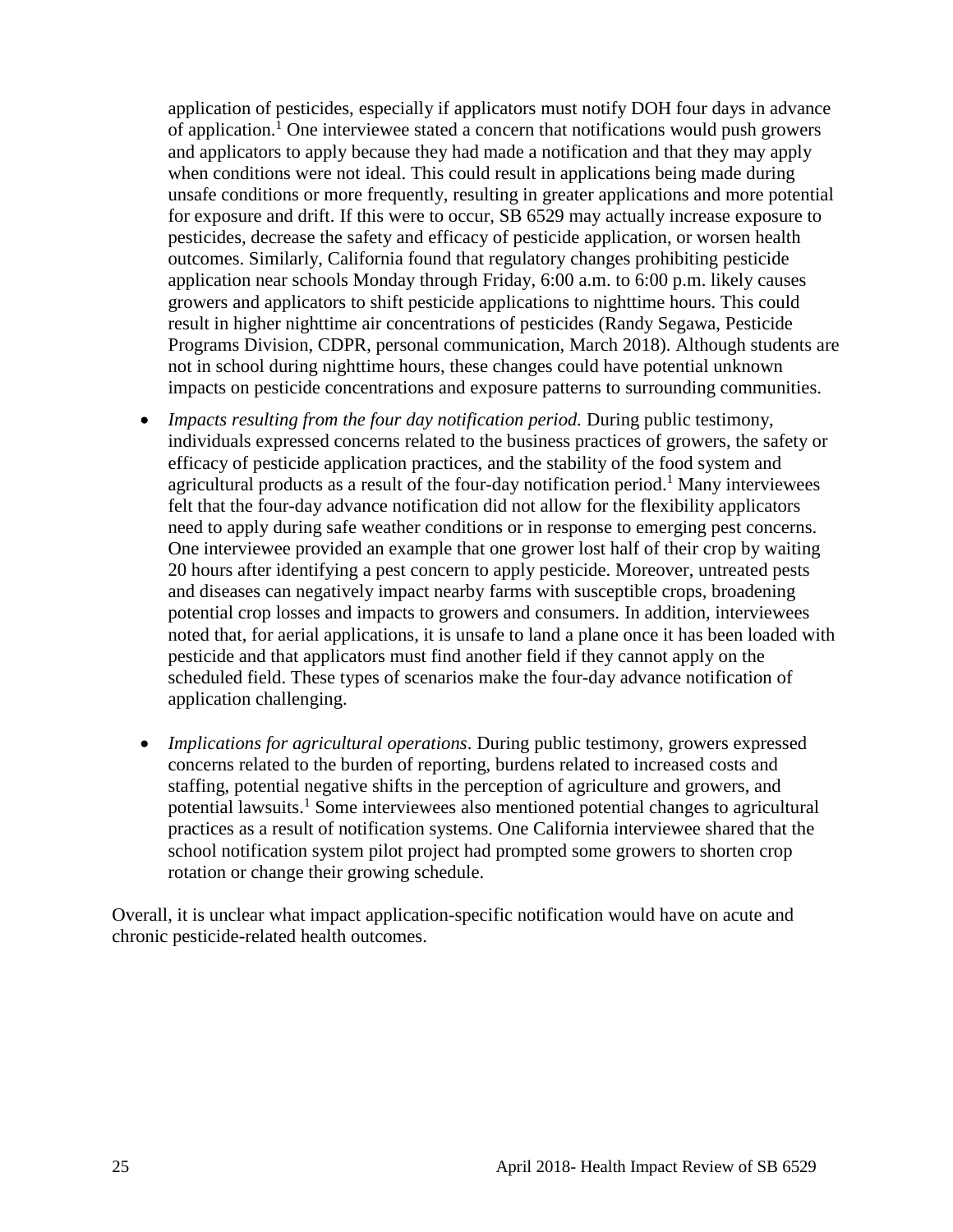## **Annotated References**

#### 1. **Legislature Washington State. Original Bill Report Senate Bill 6529. Olympia, Washington. 2018.**

Senate Bill 6529 is an act relating to protecting agricultural workers and community members from pesticides. The bill report provides relevant background information and summarizes provisions of the original bill. It provides a summary of the role of relevant state agencies related to pesticide application. It also provides a summary of public testimony recieved during public hearings related to the bill.

#### 2. **WAC 16-228-1220. What are the restrictions applying to any person holding, handling, using, or disposing of pesticides and their containers?**

Washington Administrative Code 16-228-1220 addresses the restrictions applying to any person holding, handling, using, or disposing of pesticides and their containers. The rule states, "no person shall apply pesticides if weather conditions are such that physical drift or volatilization may cause damage to adjacent land, humans, desirable plants or animals."

#### 3. **17.21.420 RCW. Pesticide-sensitive individuals- List procedure.**

RCW 17.21.420 outlines the procedure for the Washington State Department of Agriculture to develop and maintain a list of pesticide-sensitive individuals. RCW 17.21.430 outlines the notification procedure.

#### 4. **Howard Dennis. State Pesticide Reporting Programs. Pesticide Regulation Program: Maryland Department of Agriculture; 2013.**

This document presents the Maryland Department of Agriculture's understanding of pesticide use reporting programs in Arizona, California, Connecticut, Florida, Hawaii, Minnesota, New Hampshire, New Jersey, New York, Oregon, and the District of Columbia as of September 2013.

#### 5. **Richardson M. J., Madrigal D. S., Wilkie A., et al. Environmental Health Tracking Improves Pesticide Use Data to Enable Research and Inform Public Health Actions in California.** *J Public Health Manag Pract.* **2017;23 Suppl 5 Supplement, Environmental Public Health Tracking:S97-S104.**

This article describes California Environmental Health Tracking Program (CEHTP) efforts to make the Pesticide Use Reporting (PUR) program data more accessible, understandable, and useful to diverse data users. Established in 1990, PUR is the world's most comprehensive pesticide reporting system with records on all agricultural pesticide applications by licensed pesticide applicators (about 80 million records from 1991 to 2014). The complexity and volume of PUR data make it challenging to access. CEHTP launched three approaches to improve data utility: a Pesticide Linkage Service aimed at highly skilled public health researchers, an online Pesticide Mapping Tool for a broader range of stakeholders, and in-depth analysis and reporting on pesticide use data to provide information relevant to public policy. The Pesticide Linkage Service provides: 1) geographic refinement for pesticide application records to better approximate agricultural field boundaries and 2) GIS intersection of PUR applications records with specific spatial-temporal windows for defined populations and for high volumes of data.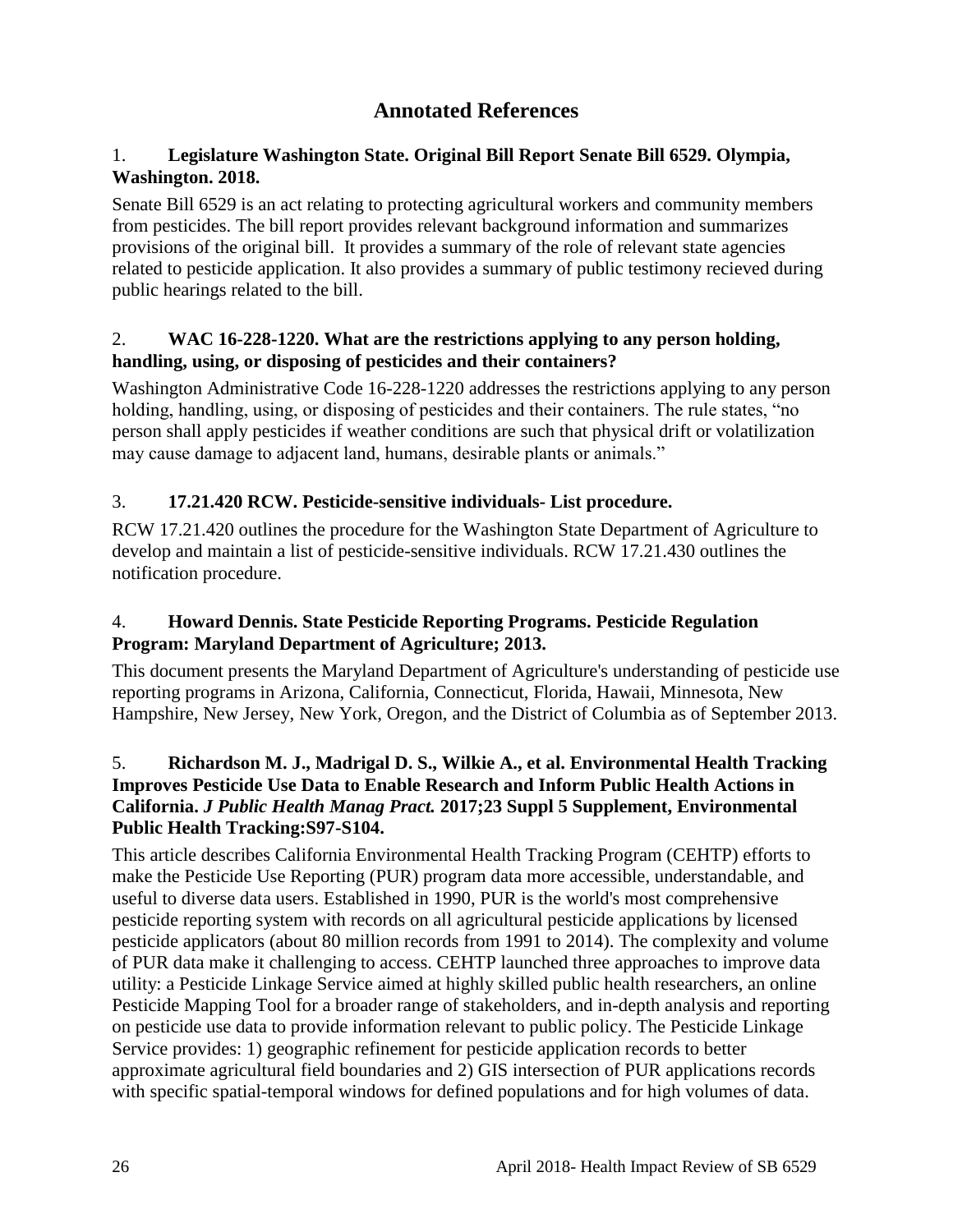"These features allow researchers to more efficiently and accurately estimate spatiotemporal relationships between pesticide use and health outcomes of interest." The publicly available Pesticide Mapping Tool uses the Google Maps interface for users to visualize and explore agricultural pesticide data. Rather than listing 1000+ compounds included in PUR data, the mapping tool allows users to choose from categories of public health relevance (e.g., carcinogens, reproductive and developmental toxicants). Users can query application date, crop, year, individual pesticide, pesticide category, etc. In response to evidence of disproportionate use near Hispanic schoolchildren, "CEHTP tailored data and research methods to provide highresolution estimates of pesticide use near public schools in California." Analysis of pesticide use around 2,511 schools assessed found that Hispanic children were 91% more likely than non-Hispanic white children to attend a school near the highest agricultural pesticide use. This underscores the "entrenched disproportionate hazards and continued needs of environmental justice communities." These tools have supported public health research and analyses, increased public awareness of pesticides and health (e.g., news coverage), and policy changes at the state and county levels. For example, in Monterey County a program was launched to notify 3 highly impacted schools 5 days in advance of any fumigant application within one quarter mile. Authors conclude that public health research and surveillance efforts are necessary to improve the ability to identify and monitor chronic health impacts related to pesticide exposure.

#### 6. **California Environmental Protection Agency. CalEnviroScreen. 2018; 3.0:Available at: [https://oehha.ca.gov/calenviroscreen.](https://oehha.ca.gov/calenviroscreen) Accessed March, 2018.**

The Office of Environmental Health Hazard Assessment (OEHHA) developed the California Communities Environmental Health Screening (CalEnviroScreen) as part of the California Environmental Protection Agency's (CalEPA) Environmental Justice Program. CalEnviroScreen is a screening tool that evaluates the burden of pollution from multiple sources in communities (e.g., pesticides) while accounting for potential vulnerability in the adverse effects of pollution. The tool uses data from national and state sources to rank census tracts in California based on the potential exposures to pollutants, adverse environmental conditions, socioeconomic factors, and prevalence of certain health conditions. It is being used by CalEPA and other state agencies to identify communities that face multiple burdens of pollution and socioeconomic disadvantage for the purpose of prioritizing investments in these areas. For example, a working group of CalEPA and its boards and departments used CalEnviroScreen to identify disproportionately impacted areas where it could improve environmental justice efforts through compliance and enforcement strategies.

#### 7. **California Department of Pesticide Regulation. A Guide to Pesticide Regulation in California: 2017 Update.Sacramento, California: California Department of Pesticide Regulation;2017.**

This guide provides information on pesticide laws and regulations, the California Department of Pesticide Regulation's (CDPR) organizational structure, an explanation of regulatory and registration processes, a description of local and state enforcement activities, and details on DPR initiatives to protect people and the environment. Chapter 9 (Pesticide Use Reporting) describes the historical evolution of pesticide use reporting in California (1934 - present day). Beginning in 1990, California was the first state to require full reporting of all pesticide use in agriculture (The Food Safety Act of 1989; Chapter 1200, AB 2161). Each record represents one production agricultural application of a pesticide product or a monthly summary of other kinds of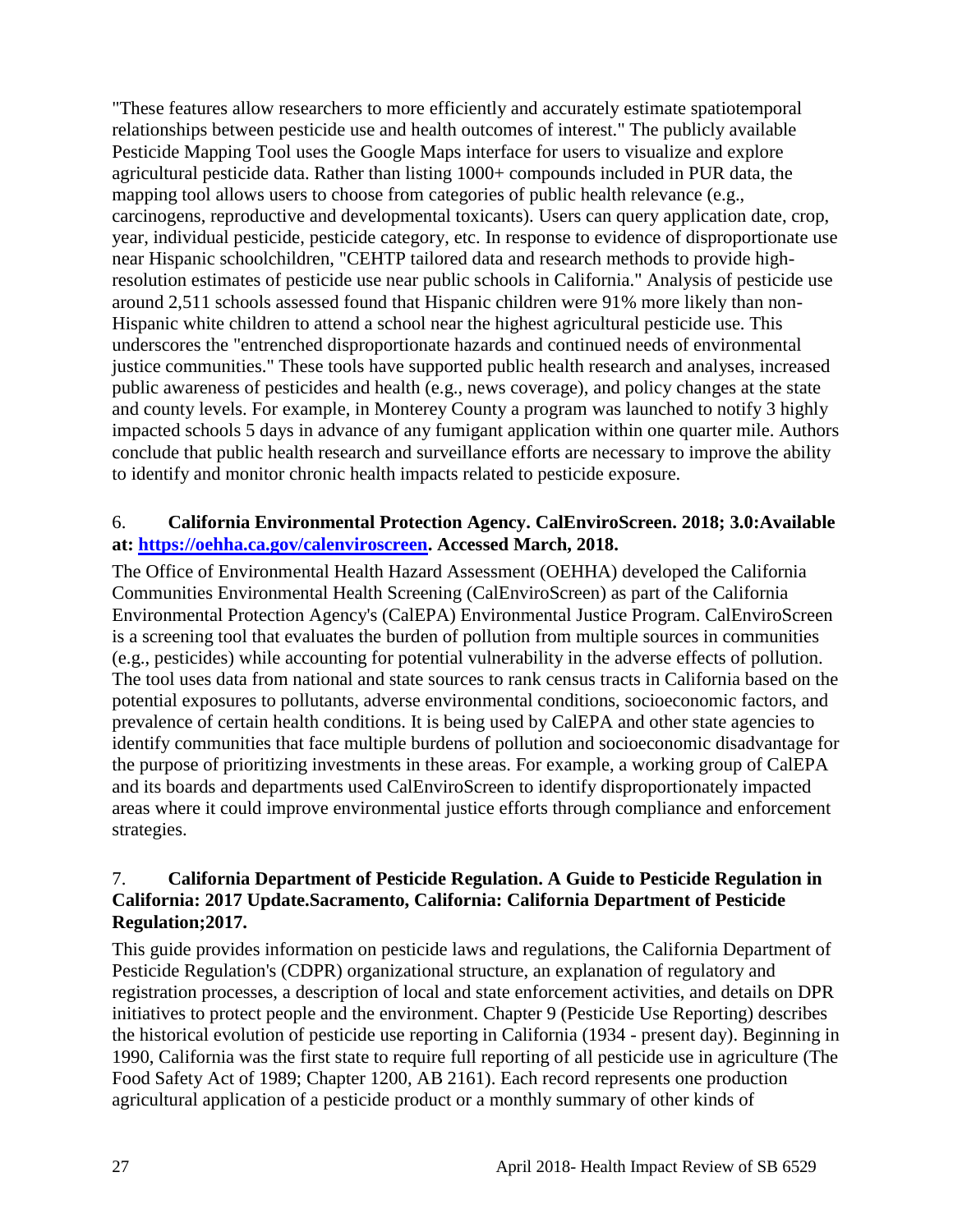applications. Monthly agricultural pesticide use reports must include: 1) date and time of application; 2) geographic location including the section, township, range, and base line/meridian; 3) Operator identification number (issued by the county agricultural commissioner [CAC] to property operators); 4) operator name and address; 5) field location and site identification number; 6) commodity, crop or site treated; 7) acres or units planted and treated; 8) whether the application was by air, ground or other means; 9) for field fumigations in nonattainment areas - fumigation method/details; and 10) amount of product applied with its U.S. Environmental Protection Agency (EPA) registration number or, if the product is an adjuvant (substance used to enhance the effectiveness of pesticides), its California registration number. Beginning in 2002, California has collected pesticide use information from businesses that apply pesticides at California public K-12 schools and licensed childcare centers (school sites). School specific data are presented in the California School Pesticide Use Report (CSPUR), which CDPR hopes will assist in adopting effective, least-toxic pest management practices around children. CDPR conducts trend analyses examining pesticide trends on specific crops and in specific pesticide categories (e.g., reproductive toxins, carcinogens, insecticide organophosphates and carbamate chemicals). Available data may inform risk assessment, worker safety, public health, endangered species, water and air quality, pest management alternatives, local enforcement, and processor and retailer requirements. For example, use report data "provides actual use data so CDPR can more accurately assess risk and as a result make more realistic risk management decisions" rather than making judgments that are too cautious. Additionally, CDPR's Worker Health and Safety Branch uses data to "guide and inform worker exposure studies, aid in the development of mitigation measures to protect workers from pesticide exposures, and help determine where to focus outreach on worker safety regulations and new mitigation measures." In collaboration with CDPR, the State Department of Public Health and the Office of Environmental Health Hazard Assessment use the data to evaluate possible human illness clusters in epidemiological studies.

#### 8. **Pesticide: Illness all Cases- Data obtained from the Department of Health's Pesticide Program. 2017; Available at. Accessed March, 2018.**

The Washington Tracking Network's (WTN) publicly available online database includes pesticide illness cases in Washington State from 2010 to 2016. A human illness case is defined as "a person who is exposed to a pesticide and experiences signs and/or symptoms of pesticide poisoning." In 2016 (most current published data), pesticide illness occurred at a rate of 2.94 cases per 100,000 Washingtonians (211 cases; 7,183,700 population). Under Chapter 70.104 RCW, DOH is responsible for protecting and enhancing the public health and welfare related to the use of pesticides. "This includes determining and documenting health effects resulting from pesticide poisonings, and delineation of public health risks."

#### 9. **Raanan Rachel, Gunier Robert B., Balmes John R., et al. Elemental Sulfur Use and Associations with Pediatric Lung Function and Respiratory Symptoms in an Agricultural Community (California, USA).** *Environ Health Perspectives.* **2017;125(8).**

Raanan et al. evaluated associations between residential proximity to elemental sulfur applications and respiratory symptoms and spirometry of children living in an agricultural community. Considered relatively safe for use in both conventional and organic farming, elemental sulfur is the most heavily used pesticide in California. Researchers used participant data from the Center for the Health Assessment of Mothers and Children of Salinas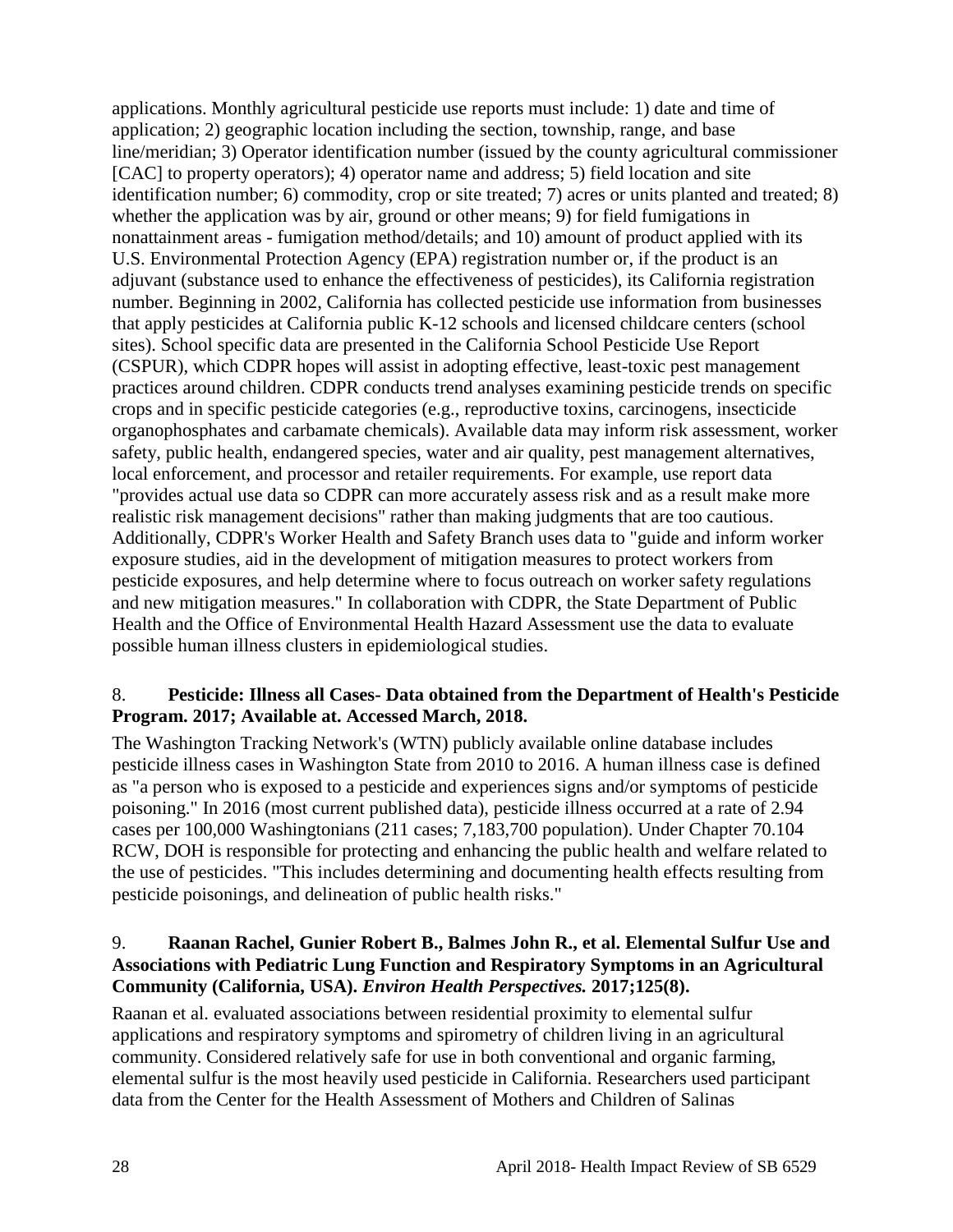(CHAMACOS) longitudinal birth cohort study. Data from the California Pesticide Use Reporting (PUR) System was used to estimate the amount of elemental sulfur applied within 0.5, 1, and 3 km of a 7-year old child's residence during the week, month, and 12 months prior to pulmonary evaluation. Researchers controlled for maternal smoking during pregnancy; season of birth; particulate matter (less than or equal to 2.5 mm in aerodynamic diameter); breastfeeding duration; child's sex, age, and height; technician; and other covariates. The analysis found that proximity to sulfur applications within both 0.5- and 1-km radii during the 12 months preceding the respiratory assessment was associated with increased odds of respiratory symptoms and asthma medication use. "Specifically, asthma medication usage and respiratory symptoms increased [OR=3.51; 95% confidence interval (CI): 1.50, 8.23, p=0.004; OR=2.09; 95% CI: 1.27, 3.46, p=0:004, respectively] and forced expiratory volume in 1 second decreased (b= −0.143; 95% CI: −0.248, −0.039, p=0.008) per 10-fold increase in the estimated amount of sulfur used within 1 km of child residence during the year prior to pulmonary evaluation." Results indicate a restrictive effect of low-level elemental sulfur exposure on children's lungs. Findings are consistent with reports of adverse respiratory effects associated with elemental sulfur in animal models, in workers, and in case reports of poisoning. Authors conclude that "[t]his study also lends credibility to reports of drift of elemental sulfur after agricultural application."

#### 10. **California Environmental Health Tracking Program. Agricultural pesticide use near public schools in California. California Department of Public Health. 2014.**

This report demonstrates one methodology to conduct ongoing surveillance of agricultural pesticides to understand pesticide use patterns and to provide information to those who strive to improve children's health. This study used data from California's Pesticide Use Reporting (PUR) program and other sources to estimate pesticide applications within 1/4 mile of school property boundaries. Pesticides included in the study are categorized into 6 groups (i.e., carcinogens, reproductive and developmental toxicants, cholinesterase inhibitors, toxic air contaminants, fumigants, and priority pesticides for assessment and monitoring) and are considered within the report to be "pesticides of public health concern." Researchers assessed 2,511 public schools in the 15 counties with the highest total reported agricultural pesticide use in 2010, and they linked geographic school data to over 2.3 million pesticide use records. While the majority of schools (64%) did not have any pesticides of public health concern applied within 1/4 mile, "the top 5% of schools with any pesticide use nearby (45 schools attended by over 35,000 students) had amounts of pesticides applied within 1/4 mile ranging from 2,635-28,979 lb." Researchers found that pesticide use near schools in California varied among counties and that Hispanic children were more likely to attend schools near the highest use of pesticides of public health concern. "Hispanic children were 46% more likely than White children to attend schools with any pesticides of concern applied nearby and 91% more likely than White children to attend schools in the highest quartile of use." Researchers determined that the data (California-specific) and technology exist to accurately and efficiently assess pesticide use near potentially sensitive populations with a high degree of geographic resolution. However, they also identified needs, including routine and standardized collection, digitization, and reporting of data on agriculutral field locations of each pesticide use permit (for PUR system) and ongoing surveillance of the use of pesticides of public health concerns near potentially sensitive locations to understand trends and usage patterns.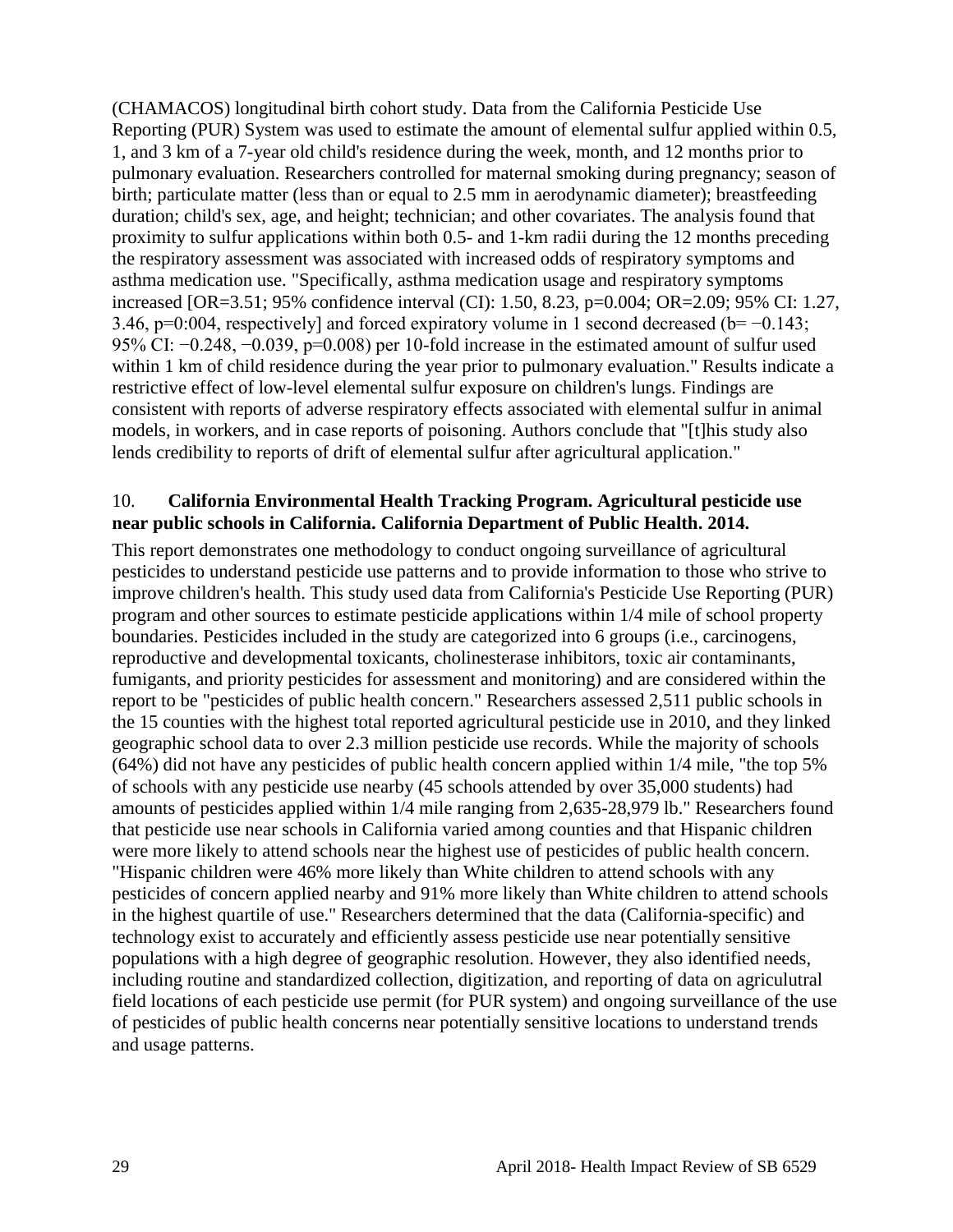#### 11. **Cushing Lara, Faust John, August Laura Meehan, et al. Racial/Ethnic Disparities in Cumulative Environmental Health Impacts in California: Evidence From a Statewide Environmental Justice Screening Tool (CalEnviroScreen 1.1).** *American Journal of Public Health.* **2015;105(11):2341-2348.**

Cushing et al. used the environmental justice screening tool (CalEnviroScreen 1.1) to compare the distribution of environmental hazards and vulnerable populations across California communities. The tool uses publicly available data (2004-2013) related to 17 indicators to calculate relative cumulative impact scores. Researchers were able to compare cumulative impact scores across California zip codes on the basis of their location, urban or rural character, and racial/ethnic makeup. The analysis found the unadjusted odds of living in one of the 10% most affected zip codes were greater for Hispanics (6.2), African Americans (5.8), Native Americans (1.9), Asian/Pacific Islanders (1.8), and other or multiracial individuals (1.6) than for non-Hispanic Whites. "Environmental hazards were more regressively distributed with respect to race/ethnicity than poverty, with pesticide use and toxic chemical releases being the most unequal." Researchers concluded that simple screening tools can be used to prioritize areas disproportionately burdened by environmental health hazards for action.

#### 12. **Oregon State Department of Agriculture. Pesticide Use Reporting System 2008 Annual Report.2009.**

This report summarizes findings from Oregon's 2008 Pesticide Use Reporting System (PURS) and represents the second full calendar year of data collection. In 2008, reporters filed 363,566 reports of pesticide use into PURS. Agriculture accounted for 77.3% of the 19,696,784 pounds of active ingredient pesticides used in Oregon. The Oregon Department of Agriculture (ODA) identified challenges with product identification, computer literacy among PURS users, and PURS requirements. First, reporters expressed frustration when searching products by EPA registration number (unique identifier) because it returned multiple options for what growers and applicators considered to be the same product. Under Oregon law, products with different names that use the same formulation are different products. Second, requiring online reporting proved difficult for some reporters who had never used, owned, or had access to a computer. Additionally, although ODA attempted to build PURS to accomodate the needs of individulas in areas with slow dial-up Internet access, individuals in these areas reported the process was difficult and time-consuming. ODA released an update in October 2008 to help address instances in which reporters submitted duplicate reports, and agency staff agreed that changes likely reduced the number of duplicate reports. The report does not include an analysis of use trends as only two years worth of data were collected and available.

#### 13. **California Department of Pesticide Regulation. Proposed regulations for pesticide use near school sites.2016.**

This document outlines the public comments received by and regulatory text changes made by the California Department of Pesticide Regulation (CDPR) regarding the proposed regulatory action pertaining to pesticide applications near schoolsites. Proposed Section 6693 required that the property owner and pesticide applicator provide application-specific notification to schoolsites 48-hours prior to applications within a 1/4 mile of a school site made pursuant to Section 6691, subsection (b), Monday through Friday, 6:00 a.m. to 6:00 p.m. School administrators shared concerns about the notifications, including potential liability and potential workload increase associated with notifications. Agricultural commissioners were concerned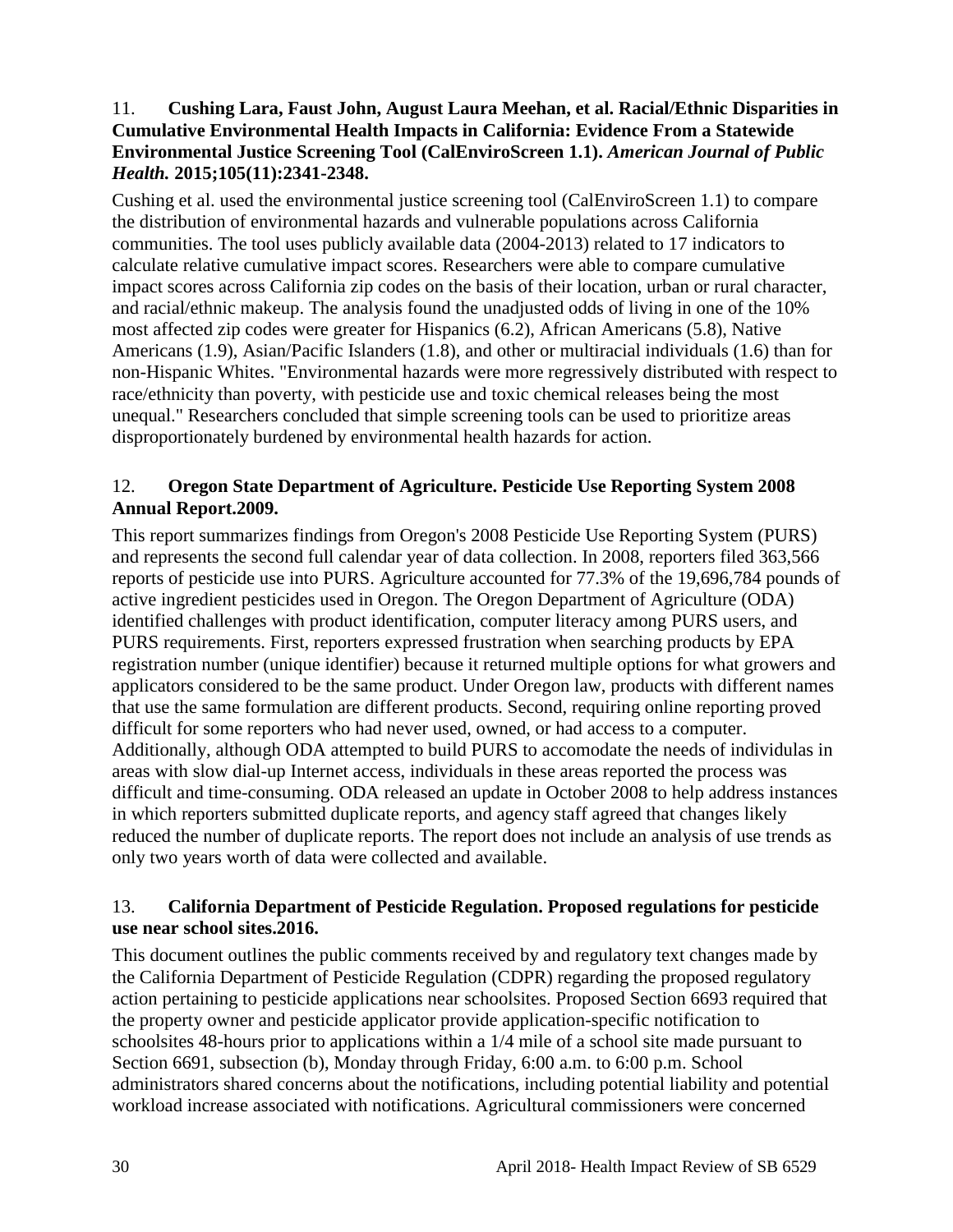about the resources necessary to enforce the requirements and to respond to inquiries generated by the notifications. Based on public comments, CDPR deleted the proposed Section 6693 and determined that "[t]he application-specific notifications may have minimal value since the proposed regulation prohibits many of the applications with the highest drift potential." The report states, "[n]otifications for all pesticides is unprecedented and CDPR cannot accurately determine the impacts to all parties." Pilot projects for application-specific notification to schools are being conducted in Kern County and Monterey County; results will inform CDPR's reassessment of the need, impacts, and method for application-specific notification.

#### 14. **Reimer A. P., Prokopy L. S. Environmental attitudes and drift reduction behavior among commercial pesticide applicators in a U.S. agricultural landscape.** *J Environ Manage.* **2012;113:361-369.**

Reimer et. al. note that the adoption of drift-reducing practices among commercial applicators remains variable. They explain, "rather than pursue additional regulation, states have attempted to use widespread education and training campaigns to curtail pesticide drift. Despite the proliferation of training and education efforts, pesticide drift continues to be an environmental and health concern and result in conflicts between applicators and neighbors." The authors surveyed commercial pesticide applicators in Indiana to further understand environmental attitudes, awareness, and concern for pesticide drift, and current adoption of best practices to reduce drift. Approximately 541 (61.5%) commercial applicators in Indiana completed the survey. Overall, they found that applicators had positive environmental attitudes, but low concern for pesticide drift. They found high adoption for equipment modifications to reduce pesticide drift, including regular inspection of equipment, increased droplet size, lowered spray boom heights, and use of low-drift spray nozzles. Applicators stated that adoption of best practices was related to operational benefits, such as satisfying customer needs, complying with regulations, and increasing effectiveness of applications (i.e. reducing drift ensures more pesticide reaches the intended crop). Overall, the authors concluded that "applicators were motivated to adopt drift-reduction practices by the desire to be a good neighbor and a desire to be a good land steward."

#### 15. **Baumgart-Getz Adam, Prokopy Linda Stalker, Floress Kristin. Why farmers adopt best management practices in the United States: A meta-analysis of the adoption literature.**  *Journal of Environmental Management.* **2011;96(2012):17-25.**

Baumgart-Getz et al. present a meta-analysis of 46 studies (a combination of published and unpublished) from 1982-2007 addressing the adoption of agricultural Best Management Practices (BMPs) in the United States. It summarized "the influence of 31 social factors assessed over 25 years of BMP adoption." The study provides a quantitative summary of available adoption literature and determines the effect size and confidence interval for those social factors of adoption commonly researched. Included studies met the following criteria: 1) focused on adoption of BMPs – rather than willingness to adopt or likeliness to adopt; 2) were conducted in the United States; and 3) had enough information to calculate an effect size. Findings indicate that extension training (e.g., 1-day training efforts) has a positive influence on adoption of BMP [effect size =  $0.0844$ ; 95% Confidence Interval (CI): (0.0371-0.1318); p = 0.0016]. However, the overall education category and formal education are insignificant. Meanwhile, both capital and information positively influenced adoption of BMP and were statistically significant [effect size  $= 0.1192$ ; 95% CI: (0.0688-0.1696); p<0.0001; and effect size  $= 0.186$ ; 95% CI: (0.0529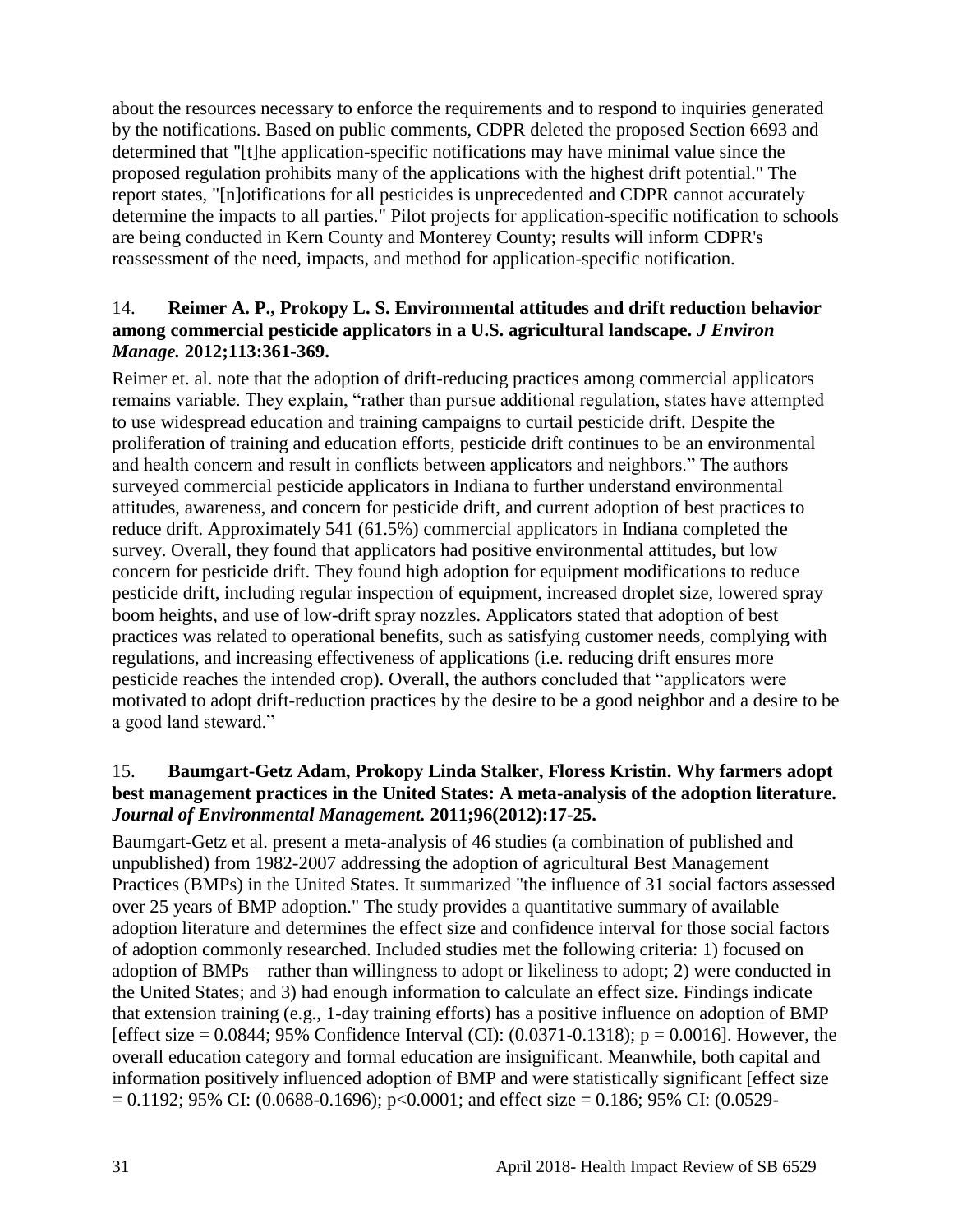0.3191); p=0.0088, respectively]. Additionally, "both agency and local networks have relatively large impacts (0.3178 and 0.334 respectively) and heterogeneity below 50%." While researchers found tenure to be a positive predictor of BMP adoption, they found that heterogeneity accounts for 90.8% of the variation in this variable and recommend future studies standardize how it is collected and interpreted. Authors found the farmers' attitudes towards risk, adoption payments, and perceived quality of a local ecosystem variables were insignificant. Finally, environmental awareness sub-categories program and knowledge were positive, significant predictors of adoption. "This suggests that rather than addressing how agriculture, in general, can degrade water bodies, efforts should focus on how the actions of individuals on their farm impact water quality (knowledge)." Researchers found that "having specific familiarity of program goals and efforts has the largest impact and is an important step preceding BMP adoption." Authors suggest that effective BMP adoption efforts should "combine complementary social factors to increase their overall impact." A two-tiered approach is proposed as a means by which policymakers can promote BMP adoption.

#### 16. **Adusumilli Naveed, Wang Hua. Analysis of soil management and water conservation practices adoption among crop and pasture farmers in humid-south of the United States.** *International Soil and Water Conservation Research.* **2017;2018.**

Authors use data from the 2016 Nutrient Management Survey, conducted by the Louisiana Master Farmer Program, to examine the factors affecting adoption of Best Management Practices (BMPs) to conservation. Explanatory variables analyzed include farmers' belief about the relationship between farming practices and water quality, type of farm operation, percent of land owned, number of acres farmed during the most recent cropping year, participation in federal programs, source of technical assistance (i.e., support from Louisiana State University AgCenter Research or Extension and/or Natural Resource Conservation Services), number of years in farming, annual gross farm revenue, education level, and age of the farmer. Analysis of the Soil management practices equation found that farmers' attitudes concerning conservation, crop only farm, and previous enrollment in a federal conservation cost-share program have a positive and significant effect on the likelihood of BMP adoption. The analysis also found landowners were statistically significantly less likely to adopt conservation practices than those who farmed leased-land. Previous studies have shown mixed results as to whether land ownership has a positive, negative, or neutral influence on conservation practice adoption. Additionally, those who had been farming for less than 15 years were less likely to adopt BMPs. An analysis of water management practices found having crops only, previous enrollment in a conservation cost-share program, and higher educational attainment were positively and and significantly associated with likelihood of adopting conservation practices. Findings indicate that farmers' perceptions regarding practices and the suitability of the practice to current farming methods strongly influenced adoption. Authors recommend strengthening institutions to accelerate adoption among farmers renting land for farming and suggest that policymakers should consider the attributes and characteristics of farmers as they define their strategies for an effective conservation policy.

#### 17. **Galvin Kit, Krenz Jen, Harrington Marcy, et al. Practical Solutions for Pesticide Safety: A Farm and Research Team Participatory Model.** *Journal of Agromedicine.*  **2016;21(1):113-122.**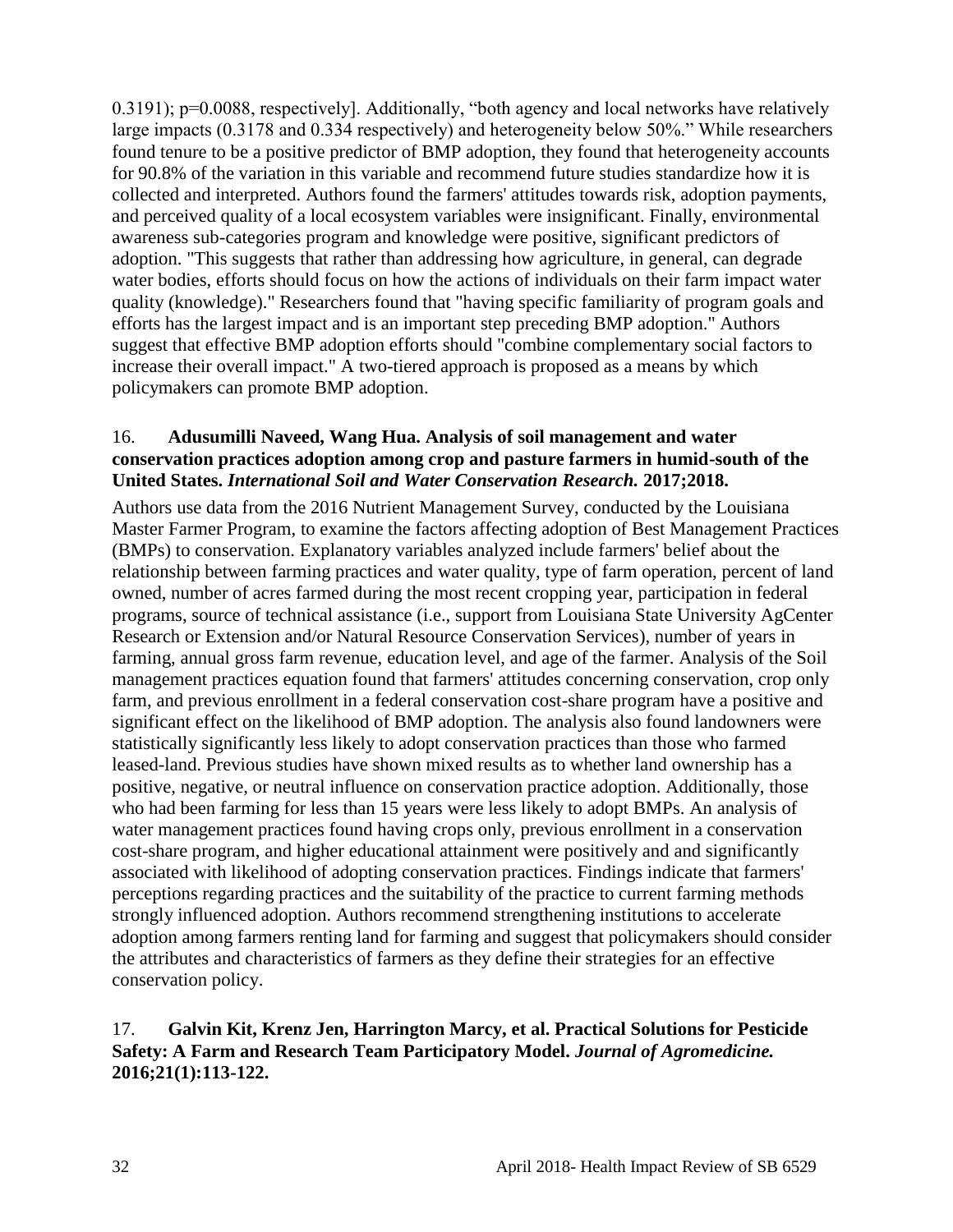This article summarizes the participatory research model used to develop the Practical Solutions for Pesticide Safety guide, which contains 26 solutions and additional practical information tailored to the needs of farm managers and farmworkers. Project principles were: "(1) workplace chemicals belong in the workplace, and (2) pesticide handlers and farm managers are experts, with direct knowledge of production practices." The Expert Working Group (EWG) met two to four times a year for five years and included managers and handlers, English and Spanish speakers, and representatives from small and large operations. Additionally, per the EWG's suggestion, 26 farms (79% response rate) agreed to host a site visit during which they shared pesticide handling and safety measures with the research team. Practical solutions were identified and evaluated based on five criteria: practicality, adaptability, health and safety, novelty, and regulatory compliance. A Regional Advisory Committee (RAC) was formed to review the format and content of the guide for the target audience of farm owners and managers. "Production of the final guide benefited from mulitple reviews and edits in each language." The guide is available online in Spanish and English and has been disseminated at industry trade conferences, education sessions, and through a Pacfic Northwest-based worker's compensation company.

#### 18. **Savage J.A., Ribaudo M.O. Impact of environmental policies on the adoption of manure management practices in the Chesapeake Bay watershed.** *Journal of Environmental Management.* **2013;129:143-148.**

Savage et al. evaluated whether agricultural producers within the Chesapeake Bay watershed were more likely to implement agricultural best practices compared to producers outside the watershed as a result of stricter pollution control policies within the watershed. They compared the likelihood of producers to use comprehensive nutrient management plans, to remove manure from their operation (i.e., transport it outside of the watershed), and to decrease the number of animals per acre. They found that producers inside the watershed were 13% more likely to implement a comprehensive nutrient management plan and 7.5% more likely to haul manure from their operation as compared to producers outside the watershed. They also found that animal densities were significantly lower inside the watershed than outside. While they were not able to determine causality, the authors stated that these trends can be attributed to specific policy efforts inside the Chesapeake Bay watershed since other existing regulations cover all states. In addition, Savage et al. also presented background information stating that voluntary approaches to implement best practices to reduce pollution are generally not effective, and that agricultural producers typically do not believe their farms are contributing to water quality problems. The authors state that, "two ways in which a voluntary program could succeed are if farmers consider society's demand for water quality when making production decisions and if conservation practices increase net returns." As part of the pollution control policies in the Chesapeake Bay, research and modeling was completed to provide evidence of the link between agricultural practices and water quality. The authors concluded that farmers may be more likely to adopt management best practices if links between their practices and environmental impacts are well documented, and if there is an expectation of future regulations.

#### 19. **American Academy of Pediatrics. Policy Statement Pesticide Exposure in Children.**  *Pediatrics.* **2012;130(6):e1757-e1763.**

In this policy statement regarding pesticide exposure in children, the American Academy of Pediatrics (AAP) states, "[a]cute [pesticide] poisoning risks are clear, and understanding of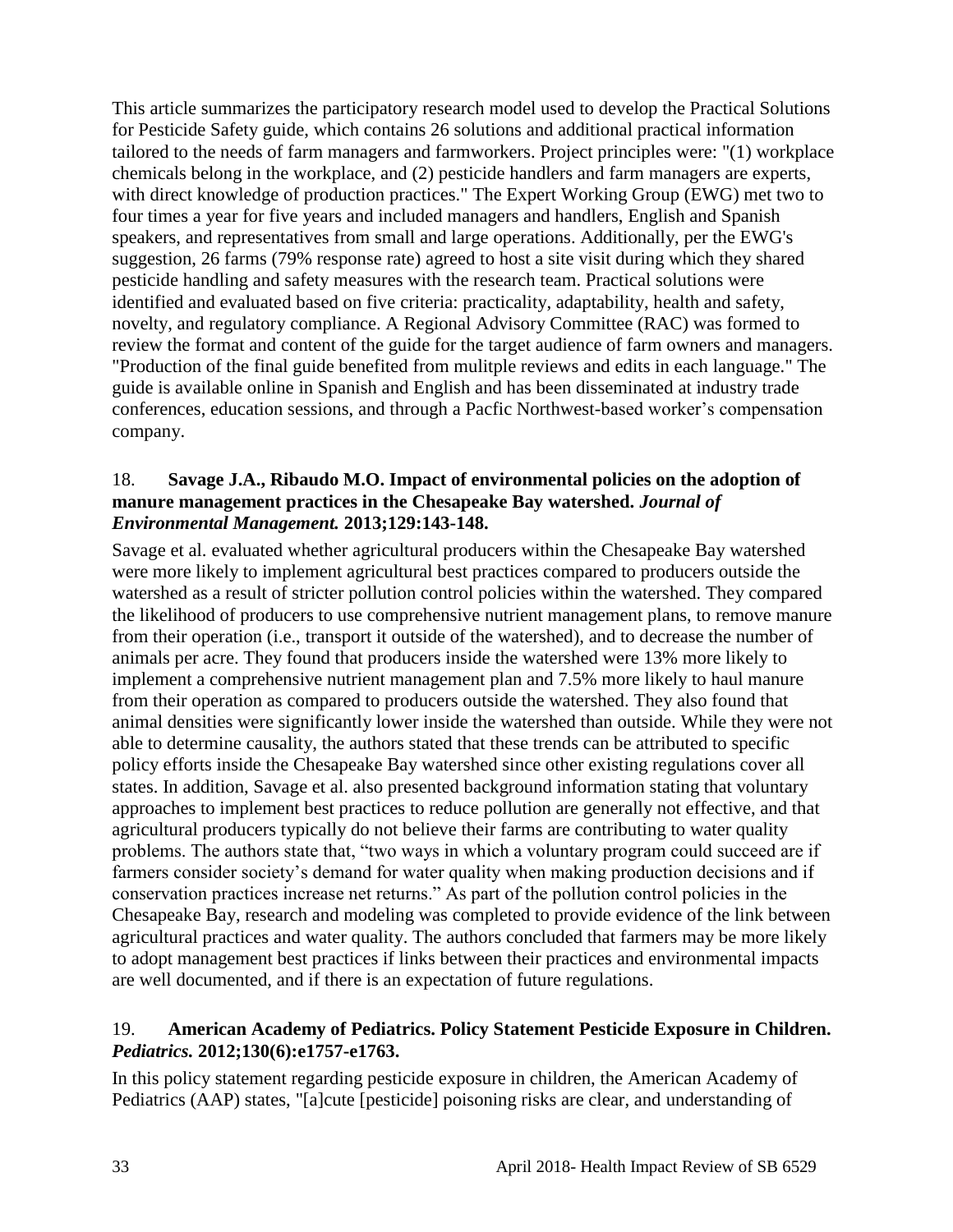chronic health implications from both acute and chronic exposure are emerging." AAP cites epidemiologic evidence which demonstrates associations between early life exposure to pesticides and pediatric cancers, decreased cognitive function, and behavioral problems. Children may be exposed through a variety of pathways including their diet, pesticide spray drift, and take-home exposure on clothing and footwear of agricultural workers. Epidemiological studies show evidence that chronic exposure is associated with adverse birth outcomes including preterm birth, low birth weight, and congenital abnormalities, pediatric cancers, neurobehavioral and cognitive deficits, and asthma. Numerous case-control studies and reviews have linked insecticide exposure to increased risk of brain tumors and acute lymphocytic leukemia. It recommends improvements to public health tracking and regulatory action on pesticides as means by which to reduce exposure. AAP recommendations to government include: 1) marketing changes; 2) labeling (e.g., risk to children, in Spanish); 3) setting goals to reduce overall exposure; 4) mandatory reporting of suspected poisonings with centralized surveillance system; 5) ban export of products that are banned or restricted in the U.S. for toxicity concerns; 6) continually evaluate pesticide safety; 7) advance less toxic pesticide alternatives; 8) support toxicologic and epidemiologic research to identify and understand associated health risks; 9) support health provider education to diagnose and treat pesticide poisonings.

#### 20. **Centers for Disease Control and Prevention. Severity Index for Use in State-based Surveillance of Acute Pesticide-Related Illness and Injury. 2001.**

The severity index provides simple, standardized criteria for assigning severity to cases of acute pesticide-related illness and injury. Categories range from S-1 (death) to S-4 (low severity illness or injury).

#### 21. **Alarcon WA, Calvert G. M., Blondell J.M, et al. Acute Illnesses Associated with Pesticide Exposure at Schools.** *Journal of the American Medical Association.*  **2005;294(4):455-466.**

Alarcon et. al. analyzed data related to pesticide-related illness at schools from three sources: National Institute for Occupational Safety and Health's Sentinel Event Notification System for Occupational Risk (SENSOR), California Department of Pesticide Regulation, and Association of Poison Control Center's Toxic Exposure Surveillance System (TESS). Authors determined incidence rates and severity of acute pesticide-related illness among 2,593 students, parents, and school staff at daycares, elementary and secondary schools between 1998 and 2002. They found that the incidence of acute pesticide-related illness among children increased significantly from 1998 to 2002, with an overall incidence rate of 7.4 cases per million children. However, the authors note that these databases likely underreport cases of pesticide illness in children. Most cases (89%) were of low severity, which included symptoms such as skin, eye, or upper respiratory tract irritation. Approximately 31% of cases were associated with pesticide drift from nearby agricultural land, and most of these cases resulted from insecticide and fumigant applications. A higher proportion of children were exposed from drift events as compared to adults (40% versus 25% respectively). The authors note that there are no federal requirements limiting pesticide exposures at schools, and that states with regulations addressing pesticide application on school property do not protect from drift. They offer five recommendations to reduce exposure to pesticide drift at schools: 1) Reduce or eliminate application methods that cause drift; 2) Shift application to times when students and staff are not on school property; 3) Ensure applicators comply with existing regulations related to pesticide application; 4) Require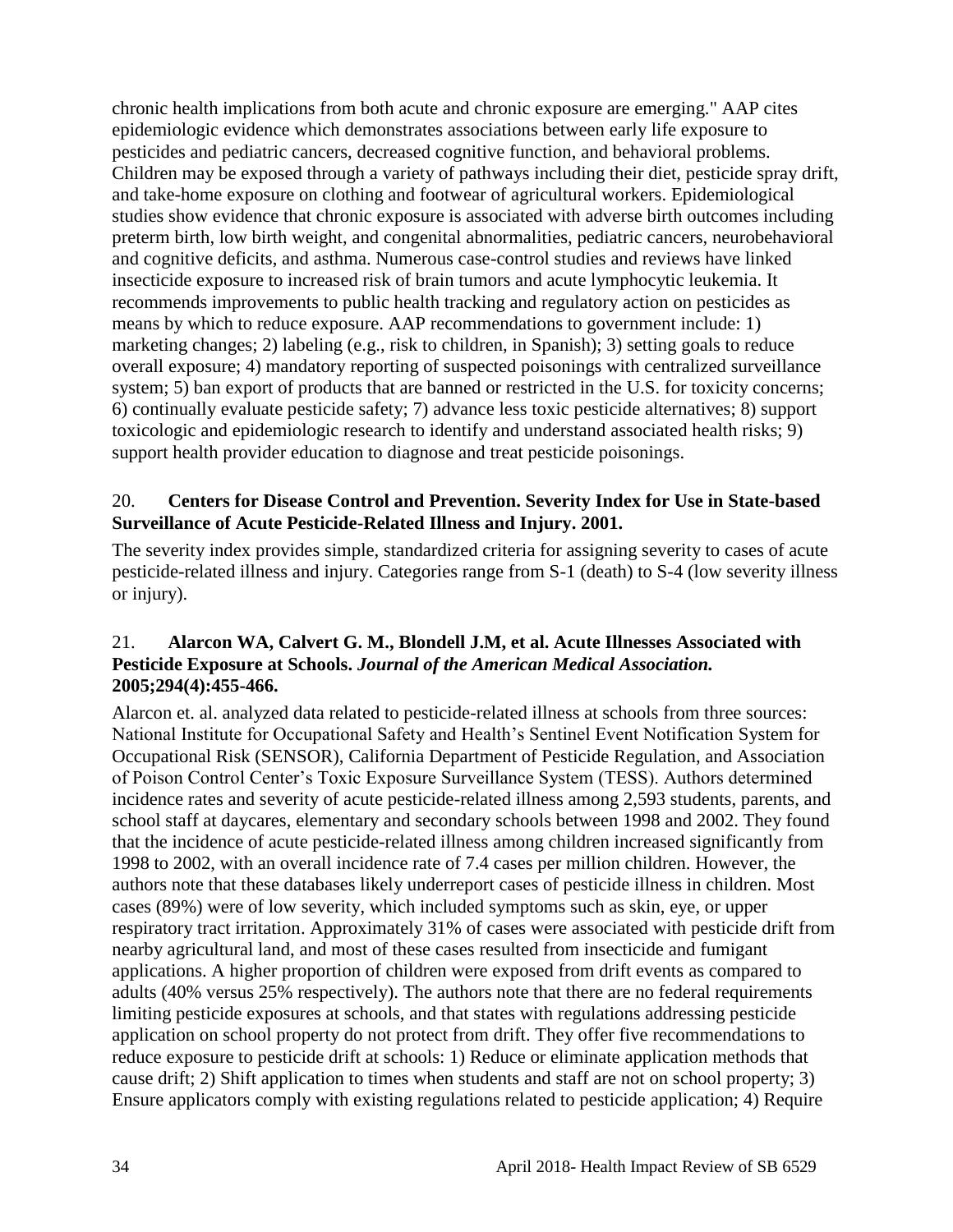pesticides only be applied by trained applicators; and 5) Establish pesticide spray buffer zones around school.

#### 22. **Namulanda G., Monti MM, Mulay P., et al. Acute Nonoccupational Pesticide-Related Illness and Injury- United States, 2007-2011.** *Morbidity and Mortality Weekly Report.* **2016;63(55):5-10.**

This National Institute for Occupational Safety and Health (NIOSH) report summarizes 2007- 2011 data on illnesses and injuries arising from nonoccupational exposure to conventional pesticides reported by 7 of the 12 states, including Washington, that participate in the Sentinel Event Notification System for Occupational Risk (SENSOR)-Pesticide program. Authors cite evidence that approximately 857 million pounds of conventional pesticides were used in the United States in 2007 and agricultural uses accounted for approximately 80% of total conventional pesticide use. The report addresses pesticide-related illness and injuries from acute exposure events (i.e., single, repeated, or continuous exposure to one or more pesticides that generally occurs for 8 hours or less). State-level surveillance programs may receive and accept case reports about pesticide-related illness and injury from a variety of sources, including health care facilities, laboratories, poison control centers, agricultural departments, and affected persons or family members. "A case of acute pesticide-related illness and injury is characterized by an onset of symptoms that are dependent on the formulation of the pesticide product and involve one or more of the following: 1) systemic signs or symptoms (including respiratory, gastrointestical, allergic, and neurologic), 2) dermatologic lesions, and 3) ocular lesions." A case is deemed nonoccupational if the pesticide exposure occurred at a place other than the patient's place of work. Like occupational exposures, the data provided likely underestimates the actual magnitude of acute nonoccupational pesticide-related illness and injury. Between 2007-2011, 429 cases of nonoccupational pesticide-related illness and injury cases were reported in Washington State (Incidence Rate = 1.29/100,000). Of the 5,795 nonoccupational pesticiderelated cases reported across the 7 states, insecticides accounted for the majority of cases (63%), followed by herbicides (10%). Most cases (73%) occured among individuals 18 years and older, and 12% occurred among children age five or younger.

#### 23. **Asquith Adam, Evslin Lee, West-Hurd Kathleen, et al. Pesticide Use by Large Agribusinesses on Kaua'i Findings and Recommendations of The Joint Fact Finding Study Group.2016.**

This report presents The Joint Fact Findings (JFF) Study Group's analysis of pesticide usage by agribusiness on Kaua'i. The Study Group spent more than 2,500 hours in 2015 gathering data to address five questions: 1) How much land do the companies actually farm; 2) What pesticides do they use, how much, when and where; 3) Is there discernable evidence of environmental harms; 4) Is there discernable evidence of human health harms; and 5) How effective is government oversight and regulation? The Study Group encountered a variety of challenges, including: "patchy and fragmented information; incomplete and often important but proprietary data; small statistical samples; confounding demographic variables; a lack of solid human and environmental health exposure data; and evolving scientific and regulatory views." The literature review identified 20 health conditions associated with general pesticide exposure including, prostate cancer, leukemia, Non-Hodgkins lymphoma (NHL), multiple myeloma, Parkinson's disease, asthma, diabetes, thyroid disease, endocrine disruption conditions, obesity, and renal disease in adults. Among children, possible associations include asthma, leukemia, brain tumors,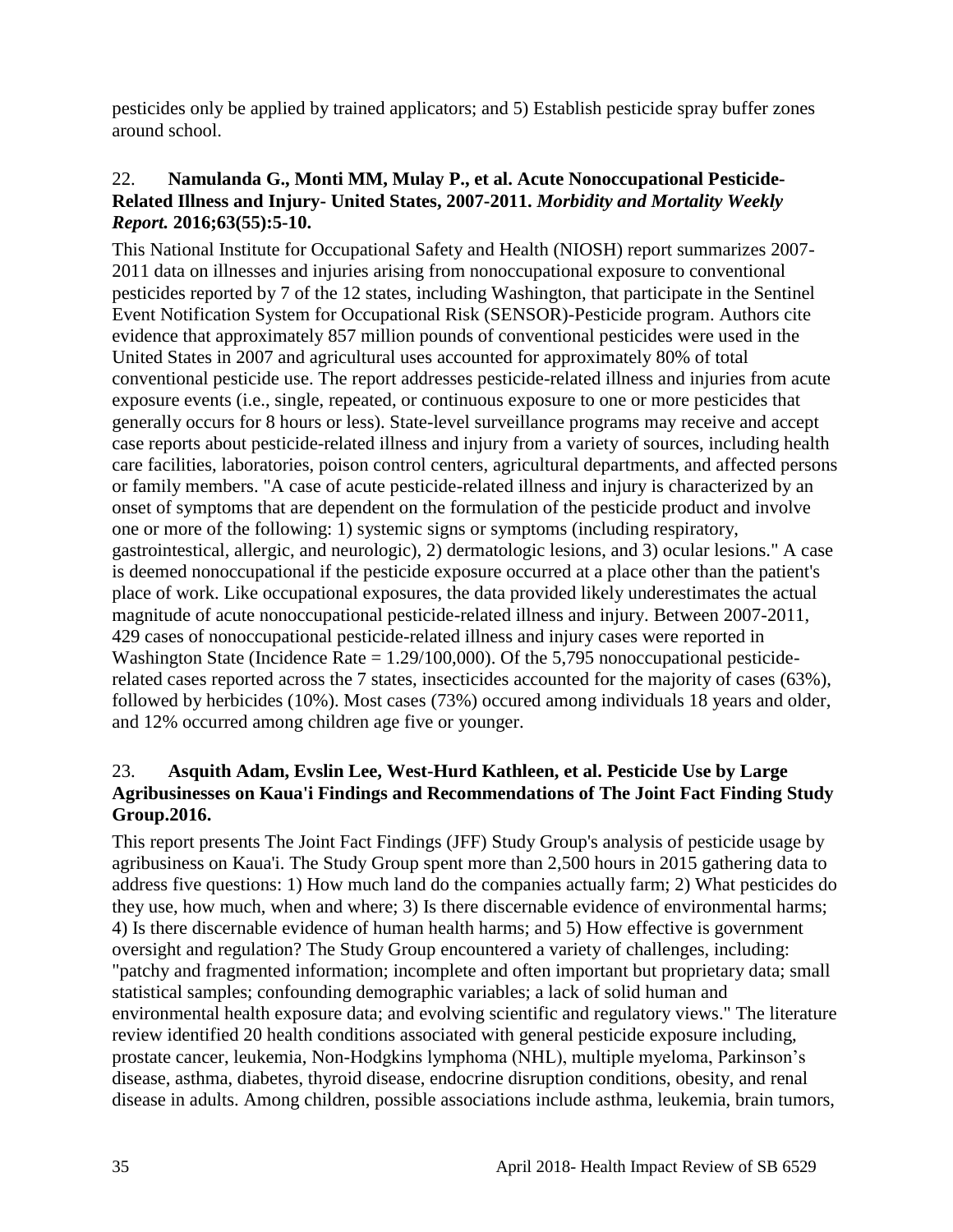birth defects, premature birth, low birth weight, decreased cognitive function, and neurobehavioral problems like Attention-deficit/hyperactivity disorder (ADHD) and autism spectrum disorders. While an association is not proof of causation, the JFF Study Group concluded, "[t]he medical literature and limited local information we reviewed make a case for the collection of better data and more systematic testing of the environment and populations residing closest to seed companies."

#### 24. **Landrigan Philip J, Fuller Richard, Acosta Nereus J R, et al. The** *Lancet*  **Commission on pollution and health.** *The Lancet Commissions.* **2017;391(10119):462-512.**

Landrigan et al. provide an overview of pollution, currently the largest environmental cause of disease and premature death in the world. For example, authors cite evidence that fetuses, infants, and children are "particularly sensitive to neurotoxic pollutants, even at very low levels of exposure, because of the vulnerability of early-stage development of the human brain." Neurotoxic pollutants, like organophosphate pesticides, are known to be toxic to the developing brain and have been linked to loss of cognition, shortening of attention span, impairment of executive function, behavioral disorders, and increased prevalence of autism, attention deficit and hyperactivity disorder, learning disabilities, and dyslexia. Prospective epidemiological birth cohort studies have detected associations between prenatal exposures to developmental neurotoxicants and disease. Neonicotinoid imidacloprid is the most widely used insecticide in the world, with nearly 4 million kg used in the U.S. in 2014. "Despite their extensive use and known neurotoxicity to insects, very little information is available on the possible human health effects of neonicotinoids." Additionally, the International Agency for Research on Cancer has determined that glyphosate (Roundup) is a "probable human carcinogen." Evidence exists that agricultural workers exposed to glyphosate experienced increase occurrence of non-Hodgkin lymphoma, and animal studies also show strong evidence of dose-related carcinogenicity at several anatomical sites. The disproportionate exposure of Hispanic farmworkers to acutely toxic organophosphate pesticides poses an environmental injustice to these workers, many of whom are undocumented immigrants who are afraid to protest exposure to pollution. Researchers note that other chemicals may exist "whose ability to cause silent injury to the developing human brain have not yet been discovered." Early life exposures to neurodevelopmental toxicants can have significant social and economic costs, which may be avoided through prevention of these exposures and associated disorders. The Commission recommends a variety of practices to reduce pollution exposures including: 1) establishing sound chemicals management programs to test the safety and toxicity of chemicals and 2) establishing and enforcing environmental laws and regulations and base regulation on the polluter-pays principle.

#### 25. **President's Cancer Panel. 2008-2009 Annual Report Reducing Environmental Cancer Risk. U.S. Department of Health and Human Services; National Institutes of Health; National Cancer Institute;2010.**

This report summarizes the President's Cancer Panel's (the Panel) findings and conclusions regarding the state of environmental cancer research, policy, and programs addressing known and potential effects of environmental exposures on cancer. The report was informed by testimony received from 45 invited experts from academia, government, industry, the environmental and cancer advocacy communities, and the public and additional informational gathering. Chapter 2 of the report describes the agricultural workforce, the population group most heavily exposed to agricultural chemicals, and hazards associated with specific chemicals.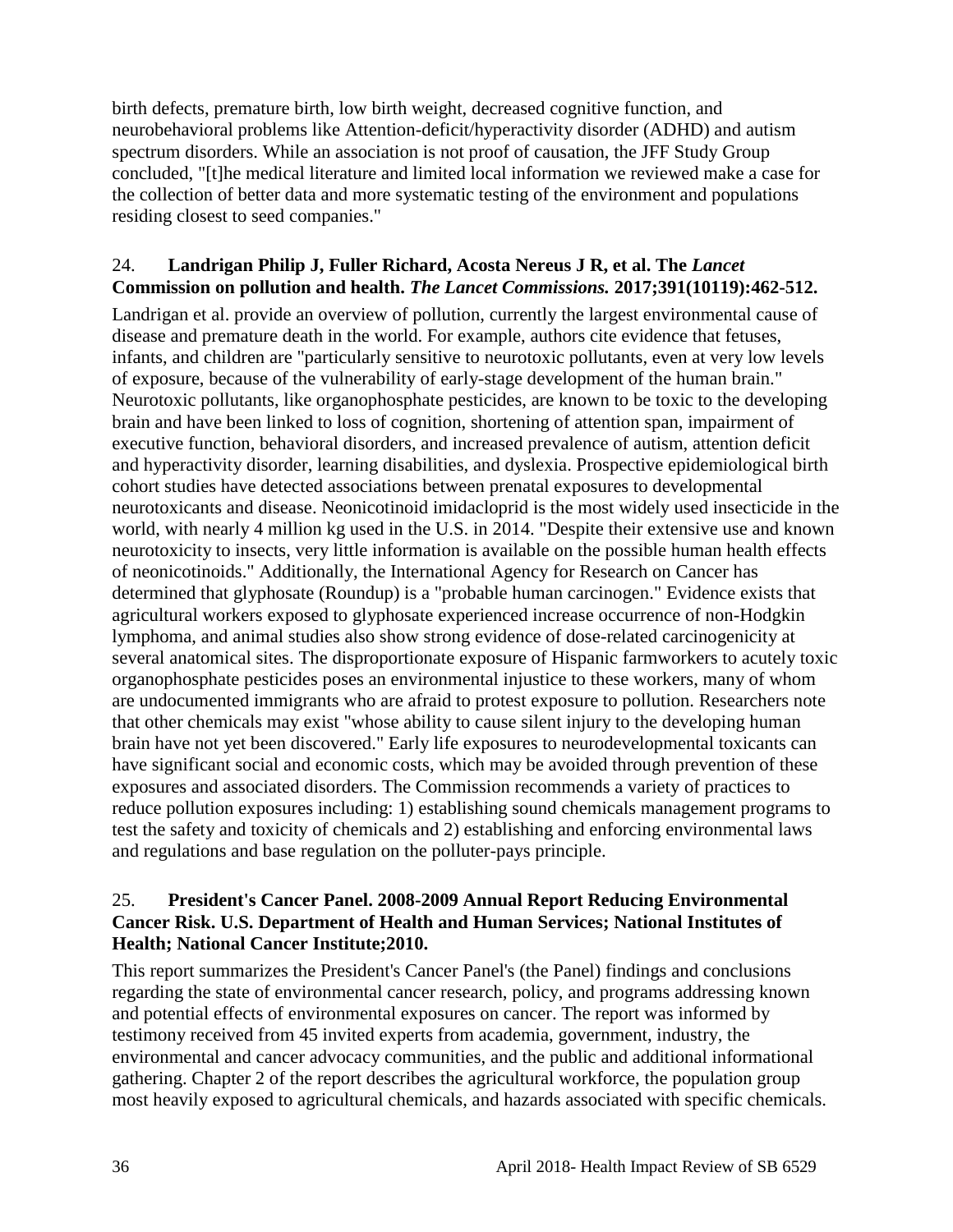Authors note that, unlike other industries in the U.S., families (including children and spouses) typically share in agricultural work. Migrant or seasonal workers and their families often experience disproportionate exposures to pesticides due to working and housing conditions. However, due to a variety of factors (e.g., lanugage, health care access, mobility) it is difficult to assess the magnitude of health problems migrants suffer as a result of their exposure to agricultural chemicals.

#### 26. **Gunier Robert B., Bradman Asa, Harley Kim G., et al. Will buffer zones around schools in agricultural areas be adequate to protect children from the potential adverse effects of pesticide exposure?** *PLOS Biology.* **2017;15(12):e2004741.**

The Center for Environmental Research and Children's Health (CERCH) supports the California Department of Pesticide Regulation's (CDPR) proposed regulation to implement buffer zones around schools and daycares to reduce children's exposure during the day to pesticides. Since 1999, CERCH at the University of California, Berkeley's School of Public Health has partnered with the Salinas Valley Community to conduct the Center for the Health Assessment of Mothers and Children of Salinas (CHAMACOS) Study to examine the potential impact of pesticides and other environmental exposures on the health of pregnant women and children living in the agricultural community. This longitudinal study includes more than 600 children who were enrolled before birth (50%) or at 9 years of age (50%); participants were 15 to 17 years old at the time of publication. The study has documented associations between higher levels of biomarkers of pesticides and poorer health and development. "[H]igher concentrations of organophosphate pesticide (OP) urinary metabolites in maternal urine during pregnancy were associated with shortened gestational duration, greater odds of abnormal neonatal reflexes, pervasive developmental disorder and poorer mental development at 2 years of age, poorer attention and hyperactive behaviors at 5 years, and lower IQ at 7 years." Additionally, "prenatal and child OP metabolite levels were associated with more asthma-related symptoms, and higher levels of OP pesticide metabolites in the urine of children between birth and 5 years of age were associated with reduced lung function at 7 years of age." CERCH authors note various challenges to determining the full health effects of pesticides. Limitations associated with exposure assessment "may result in measurement error and bias towards the null hypothesis in health outcome studies." Authors also note that estimating human exposure from Pesticide Use Reporting (PUR) data would likely underestimate exposure as it only includes "residential exposure and not the individual's cumulative exposure across multiple settings." These realities as well as differences in the nature of pesticides and application methods complicate efforts to identify the correct buffer distance(s) from treated fields to protect public health. Authors also highlight that the proposed policy considers exposures to children but does not aim to reduce exposures to pregnant women in the community. As evidence indicates that exposure during the in utero period may have the greatest adverse effects, CERCH recommends policymakers establish other protective measures (e.g., protective city planning and zoning for new residential developments) to reduce exposures to pregnant women and community members.

#### 27. **Calvert G. M., Beckman J., Prado J.B., et al. Acute Occupational Pesticide-Related Illness and Injury- United States, 2007-2011.** *Morbidity and Mortality Weekly Report.*  **2016;63(55):12-16.**

This National Institute for Occupational Safety and Health (NIOSH) report summarizes the data on illnesses and injuries arising from occupational exposure to conventional pesticides reported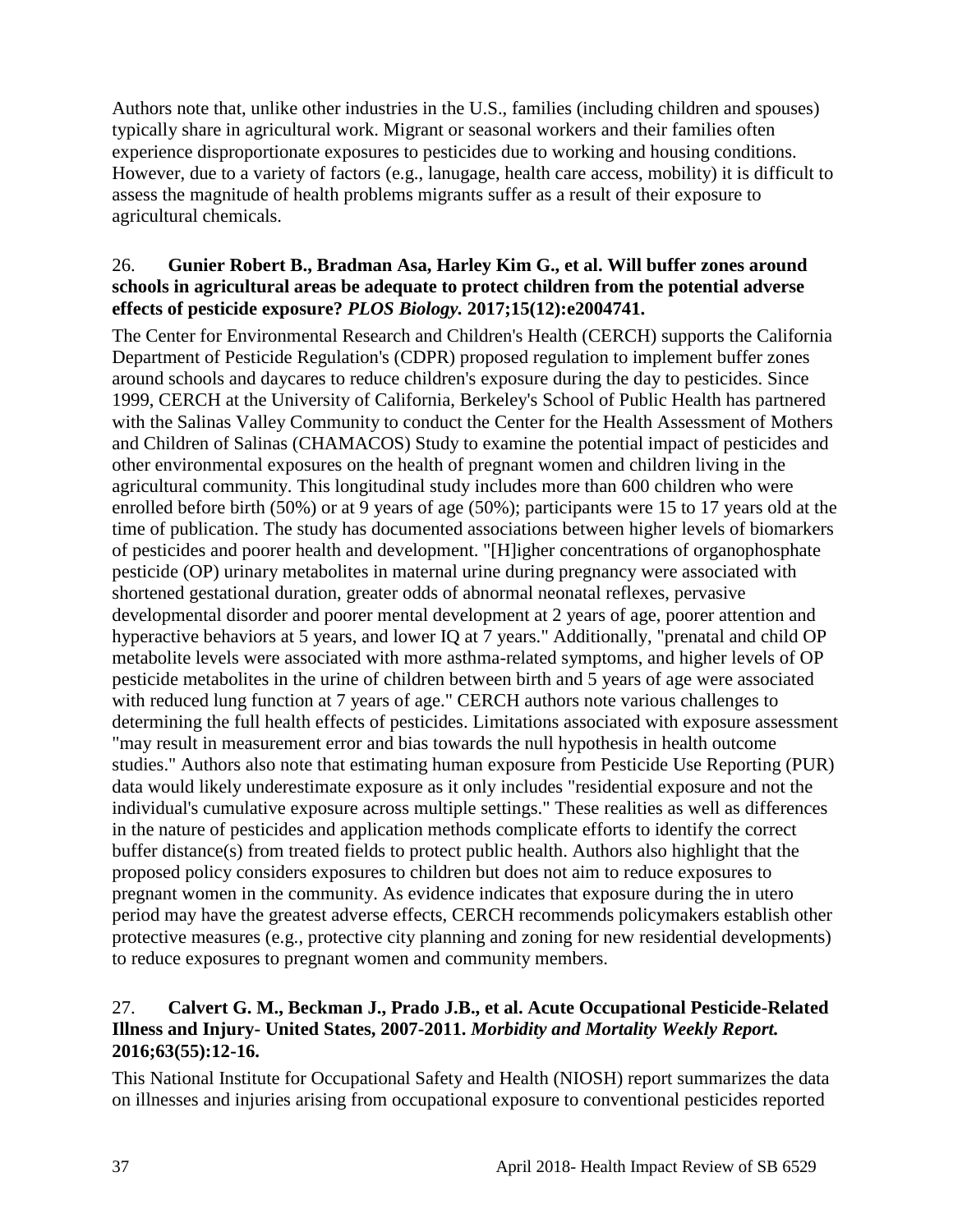by 12 states, including Washington, from 2007 to 2011. All 12 states that participate in the Sentinel Event Notification System for Occupational Risks (SENSOR)–Pesticide program to track pesticide-related illness and injury require physicians to report confirmed and suspected cases to state health authorities. "Persons are considered to have an occupational pesticiderelated illness or injury if they become ill or injured soon (i.e., within seconds to hours) after an exposure to one or more pesticides." An illness and injury is defined as occupational if the exposure to the pesticide occurred at the individual's place of work. According to the SENSOR-Pesticide criteria, cases are classified as definite, probable, possible, and suspicious on the basis of the level of detail known for each case. Reports that cannot be categorized as such are not included in the report analysis. Illness and injury severity is categorized as: low-severity usually resolves without treatment and <3 days are lost from work; moderate-severity - not life threatening, requires medical treatment, and 5 or fewer days of work lost; 3) high-severity - life threatening, requires hospitalization, >5 days lost from work, may result in permanent impairment; and 4) fatal. From 2007 to 2011, SENSOR-Pesticides received 2,606 reports of occupational exposures accounting for 31% of all reported cases. "Rates of illness and injury among agricultural industry workers (18.6/100,000) were 37 times greater than the rates for nonagricultural workers (0.5/100,000)." However, authors note rates likely underestimate of the actual magnitute of acute occupational pesticide-related illness and injury as many affected persons do not seek medical care, nor call appropriate authorities. Those who do seek treatment may not be accurately diagnosed or the case may not be reported. Additionally, rates of pesticide illness and injury may have been affected by inaccurate estimates of the agricultural industry population. The transient and seasonal nature of agricultural employment makes it difficult to count workers. This is further complicated by the fact that workers with undocumented U.S. immigration status tend to avoid government contact. Between 2007 and 2011, pyrethroids (21%) and organophosphorous compounds (14%), both insecticides, accounted for over onethird of acute occupational pesticide-related illness and injury cases reported to the SENSOR-Pesticide program. Researchers found incidence rates to be highest in Washington but noted that the state has stronger protections for agricultural workers and a larger, more robust pesticide illness and injury surveillance compared to other states, "which likely accounts for some differences in incidence rates."

#### 28. **Acute Pesticide-Related Illness Among Farmworkers.** *House Labor & Workplace Standards Committee***. 65th Legislature ed. Washington State Department of Health: Joanne Prado; 2017.**

This presentation by Joanne Prado, Pesticide Illness Surveillance Epidemiologist at DOH, to the House Labor & Workplace Standards Committee addresses pesticide-related illness and associated risk factors for farmworkers based on pesticide illness surveillance activities in Washington State.

#### 29. **Agricultural Operations Overview. Available at:**

#### **[https://www.osha.gov/dsg/topics/agriculturaloperations/.](https://www.osha.gov/dsg/topics/agriculturaloperations/) Accessed April, 2018.**

OSHA reports, "[f]armworkers are at high risk for fatal and nonfatal injuries, work-related lung diseases, noise-induced hearing loss, skin diseases, and certain cancers associated with chemical use and prolonged sun exposure." In 2011, crop production agricultural workers' injury rates were 5.5 per 100 workers compared to 3.8 for all workers.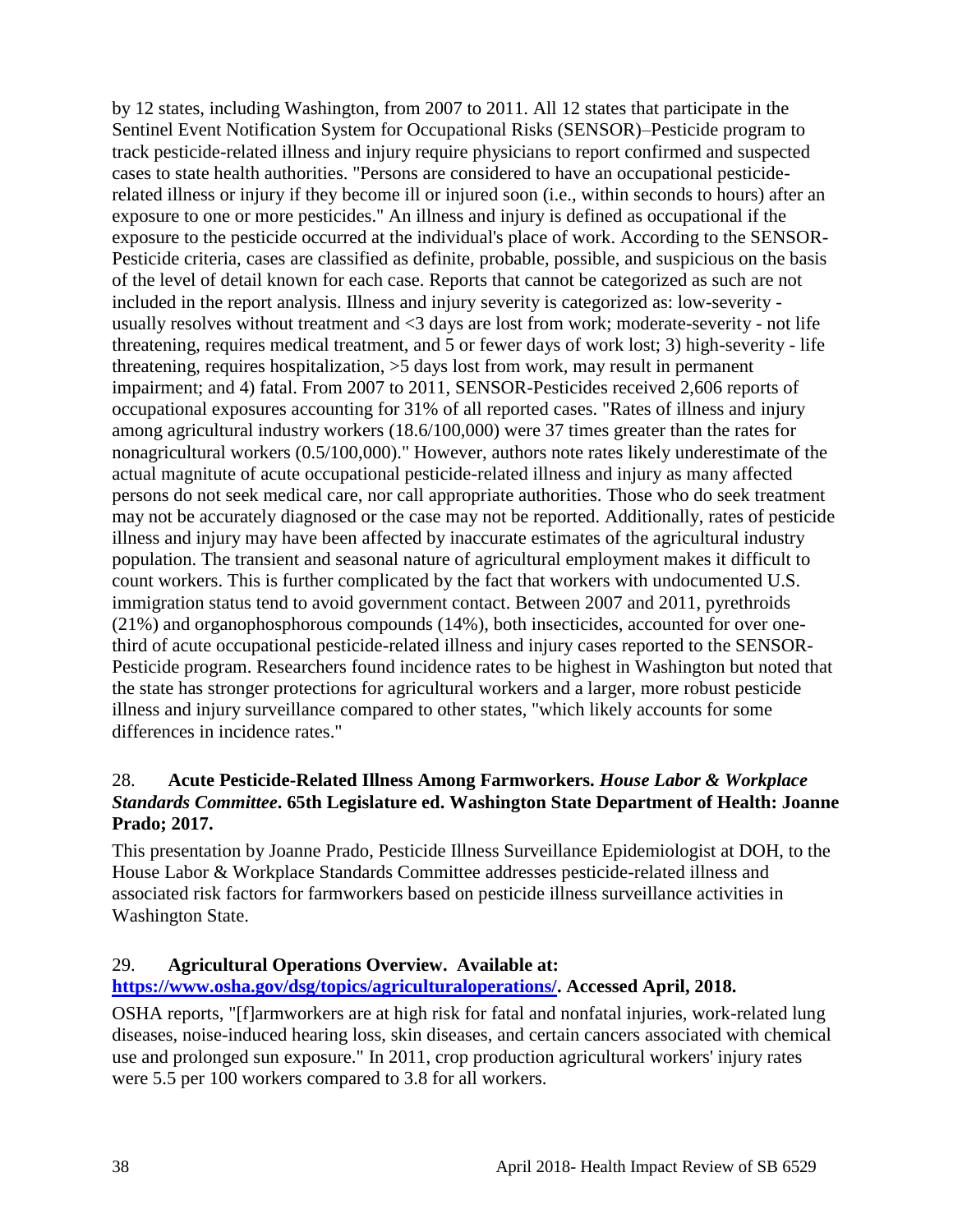#### 30. **National Census of Fatal Occupational Injuries in 2016 [press release]. 2017.**

The U.S. Bureau of Labor Statistics reported there were a total of 5,190 fatal work injuries recorded in the United States in 2016, a 7% increase from the 4,836 fatal injuries reported in 2015. This is the third consecutive increase in annual workplace fatalities and the first time more than 5,000 fatalities have been recorded by the Census of Fatal Occupational Injuries (CFOI) since 2008. In 2016, farmers, ranchers, and other agricultural managers had a fatal injury rate of 23.1/100,000 full-time equivalent (FTE) workers compared to an All-worker fatal injury rate of 3.6/100,000 FTE workers. Crop production specifically accounted for 261 fatal worker injuries for a rate of 20.9/100,000 FTE workers. CFOI also reported that foreign-born workers made up about 20% of the total fatal work injuries; 37% of these workers were born in Mexico, followed by 19% from Asian countries.

#### 31. **Castañeda Sheila F., Rosenbaum René P., Holscher Jessica T., et al. Cardiovascular Disease Risk Factors Among Latino Migrant and Seasonal Farmworkers.** *Journal of Agromedicine.* **2015;20(2):95-104.**

Castaneda et. al. compared risk factors for cardiovascular diseases by sex and among migrant and seasonal farmworkers. The authors note that, "[migrant and seasonal farmworkers] continue to be an economically and socially disadvantaged group, due to unstable working and living conditions and various barriers to obtaining health and social services." They also state that farmworkers have lower health care utilization rates compared to the general U.S. population due to a number of social determinants of health, including limited access to care, language and cultural barriers, concern about job loss, and lack of transportation. For this study, Castaneda et. al. evaluated the incidence of diabetes, smoking, obesity, hypertension, and high cholesterol among migrant and seasonal farmworkers. They found that migrant workers were 2.15 times as likely of being obese compared to seasonal workers, but did not detect any other differences by farmworker status. Instead, they found greater differences by sex, and conclude that future research may need to focus on sex differences among farmworkers.

#### 32. **Washington State Department of Health. 2018 Washington State Health Assessment.2018.**

The *State Health Assessment* provides an overall picture of the health and well-being of Washingtonians and informs the *State Health Improvement Plan.* This report provides data and identifies key health issues to be addressed through future prevention efforts, policy development, and communication to promote health.

#### 33. **National Agricultural Workers Survey U.S. Department of Labor. Agricultural Worker Tables. FY2014.**

Established in 1989, the U.S. Department of Labor's National Agricultural Workers Survey (NAWS) is "an employment-based, random-sample survey of U.S. crop workers that collects demographic, employment, and health data in face-to-face interviews." While both migrant and seasonal agricultural workers are sampled in the NAWS, agricultural workers with an H-2A visa (a temporary-employment visa for foreign agricultural workers) are excluded. Of the 10,825 NAWS respondents interviewed during FY2014 80% identified as Hispanic and 74% were Spanish speakers. "The majority of agricultural workers continued to report Mexico as their country of birth; however fewer did so in 2013-2014 (68%) compared to 15 years earlier (80%)."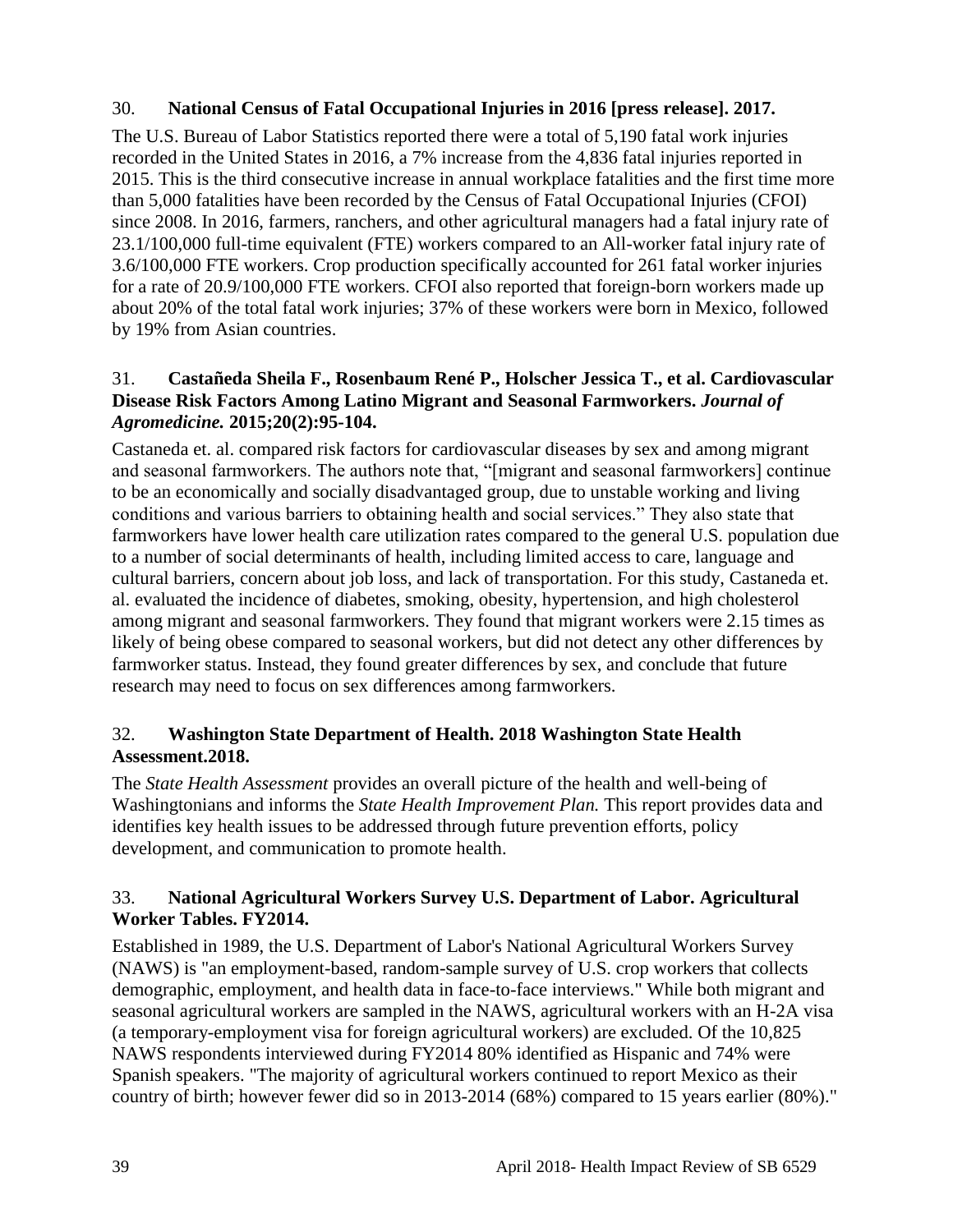Since FY1999-2000, the proportion of migrant workers has dropped from roughly 50% in that year to 16% in FY2013-2014.

## 34. **U.S. Census Bureau Population Estimates Program. QuickFacts Washington; United States. 2016.**

The Census Bureau's Population Estimates Program (PEP) produces estimates of the population for the United States, its states, counties, cities, and towns, as well as for the Commonwealth of Puerto Rico and its munipios (county-equivalents for Puerto Rico). Estimates are updated annually. According to 2016 PEP estimates, Hispanic or Latino individuals comprise 12.4% of Washington State's population.

#### 35. **Washington State Department of Health. Improving Data Quality in Pesticide Illness Surveillance. 2004.**

In 2000, DOH was awarded a grant from the National Institutes of Occupational Safety and Health (NIOSH) to enhance the pesticide surveillance system. The specific aim of this project was to increase the value of the information generated by the Pesticide Incident Monitoring Surveillance system (PIMS) for designing interventions. As part of the project, focus groups were conducted to explore healthcare seeking behaivors among farmworkers. Six focus groups (~10 participants each; 31 women; 33 men) were conducted during the summer and fall of 2001. Four sessions consisted of participants who were mostly "settled out", formerly inter-state migrant farmworkers who were now living year-round in the region; researchers recruited participants for the final two sessions through the Enterprise for Progress in Community and Migrant Head Start programs in rural Yakima County, which serve inter-state migrant farmworkers. All session were conducted in Spanish, facilitators reiterated that participation was voluntary, and verbal consent was provided at the start of each session to avoid a written record that linked individuals to recordings or transcripts. Researchers found that nearly all participating farmworkers "had a good understanding of symptoms of pesticide-related illness and routes of pesticide exposure." Many felt they had experienced symptoms resulting from a workplace exposure, but few had sought medical treatment. "Nearly all agreed they would not seek medical care in the event of mild to moderate symptoms of pesticide poisoning." Participants identified key barriers to seeking health care as economic (e.g., could not afford lost wages for time spend seeking medical care). Less than 50% of participants knew they were eligible for workers' compensations coverage. Among those who were aware, most were concerned that when their employer was notified of the claim that they may be demoted, fired, or not rehired in the future. Additionally, while participants were very satisfied with health care provided, they shared a "general sense of dissatisfaction and mistrust of local health care providers for situations involving pesticide-related illness." Health care providers were perceived as more sympathetic to growers and not seriously considering symptoms as potentially related to pesticide exposure. Participants also cited the attitude of the supervisor or employer (encouraging or discouraging medical care) as a reason individuals would or would not seek health care. The full report provided recommendations to address these issues.

#### 36. **Lim Yuen Mei, Song SuJin, Song Won O. Prevalence and Determinants of Overweight and Obesity in Children and Adolescents from Migrant and Seasonal Farmworker Families in the United States—A Systematic Review and Qualitative Assessment.** *Nutrients.* **2017;2017(9):188.**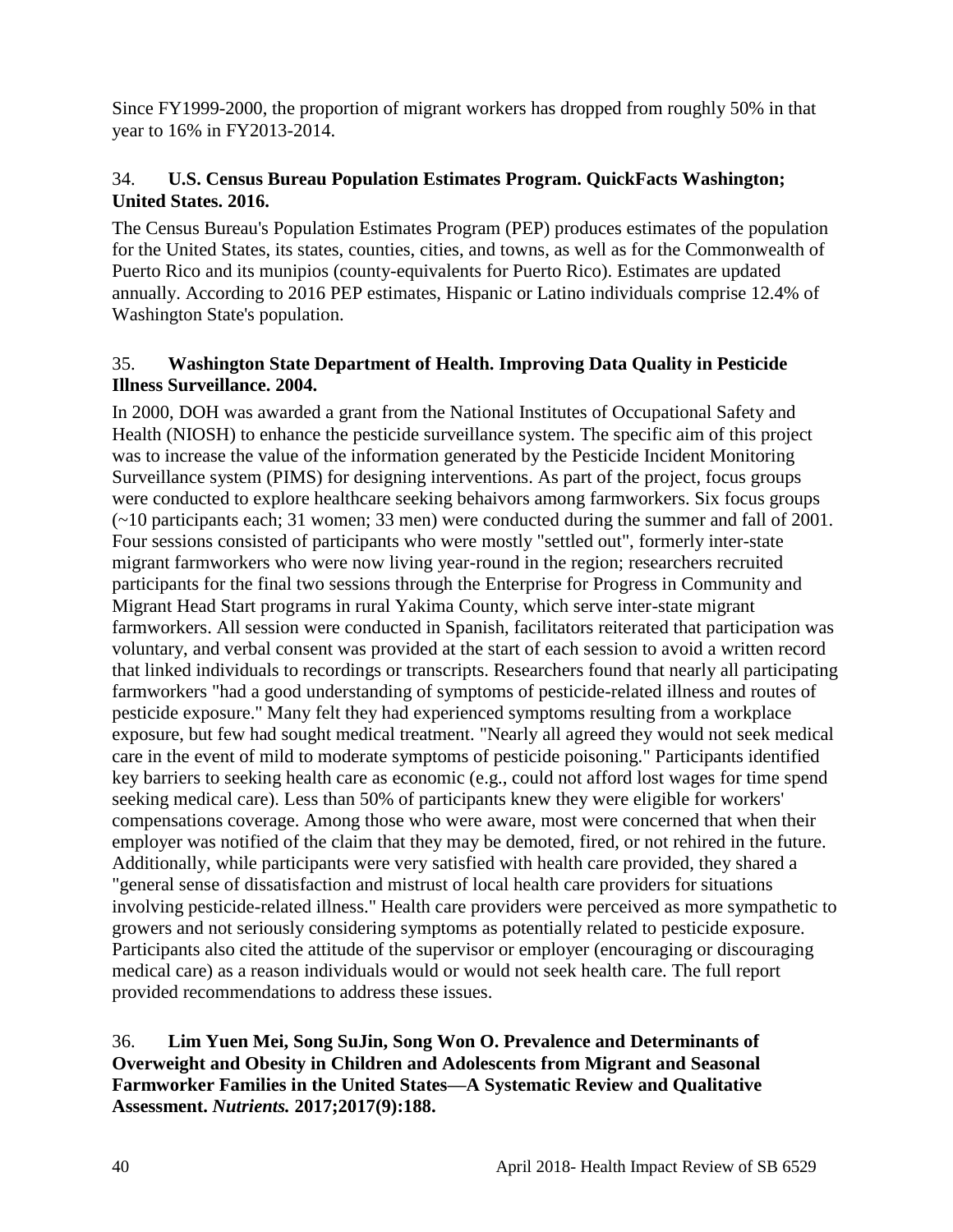This systematic review synthesizes and assesses available data on the prevalence and modifiable health determinants of overweight and obesity (OW/OB) in migrant and seasonal farmworker (MSFW) children and adolescents. Authors note, "[t]he limited number of previously reported research on MSFW families suggests that their unique sociodemographic characteristics and lifestyle predispose them to poor health outcomes including OW/OB." Ten cross-sectional studies met the inclusion criteria: articles or dissertations investigating prevalence and association between health determinants and OW/OB in MSFW children and adolescents (<20 years) in the US. Authors found that "children's education, household food insecurity, parents' weight status, parents' distorted perception of their children's weight status, and parents' participation in the federal nutrition assistance program were significantly associated with the children's and adolescents' risk of OW/OB." Authors suggest promoting culturally relevant public health programs and implementation of a systematic health surveillance plan for MSFWs and their children to combat OW/OB among MSFW children and adolescents.

#### 37. **Principles of Pediatric Environmental Health: Why Are Children Often Especially Susceptible to the Adverse Effects of Environmental Toxicants? 2012; Available at: [https://www.atsdr.cdc.gov/csem/csem.asp?csem=27&po=3.](https://www.atsdr.cdc.gov/csem/csem.asp?csem=27&po=3) Accessed 9 April 2018.**

The Agency for Toxic Substances and Disease Registry (ATSDR) provides an overview summarizing reasons that children are often more susceptible to exposures to environmental toxics than adults. Reasons include rapid growth and development, physical size, and behaviors.

#### 38. **Smith Marissa N., Workman Tomomi, McDonald Katie M., et al. Seasonal and occupational trends of five organophosphate pesticides in house dust.** *Journal of Exposure Science and Environmental Epidemiology.* **2016;27(4):372-378.**

In 1998, the University of Washington's Center for Child Environmental Health Risks Research began conducting a community-based participatory research project with a Community Advisory Board (CAB) to investigate exposure patterns and impacts of organophosphate pesticides on the children of farmworkers (FW;  $n = 100$  families) and non-farmworkers (NFW;  $n = 100$  families) in the Lower Yakima Valley of Washington State. FW families consisted of at least 1 agricultural (pome fruit farm) adult worker and a referent child aged 2-6 in the household; NFW families included an adult who worked in factories, daycare settings, dairies, stores, or schools as well as a referent child between 2-6 years of age. This study focused on the occupational takehome pathway, in which FWs can carry pesticide residues home on their clothing, boots, hair, and bodies. Pesticide residues become trapped in house dust where they are not subject to usual degradation processes (sunlight and rain), leading to potentially longer half-lives. Family members who come into contact with affected dust may be exposed to these toxic chemicals. Authors cite evidence that children are both particularly sensitive to toxic chemicals and are at increased risk of exposure to dust as they spend more time on and near the ground. The CAB requested researchers examine seasonal differences (agricultural seasons: thinning, harvest, and non-spray) and focus on fieldworkers rather than pesticide handlers and applicators. A total of 499 house dust samples were collected from 198 unique households across the three agricultural seasons between 2005 and 2006. "[A]dult participants identified the area where the child played most frequently and the dust was collected from that area" using a standardized vacuum cleaner unit, collection template (0.5x0.5 m2), and cleaning method. House dust was anazlyed from 120 households in all three seasons, 61 households in two seasons, and 17 households in one season. FW households comprised 44, 48, and 47% of house dust samples analzyed for the pesticides in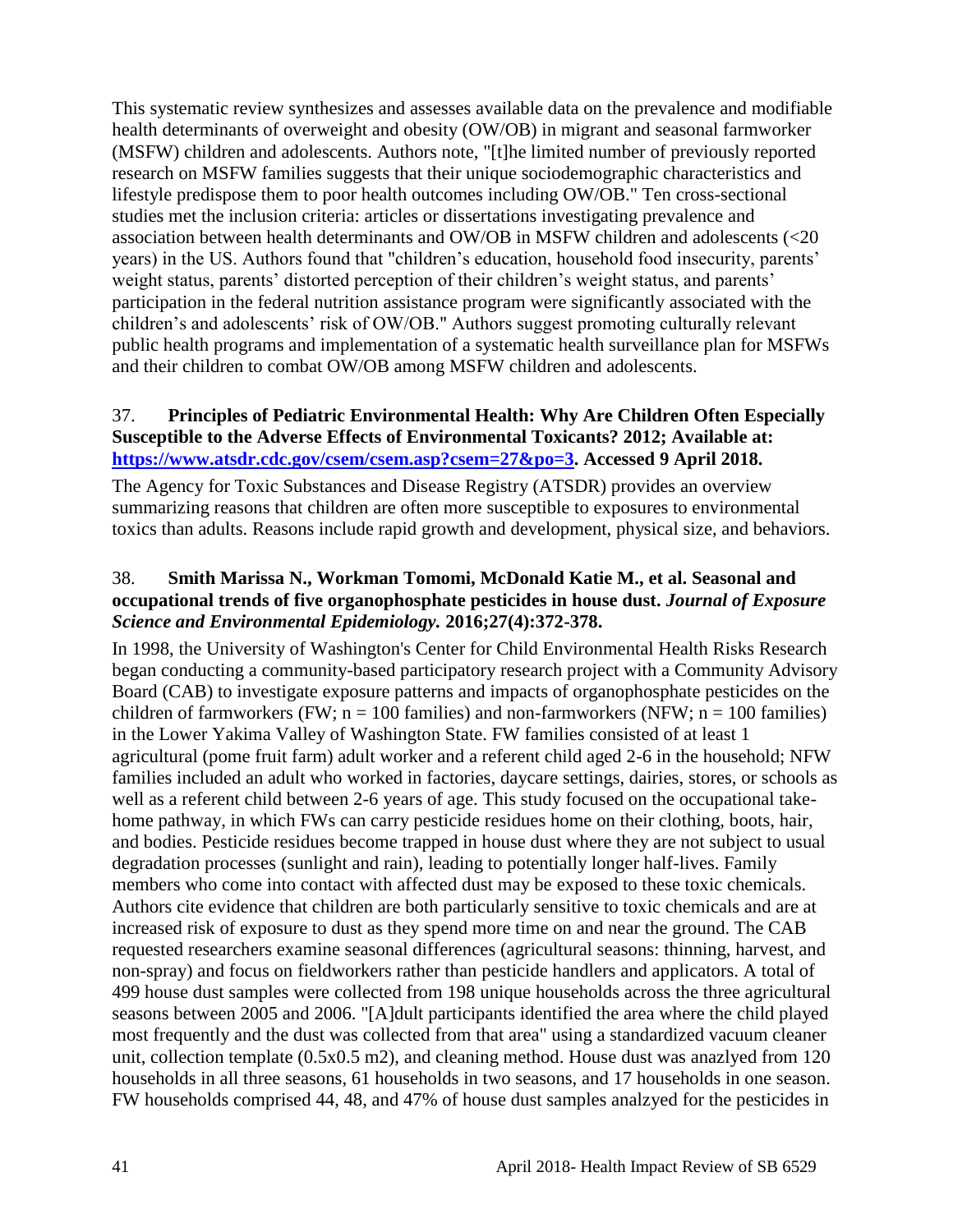the thinning, harvest, and non-spray seasons, respectively. NFW households made up 56, 52, 53% of house dust samples analyzed in each agricultural season. Compared to NFW house dust, FW house dust had higher concentrations of 4 out of 5 organophosphate pesticides: azinphosmethyl (p<0.005; between 5- and 9-fold dependent on agricultural season), phosmet (p<0.005; 5–7-fold), and malthion and chlorpyriphos (p<0.005; 1.8–9.8-fold). Diazinon did not significantly differ between FW and NFW house dust, but it did show a defined seasonal pattern that peaked in the harvest season. Results indicate that "concentrations for both occupational groups are dependent on agricultural season with the highest concentrations observed during the thinning and harvest seasons." While NFW households almost always experienced peak concentration of organophosphate pesticides during harvest season, FWs often experienced elevated concentrations in both the thinning and harvest seasons. Similarly, previous analysis of this cohort of FWs and NFWs and their children found seasonal and occupational differences in urinary metabolites of organophosphate pesticides. Both the house dust organophosphate pesticide concentrations and urinary metabolite concentrations peak during the thinning and harvest seasons, "indicating that there is an important relationship between house dust concentrations of organophosphate pesticides and internal organophosphate dose." This study and previous findings of higher urinary organophosphate pesticide metabolite concentrations among children of FWs than in NWFs' children provide evidence supporting an occupational take-home pathway.

#### 39. **Shelton J. F., Geraghty E. M., Tancredi D. J., et al. Neurodevelopmental disorders and prenatal residential proximity to agricultural pesticides: the CHARGE study.**  *Environmental Health Perspectives.* **2014;122(10):1103-1109.**

Shelton et al. evaluated whether residential proximity to agricultural pesticides during pregnancy is associated with autism spectrum disorders (ASD) or developmental delay (DD) in California's population-based case control Childhood Autism Risks from Genetics and Environment (CHARGE) study. Previous studies have found associations between commonly used pesticides and abnormal and impaired neurodevelopment in children. Authors cite evidence that "[t]he majority of pesticides sold in the U.S. are neurotoxic and operate through one of three primary mechanisms: a) inhibition of acetylcholinesterase (AChE), b) voltage-gated sodium channel disruption, and/or c) inhibition of gamma-aminobutyric acid (GABA)." In addition to both serving as inhibitory neurotransmitters, AChE is involved in the development of learning, cognition, and memory; and GABA is necessary for the development and maintenance of neuronal transmission. Researchers linked the commercial pesticide application data from the California Pesticide Use Report (1997-2008) to the addresses of the 970 participants during pregnancy [ASD (n=486); DD (n=168); typically developing (TD) referents (n=316)]. "Pounds of active ingredient applied for organophophates, organochlorines, pyrethroids, and carbamates were aggregated within 1.25-km, 1.5-km, and 1.75-km buffer distances from the home." Researchers found children with ASD were 60% more likely to have organophosphates applied nearby the home at some point during gestation [1.25 km distance; adjusted OR (aOR)= 1.60; 95% CI: 1.02-2.51] than TD children. "Children with DD were nearly 150% more likely to have carbamate pesticides applied near the home during pregnancy (1.25 km distance;  $aOR = 2.48$ ; 95% CI: 1.04-5.91)." Results indicate that both associations lessened as the buffer size grew larger, which lends support to an exposure-response gradient. Additionally, "[c]hildren of monthers residing near pyrethroid insecticide applications just before conception or during third trimester were at greater risk for both ASD and DD, with ORs ranging from 1.7 to 2.3." Authors conclude results support evidence linking neurodevelopmental disorders with gestational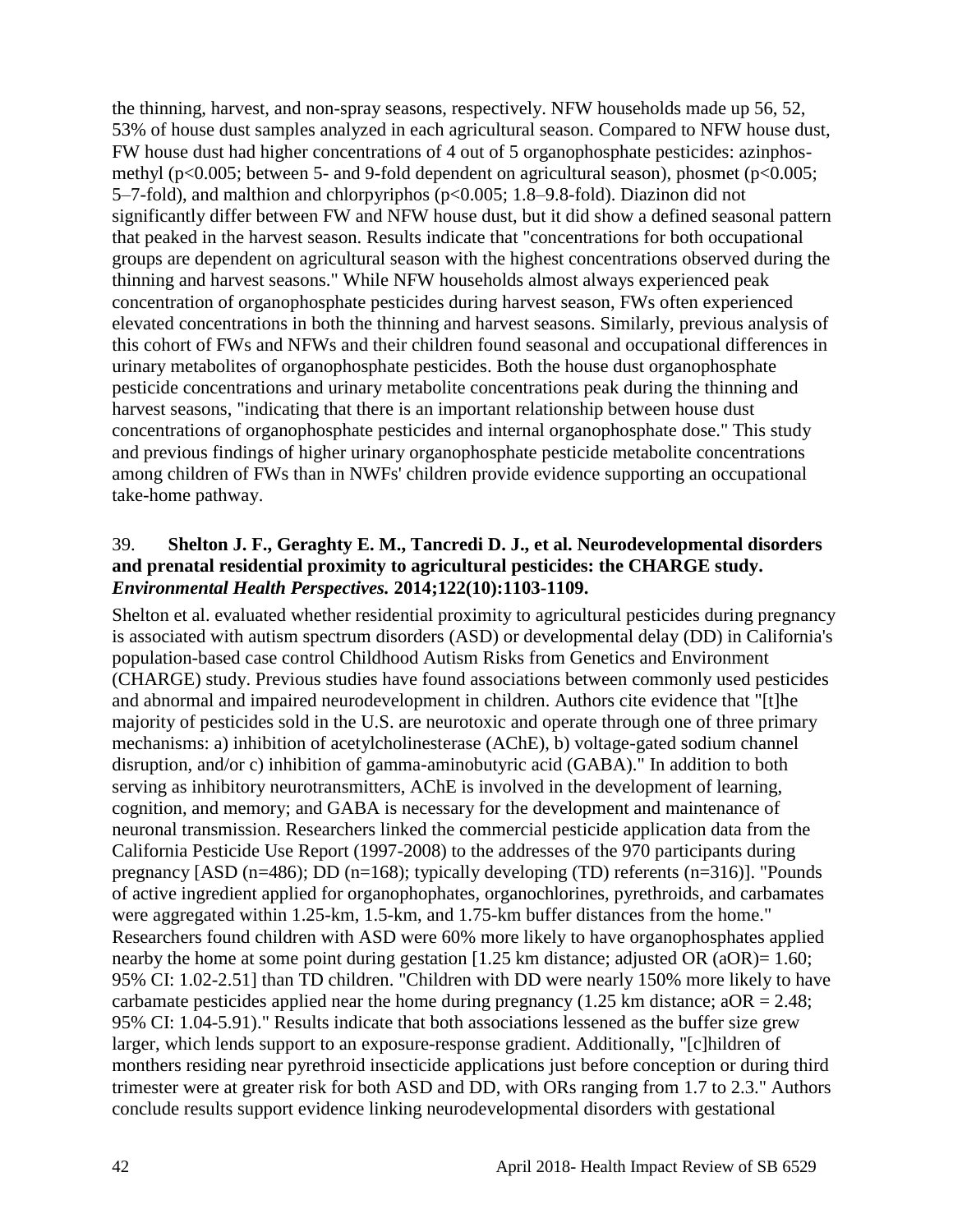pesticide exposures, particularly organophosphates, and provide new information regarding ASD and DD associations with, respectively, pyrethroids and carbamates.

### 40. **Washington State Department of Health Washington Tracking Network. Pesticide Drift- Data obtained from the Department of Health's Pesticide Program. 2017.**

The Washington State Department of Health Pesticide Program collects data related to pesticide illness and conducts investigations. They recieve reports of suspected pesticide illnesses from health care providers, Washington Poison Center, Washington State Department of Labor and Industries, and Washington State Department of Agriculture. They determine a case is related to agricultural drift when "a person is exposed to a pesticide that has drifted away from the application target, and the exposure contributes to that person experiencing signs or symptoms of pesticide posioning." Between 2010 and 2014, there were 903 cases of pesticide illness in Washington State, and approximately 303 cases (34%) were the result of agricultural drift. In 2014, there were 253 cases of pesticide illness in Washington State at a rate of 3.63 cases per 100,000 people . This number was up from 128 cases (rate of 1.90 cases per 100,000 people) in 2010. Sixteen counties had rates higher than the state rate, and the five counties with the highest rates were Grant (50.25) , Douglas (24.38), Whatcom (20.90), Adams (20.69), and Yakima (14.88) Counties. There were 50 cases of pesticide illness in children 0-14 years of age. Specific to drift events, in 2015 there were 44 cases of pesticide illness resulting from 24 agricultural drift events. The majority of these cases were due to air-blast ground sprayers and aerial applications. The three counties with the highest rates of drift-related pesticide illness were Grant (38.40), Douglas (22.69), and Yakima (6.43) Counties. Between 2013 and 2015, there were 4 drift-related pesticide illness cases in children 0-14 years of age.

## 41. **California Department of Pesticide Regulation. Pesticide Air Monitoring Network. 2016.**

This presentation by the CDPR discussed potential enhancement of the pesticide air monitoring network, including a proposed method to rate communities for pesticide use. Data presented include CalEnviroScreen (Version 2.0) scores.

## 42. **Farm Labor: Background. 2016; Available at:**

#### **[https://www.ers.usda.gov/topics/farm-economy/farm-labor/background.aspx.](https://www.ers.usda.gov/topics/farm-economy/farm-labor/background.aspx) Accessed 29 March, 2018.**

This webpage provides an overview of agricultural labor statistics specific to hired farmworkers in the United States. Available information includes: 1) the number and geographic distribution of hired farmworkers; 2) demographic characteristics; 3) unemployment rates by occupation; 4) wages; 5) legal status, country of origin, and migration patterns of hired crop farmers; and 6) links to key data sources.

#### 43. **American College of Obstetricians and Gynecologists. Committee Opinion: Exposure to Toxic Environmental Agents.2013.**

The American College of Obstetrics and Gynecologists provides a summary of research examining preconception and prenatal exposure to environmental toxics and the effect of exposure on reproductive health across the lifecourse. Women who are pregnant or may become pregnant are also at risk from pesticide exposure. Preconception and prenatal exposure to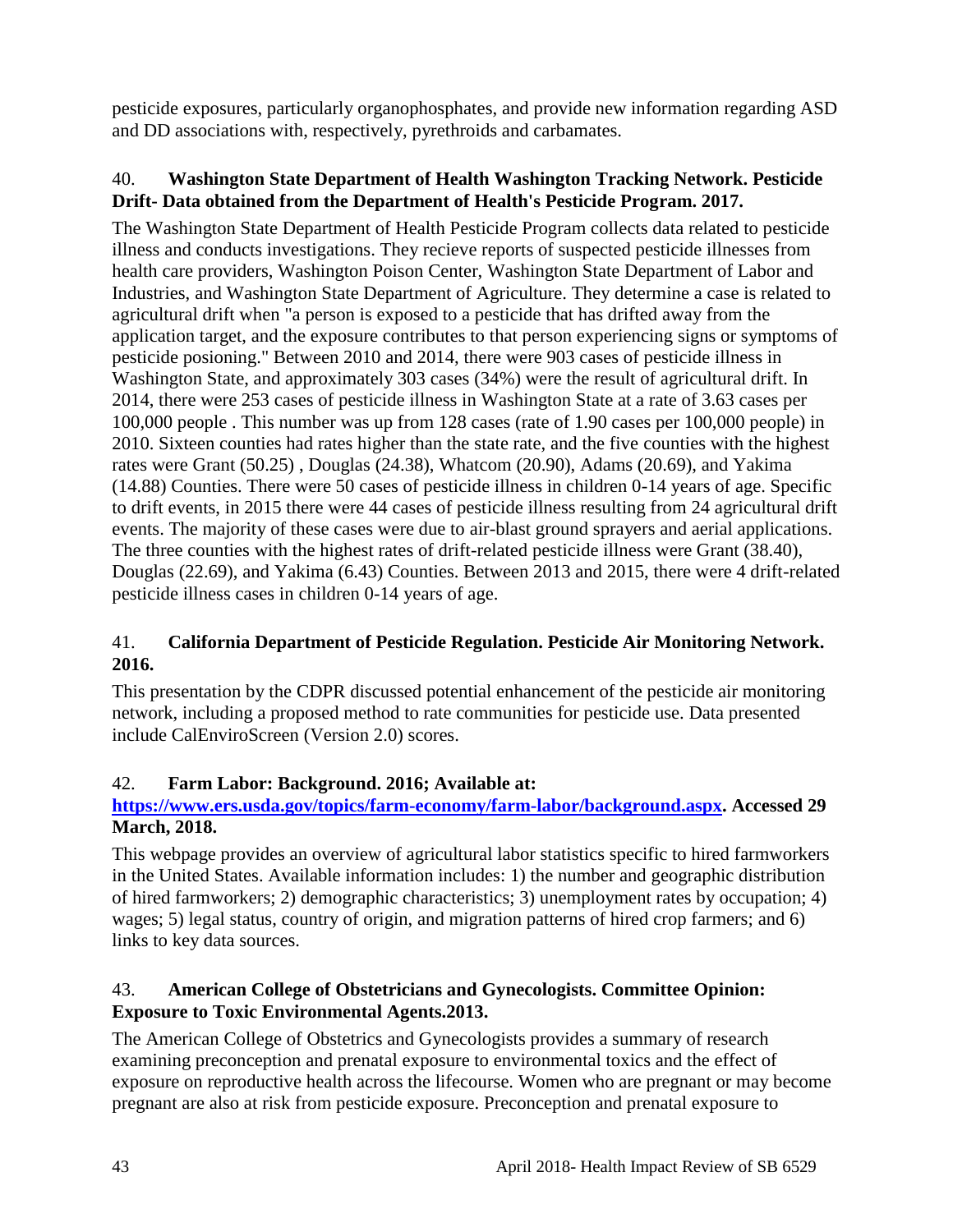environmental toxics, including pesticides, may result in negative birth outcomes. In addition, prenatal exposure to pesticides may also result in worse health outcomes later in life, including increased risk of childhood cancers and impaired reproductive function. Specifically, endocrine disrupting chemicals have been shown to interfer with the role of certain hormones, homeostasis, and developmental progress. "The evidence that links exposure to toxic environmental agents and adverse reproductive and developmental health outcomes is sufficiently robust[.]" The Committee Opinion discusses the disproportionate impact low-wage immigrant populations and those, particularly women, who experience occupational exposures. Authors provide guidance for reproductive care professionals as to preventative efforts they may take to support the health of their patients.

#### 44. **Lee S. J., Mehler L., Beckman J., et al. Acute pesticide illnesses associated with offtarget pesticide drift from agricultural applications: 11 States, 1998-2006.** *Environ Health Perspect.* **2011;119(8):1162-1169.**

Lee et al. use data from the National Institute for Occupational Safety and Health's (NIOSH) Sentinel Event Notification System for Occupational Risks (SENSOR)-Pesticides program and the California Department of Pesticide Regulation (CDPR) to estimate the incidence of acute illnesses from pesticide drift from outdoor agricultural applications and characterize drift exposure and illnesses. Between 1998 and 2006, researchers identified 2,945 cases associated with 643 agricultural pesticide drift events from 11 states (including Washington). Findings indicate that 47% of cases were exposed at work, 92% experienced low-severity illness, and 14% were children under 15 years of age. The annual incidence ranged from 1.39 to 5.32 per million persons over the 9-year period, while the "overall incidence (in million person-years) was 114.3 for agricultural workers, 0.79 for other workers, 1.56 for nonoccupational cases, and 42.2 for residents in five agriculture-intensive counties in California." Organophosphorus compounds were the most common pesticide chemical class involved in drift events (28%). Soil applications with fumigants accounted for 9% of drift events and were responsible for the largest percentage (45%) of cases. Aerial applications were 39% of drift events and accounted for 24% of cases. Herbicides, insecticides, or multiple classes were significantly associated with moderate/high illness compared with fumigants. Authors identified common factors contributing to drift cases as weather conditions, improper seal of the fumigation site, poor communication between applicators and growers or others, and applicator carelessness near nontarget areas. Authors note the Environmental Protection Agency (EPA) updated safety requirements for soil fumigants (effective early 2011) to include a prohibition within 0.25 miles of "difficult-to-evacuate" sites (e.g., schools, daycare centers, medical facilities). However, this analysis found 82% of fumigant-related cases occurred more than 0.25 miles from the application site. These findings suggest that "the new buffer zone requirements, independent of other measures to increase safety, may not be sufficient to prevent drift exposure."

#### 45. **Glanz K., Rimer B.K., K. Viswanath.** *Health Behavior and Health Education: Theory, Research, and Practice.* **4th Edition ed. San Francisco, CA: Jossey-Bass; 2008.**

Glanz et al. present current theories and models of health behavior change. Many theories note that information alone is not sufficient to change behavior. Instead health behavior change is dependent on a number of factors, spanning from an individual's underlying beliefs, knowledge, and attitudes to broader political, economic, and social determinants of health.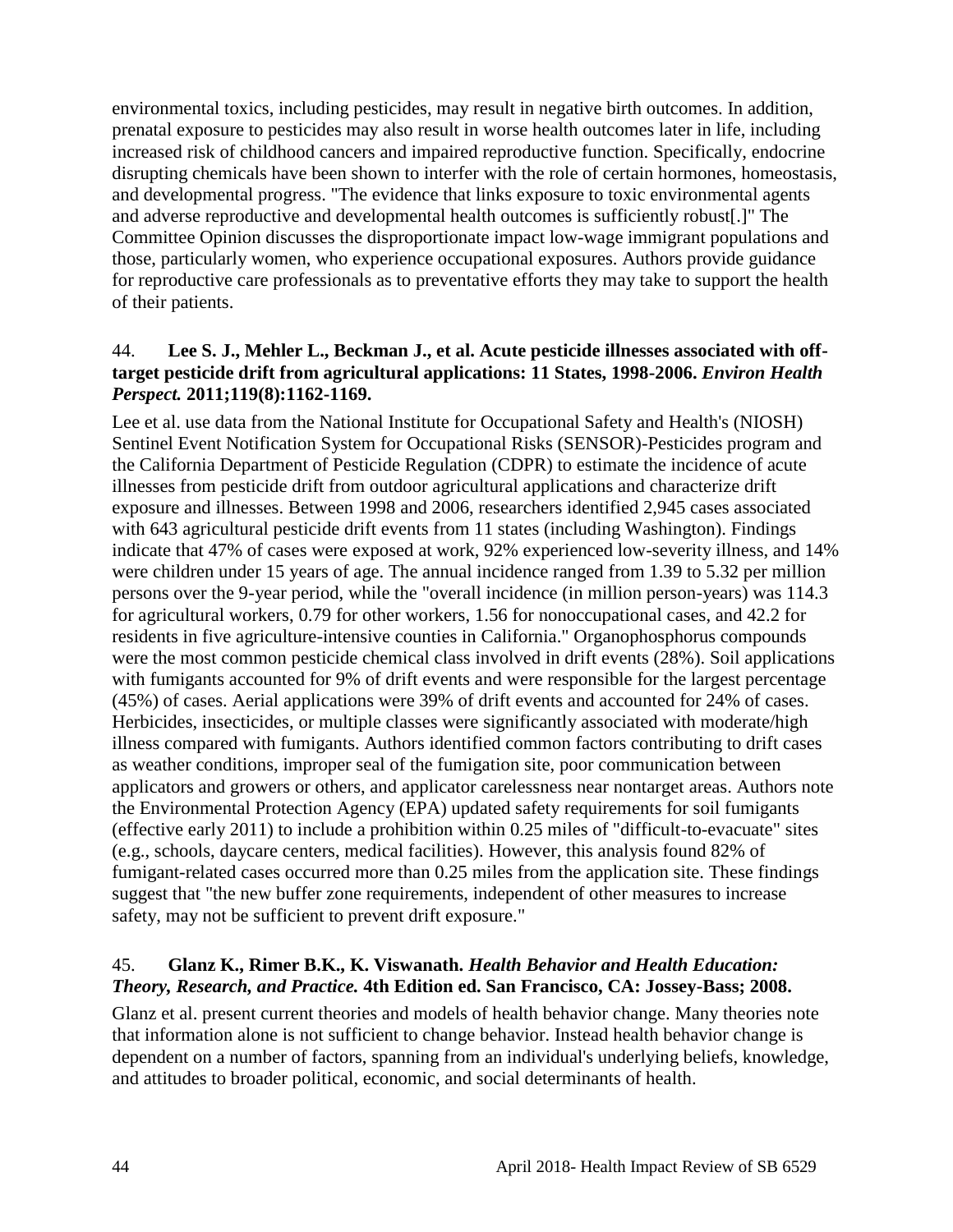#### 46. **Kelly M. P., Barker M. Why is changing health-related behaviour so difficult?**  *Public Health.* **2016;136:109-116.**

The authors propose six common errors of politicians and policy-makers in thinking about health behavior change. Kelly explains that information alone is not enough to change people's behaviors and that, "giving people information does not make them change." He also explains it is false that, "if you tell people what is good for them and what they need to do to protect their health, they will do it." He states that based on our historical and current knowledge of behavior change science, we recognize that even when people are armed with information, behavior change is challenging. He concludes that behavior change requires an understanding of people's motivation and context, including their social and economic environment.

#### 47. **National Culturally and Linguistically Appropriate Services Standards. Available at: [https://www.thinkculturalhealth.hhs.gov/clas/standards.](https://www.thinkculturalhealth.hhs.gov/clas/standards) Accessed 8 March 2018.**

The National Standards for Culturally and Linguistically Appropriate Services (CLAS) outline best pratices to provide "effective, equitable, understandable, and respectful quality care and services that are responsive to diverse cultural health beliefs and practices, preferred languages, health literacy, and other communication needs."

#### 48. **Sandberg J.C., Spears Johnson C.R., Nguyen H.T., et al. Mobile and traditional modes of communication among male Latino farmworkers: Implications for health communication and dissemination.** *Journal of Immigrant and Minority Health.*  **2016;18(3):522-531.**

Sandberg, et al. surveyed a total of 267 farmworkers in North Carolina between 2012 and 2013. They found that the number of farmworkers owning cell phones and smart phones is increasing. However, few farmworkers maintain consistent phone numbers. The authors conclude that, "strategies to use cell phones to improve health or share research findings will face obstacles in this population."

#### 49. **Kasner E.J., Fenske R.A., Galvin K., et al. Review of Agricultural Spray Notification Systems. Pacific Northwest Agricultural Safety and Health Center, University of Washington School of Public Health;2016.**

Kasner et. al. completed a systematic review of pesticide spray notification systems used in the United States and internationally. They identified six pesticide spray notification systems, including two in Washington State and four used internationally. The two systems identified in Washington State include the list of pesticide medically-senstive individuals maintained by the Washington State Department of Agriculture and the requirements for schools and daycares to notify and post when using pesticides on school property. They also evaluted SprayWatch (applicator-to-resident notification in New Zealand), Spraydays (applicator-to-resident notfication in United Kingdom), DriftWatch (registry notification to protect sensitive crops in U.S. and Canada), and Pesticide Eco-Alternatives Center (pesticide awareness campaign in China). They did not identify any farm-to-farm or applicator-to-grower notification models. They evaluted each for notification method, lead time of notification, distance between notiying and notified parties, message content, mobile-compatability, and estimated cost per year. Growers in the United Kingdom who participated in the pilot trial of the Spraydays notification system stated concerns related to "unecessarily alarming the public, unpredicatability of spray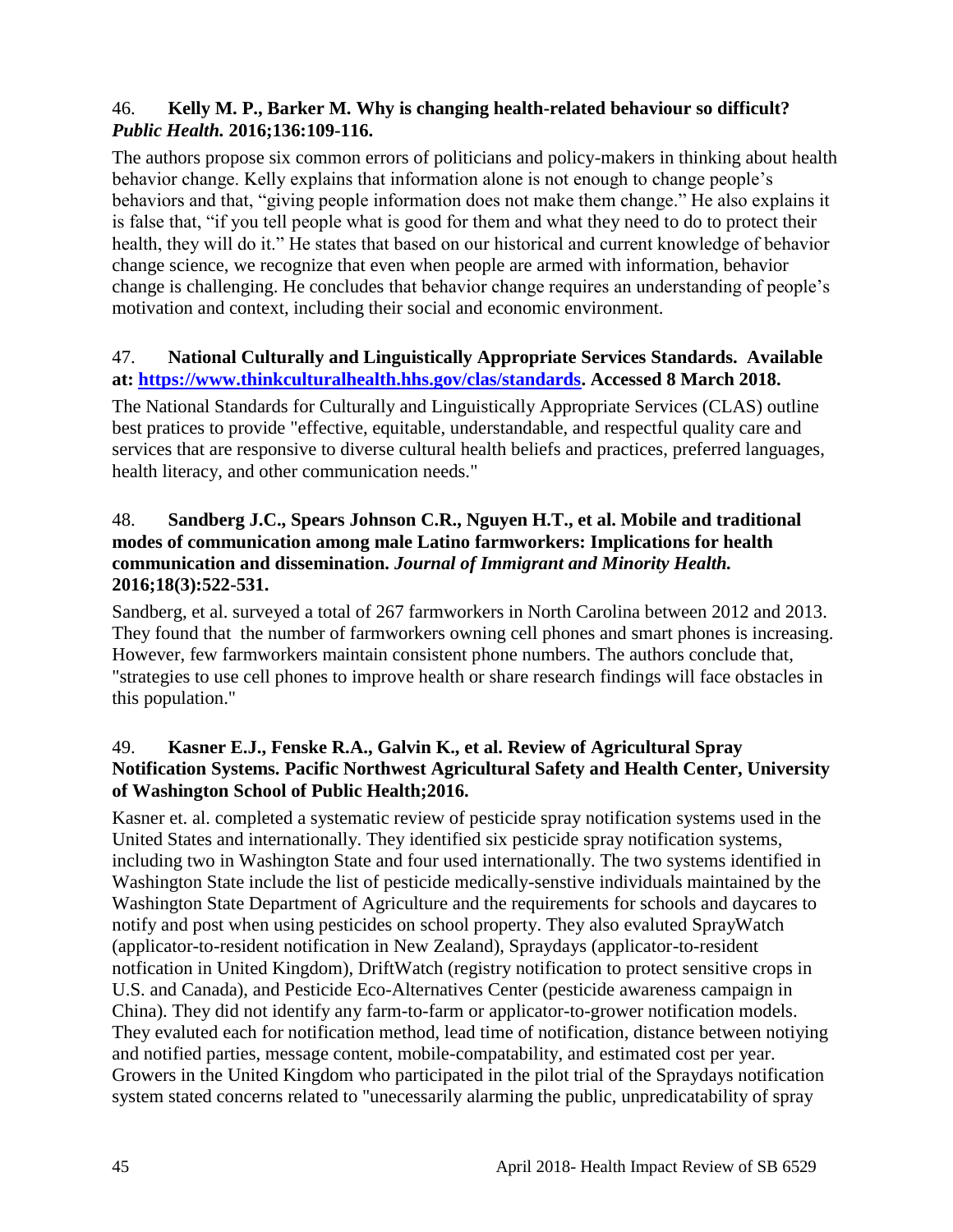date due to quick changes in weather, limited computer literacy, and increased work burden on those farmers with more residential neighbors." Assuming that costs, work burdens, and legal liabilities are minimized, Kasner et al. concluded that a remote farm-to-farm spray notification system appears to be a promising means by which to prevent farmworker exposure to pesticide drift. Implementation of such agricultural workplace spray notification systems will require engagement of key stakeholders, including pesticide applicators, farm owners and managers, farmworker groups, research and education communities, and state agencies.

#### 50. **Sandman P.M. Crisis Communication Best Practices: Some Quibbles and Additions.** *Journal of Applied Communication Research.* **2006;34(3):257-262.**

Sandman defines three risk communication scenarios: 1) when people are insufficently concerned about a hazard in proportion to the actual risk; 2) when people are excessively concerned about a hazard in proportion to the actual risk; and 3) when people are appropriately concerned about a hazard in proporition to the actual risk. He notes that communication in the face of insufficient concern from the public must focus on increasing concern and motivating action. Excessive concern results in the need for "outrage management," and may harm the reputation of an organization or agency if communication is not managed appropriately. Sandman explains that the most effective risk communication occurs when the public has appropriate concern given the seriousness of the hazard.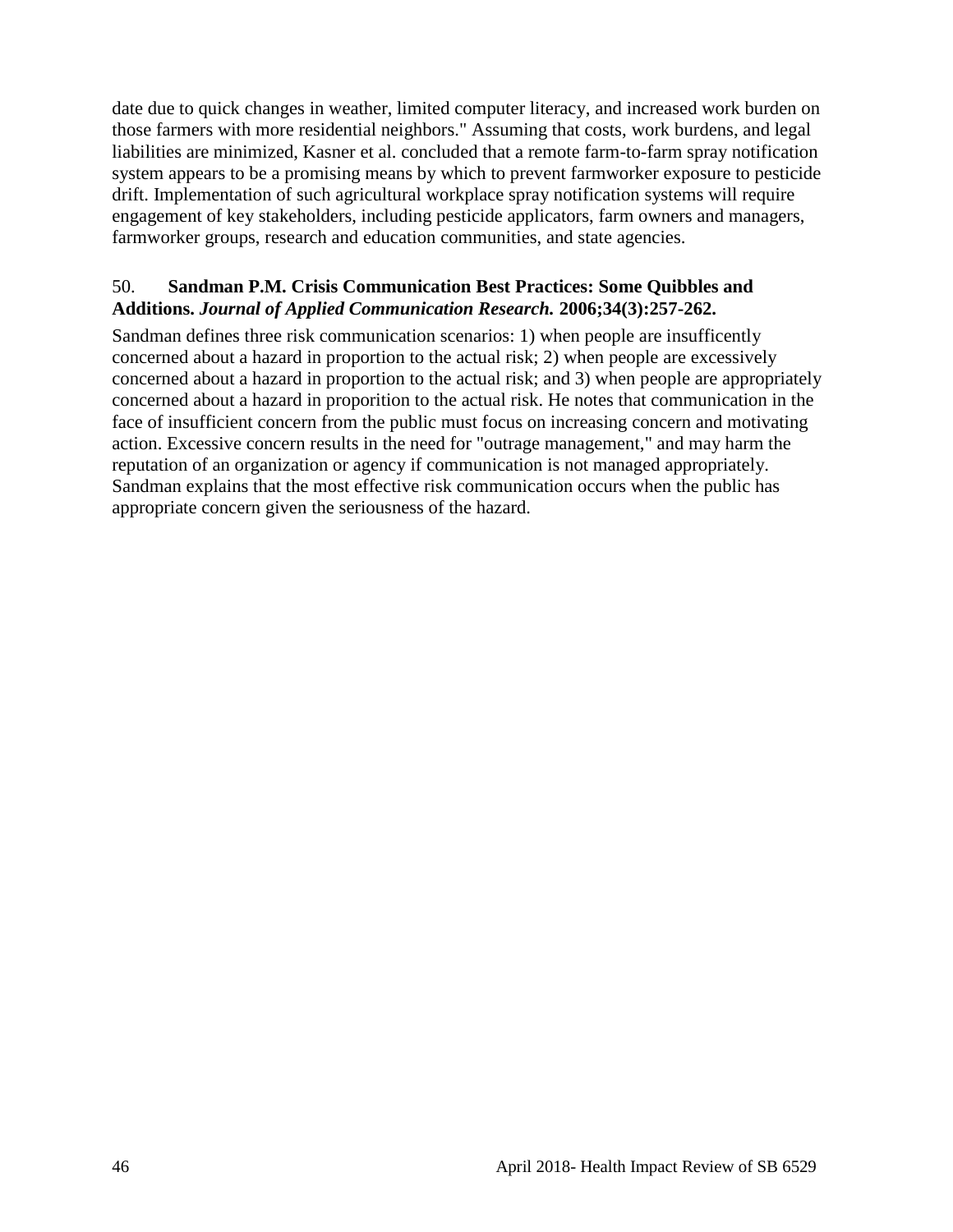## **Appendix A. Key Informant Interviews**

Since there is limited research on the impacts of pesticide use reporting and pesticide application-specific notifications, we conducted key informant interviews to gather additional supporting evidence. In total, we conducted 18 key informant interviews, including 11 informants from pesticide regulatory and state agencies in California, Oregon, and Washington; 4 informants representing pesticide applicators and growers; 2 informants representing academia; and 1 informant representing farmworkers. We also spoke with 3 subject matter experts from Washington State Department of Health (DOH), Office of Environmental Public Health Sciences (OEPHS).

Interviews were conducted within time and process constraints. The primary intent of key informant interviews was to gather supporting evidence. Interviews also assisted with understanding different viewpoints, challenges, and benefits to the bill; however, we did not intend to gather all potential viewpoints. Interviewees were selected purposively, with emphasis on pesticide regulatory agencies, individuals who testified during the public hearings for SB 6529, and key researchers identified through the literature review. We identified further key informants using snowball methodology. While we followed-up with many of these recommendations, we were not able to contact all individuals due to time limitations. Therefore, results should not be construed as comprehensive or representative of all perspectives.

Interview questions were tailored to provide the most information, and focused on the benefits and challenges of pesticide use reporting and application-specific notifications. We took detailed notes during the conversations, and coded and analyzed these notes to identify themes. We then summarized these themes and incorporated salient results into the HIR document, as applicable. All results from key informant interviews are presented in summary by theme, and are not attributed to individual interviewees.

#### **Key informant interviewees**

Stephen Bernath, Deputy Supervisor, Forest Practices Washington State Department of Natural Resources

Laura Butler, Special Assistant to the Director and Aquaculture Coordinator Washington State Department of Agriculture

Jon DeVaney, President Washington State Tree Fruit Association

Glenn Fankhauser, Agricultural Commissioner Kern County Department of Agriculture

Richard Fenske, Professor and Associate Chair University of Washington, School of Public Health Department of Environmental and Occupational Health Sciences Director, Pacific Northwest Agricultural Safety and Health Center

Heather Hansen, Executive Director Washington Friends of Farms and Forests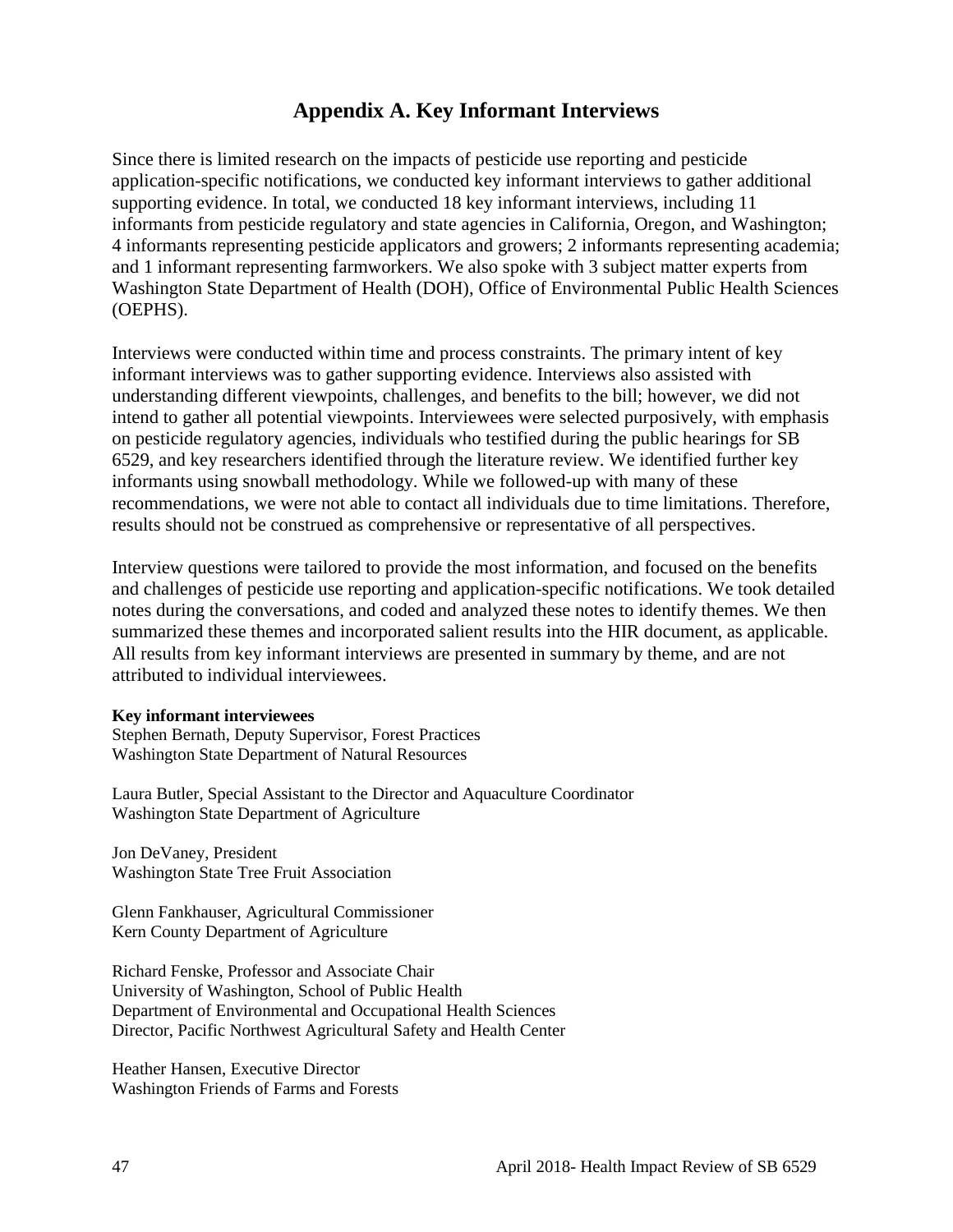Heather Healy, Chief Deputy Agricultural Commissioner Monterey County Agricultural Commissioner's Office

Jim Jesernig Washington Potato and Onion Association

Sunny Jones, Former Pesticide Use Reporting Specialist Oregon Department of Agriculture

Joel Kangiser, Compliance Program Manager, Pesticide Management Division Washington State Department of Agriculture

Edward Kasner, Senior Fellow University of Washington, School of Public Health Department of Environmental and Occupational Health Sciences Pacific Northwest Agricultural Safety and Health Center

Gavin Morse, President Association of Washington Aerial Applicators

Millie Piazza, Environmental Justice Coordinator Washington State Department of Ecology

Max Richardson, Senior Policy Manager California Environmental Health Tracking Program, Public Health Institute

Andrea Schmitt, Attorney Columbia Legal Services

Todd Schoonover, Industrial Hygiene Research Manager Safety & Health Assessment & Research for Prevention (SHARP) Washington State Department of Labor and Industries

Randy Segawa, Special Advisor, Pesticide Programs Division California Department of Pesticide Regulation

Pedro Serrano, Technical Services Safety Program Manager Division of Occupational Health and Safety (DOSH) Washington State Department of Labor and Industries

#### **DOH OEPHS subject matter experts**

Heather McCauley, Washington Tracking Network Communications and Evaluation Coordinator

Glen Patrick, Deputy Director

Joanne Prado, Pesticide Illness Surveillance Epidemiologist